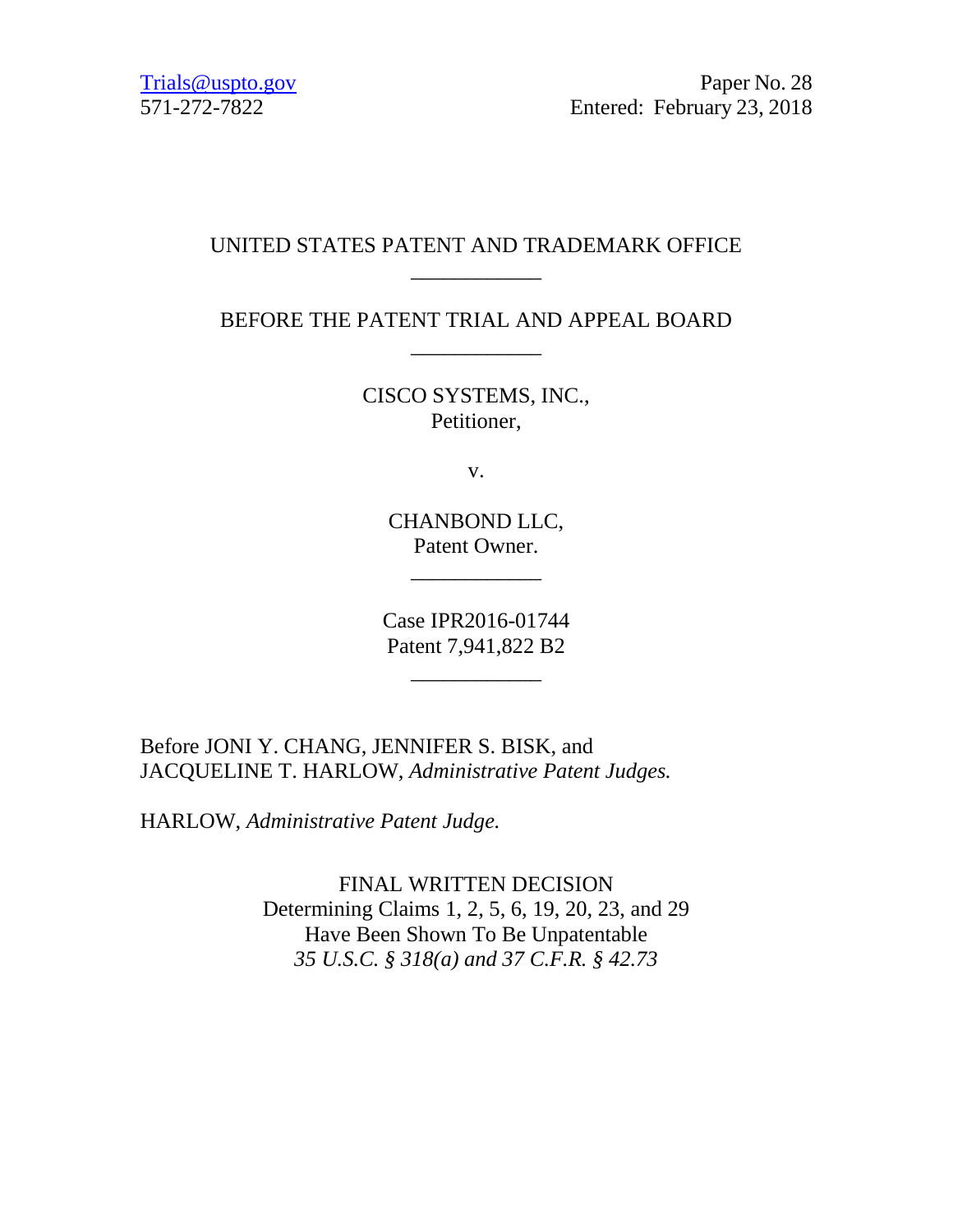l

#### I. INTRODUCTION

Cisco Systems, Inc. ("Petitioner"), filed a Petition requesting an *inter partes* review of claims 1, 2, 5, 6, 19, 20, 23, and 29 of U.S. Patent No. 7,941,822 B2 (Ex. 1001, "the '822 patent"). Paper 1 ("Pet."). ChanBond LLC ("Patent Owner"), filed a Preliminary Response. Paper 8 ("Prelim. Resp."). We determined that the information presented in the Petition demonstrated a reasonable likelihood that Petitioner would prevail in challenging claims 1, 2, 5, 6, 19, 20, 23, and 29 as unpatentable under 35 U.S.C. § 103(a). Pursuant to 35 U.S.C. § 314, the Board instituted trial on March 3, 2017, as to those claims of the '822 patent. Paper 10 ("Institution Decision" or "Inst. Dec.").

Following our institution, Patent Owner filed a Response to the Petition (Paper 13, "PO Resp.") and Petitioner filed a Reply to the Patent Owner Response (Paper 17, "Reply"). 1 An oral hearing was held on November 1, 2017. The transcript of the hearing has been entered into the record. Paper 27 ("Tr.").

We have jurisdiction under 35 U.S.C. § 6. This Final Written Decision is issued pursuant to 35 U.S.C. § 318(a) and 37 C.F.R. § 42.73. Based on the record before us, we conclude that Petitioner has demonstrated

<sup>&</sup>lt;sup>1</sup> Petitioner filed a Reply to Patent Owner's Response to Petition on July 31, 2017. Paper 15. That same day, Petitioner filed a Corrected Reply to Patent Owner's Response to Petition. Paper 17. All references in this Decision to Petitioner's Reply are to Paper 17.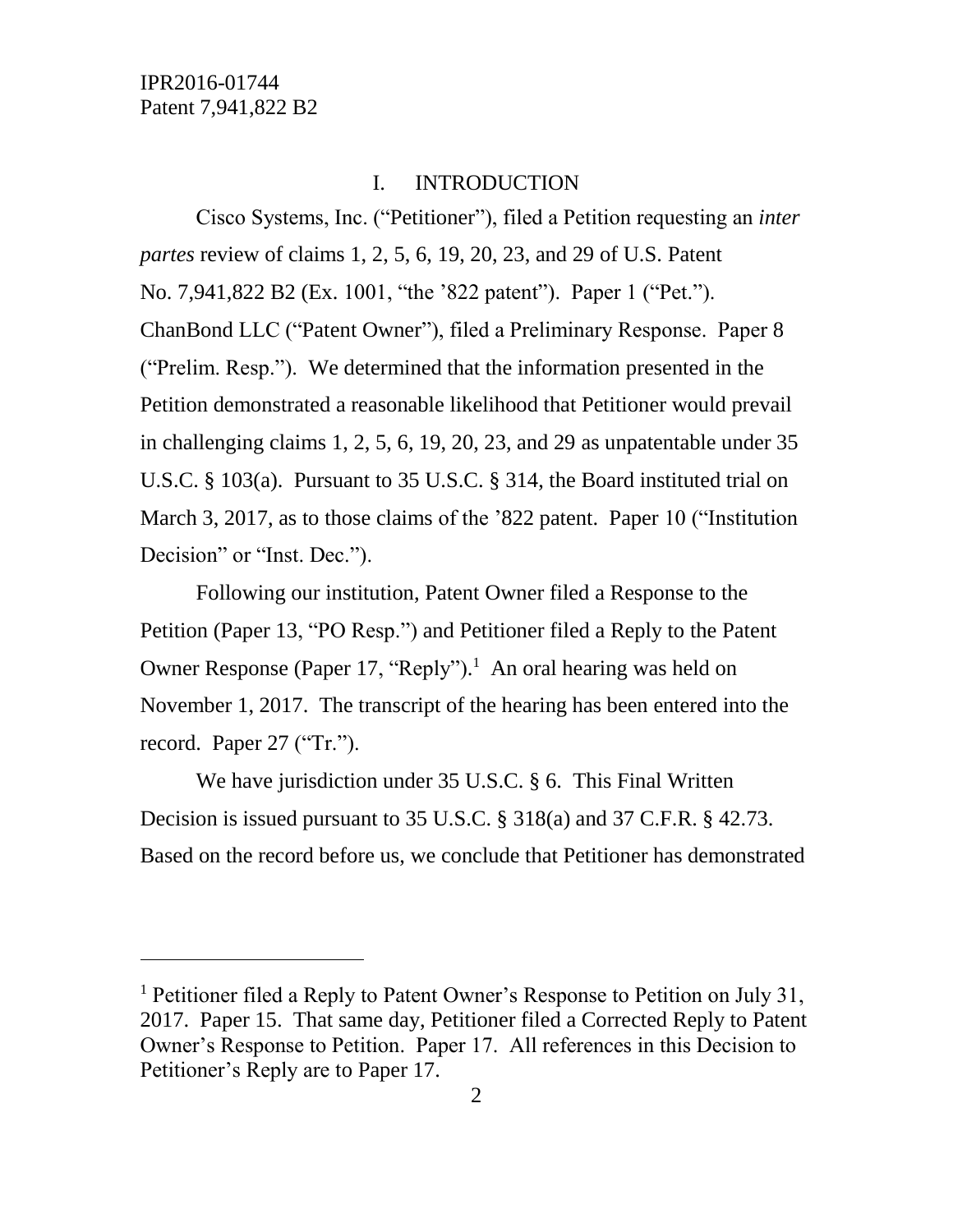by a preponderance of the evidence that claims 1, 2, 5, 6, 19, 20, 23, and 29 of the '822 patent are unpatentable.

#### *A. Related Matters*

The '822 patent is asserted in several cases in the District of Delaware. Pet. 3; Paper 5, 1–3. In addition, Petitioner challenged, and we declined to institute *inter partes* review of, claims 13 and 14 of the '822 patent in IPR2016-01746. IPR2016-01746, Paper 10.

Petitioner also challenged, and we declined to institute *inter partes* review of, various claims of two patents related to the '822 patent: U.S. Patent No. 8,341,679 B2 ("the '679 patent") and U.S. Patent No. 8,984,565 B2 ("the '565 patent"). *Cisco Sys., Inc. v. ChanBond LLC*, Case IPR2016- 01889, Paper 10 (PTAB Mar. 29, 2017); *Cisco Sys., Inc. v. ChanBond LLC*, Case IPR2016-01890, Paper 10 (PTAB Mar. 29, 2017); *Cisco Sys., Inc. v. ChanBond LLC*, Case IPR2016-01891, Paper 10 (PTAB Mar. 29, 2017); *Cisco Sys., Inc. v. ChanBond LLC*, Case IPR2016-01898, Paper 10 (PTAB Mar. 29, 2017); *Cisco Sys., Inc. v. ChanBond LLC*, Case IPR2016-01899, Paper 10 (PTAB Mar. 29, 2017); *Cisco Sys., Inc. v. ChanBond LLC*, Case IPR2016-01900, Paper 10 (PTAB Mar. 29, 2017).

Separately, RPX Corporation challenged the patentability of claims 1– 31 of the '822 patent in IPR2016-00234. On May 25, 2017, we issued a Final Written Decision in IPR2016-00234 determining that claims 1–31 of the '822 patent had not been shown to be unpatentable over references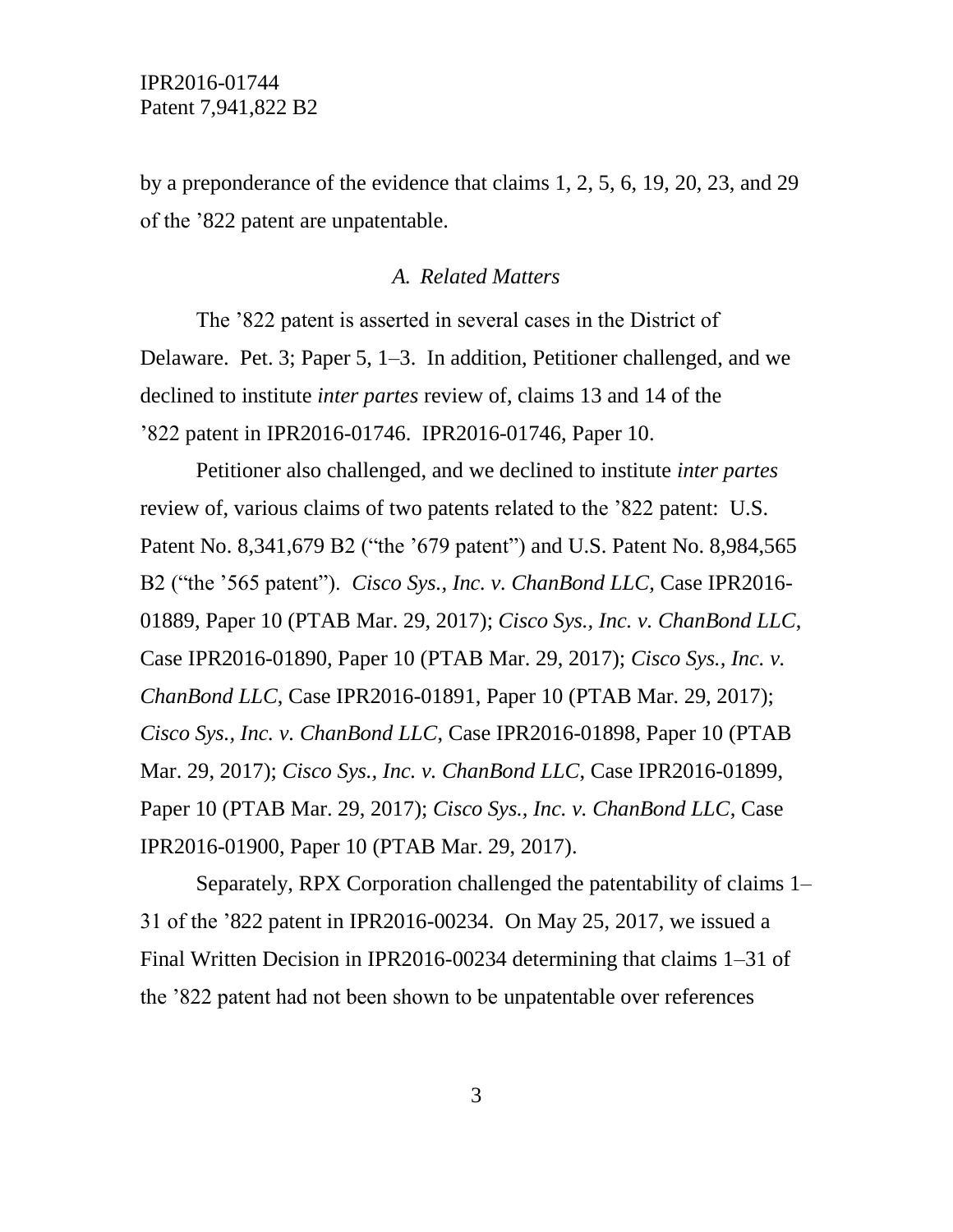distinct from those at issue here. *RPX Corp. v. ChanBond LLC*, Case IPR2016-00234, Paper 28 (PTAB May 25, 2017).

#### *B. The '822 Patent*

The '822 patent is titled "Intelligent Device System and Method for Distribution of Digital Signals on a Wideband Signal Distribution System." Ex. 1001, at [54]. The '822 patent is a division of U.S. Patent Application No. 09/749,258, filed on December 27, 2000, and now issued as U.S. Patent No. 7,346,918. *Id.* at [62].

The '822 patent is directed to systems and methods for the "distribution of digital signals onto, and off of, a wideband signal distribution system." Ex. 1001, 1:24–29. The '822 patent aims to address the difficulties created by adapting existing telephone and data networks to accommodate the greater demands of transmitting television and video data. *Id.* at 1:31–36. In particular, the '822 patent explains that "digital TV/video applications clog data networks, even with the use of available compression techniques," and "[a]nalog RF distribution may require special cables and infrastructure." *Id.* at 1:36–40. According to the '822 patent, one solution to this problem would be to transport digitized data on an analog carrier "in a format that would allow for greater amounts of data to be carried at one time, such as by modulated RF." *Id.* at 2:15–16. The '822 patent, therefore, discloses a "network of intelligent devices" that "enables digital video, IP voice/data/video, to be modulated and demodulated onto and off of" "a wideband signal distribution system." *Id.* at 2:30–34.

4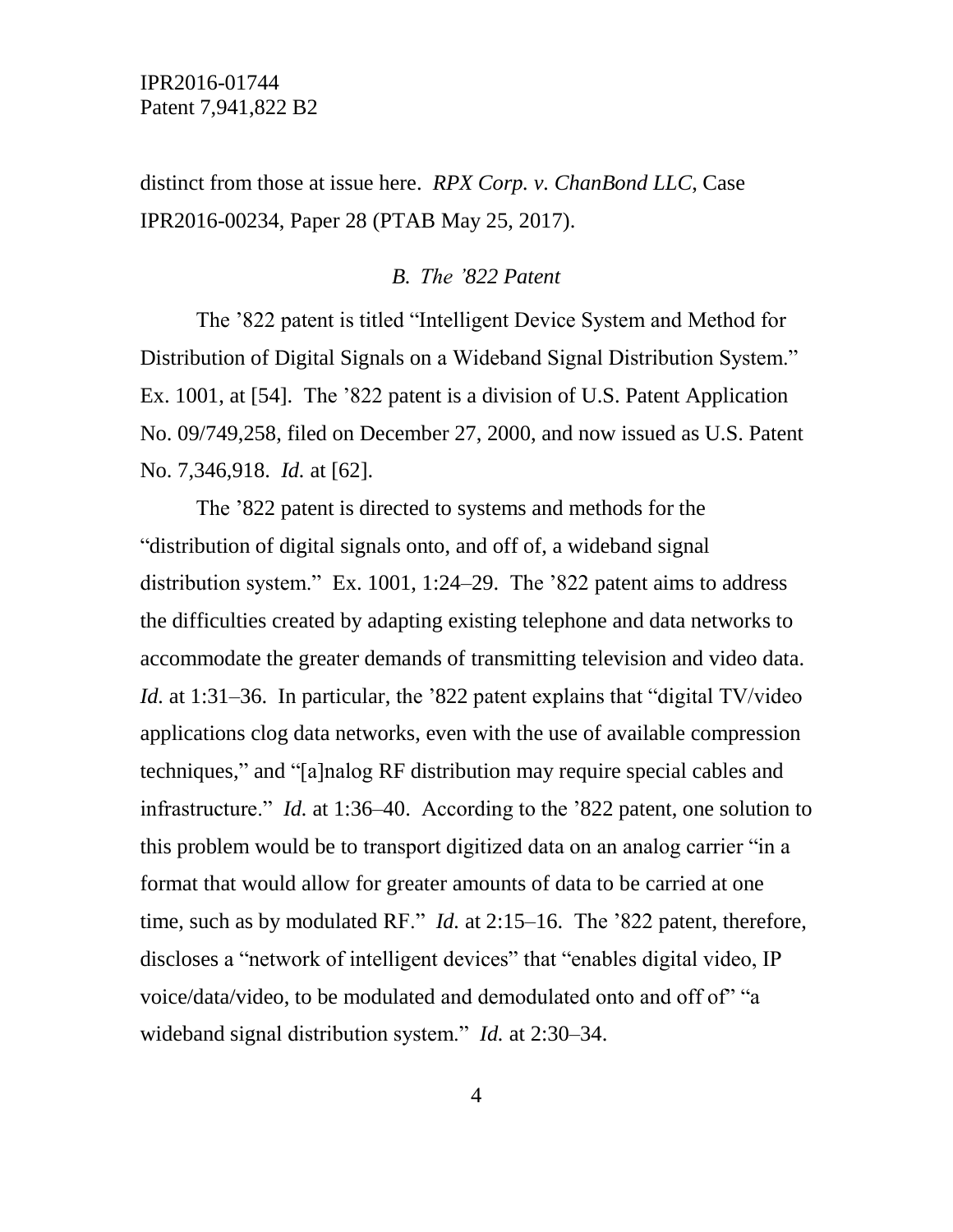The '822 patent describes, as a preferred embodiment, an "intelligent device" that receives an RF signal that has been modulated onto two or more RF channels, and combines that information back into a single stream. Ex. 1001, 10:55–11:31. Figure 5 of the '822 patent, depicting this intelligent device, is reproduced below.



Figure 5 of the '822 patent illustrates the signal path from intelligent device 502 to addressable devices 202. *Id*. at 10:55–11:31. As shown in Figure 5, RF splitter 214 splits the signal entering intelligent device 502, and sends information regarding the RF channels in use to RF system channel detector 239. *Id*. at 10:55–60. In addition, the modulated RF signal is differentiated into an IP portion and a non-IP portion, according to the information frequency on the incoming carrier. *Id*. at 10:60–64. The non-IP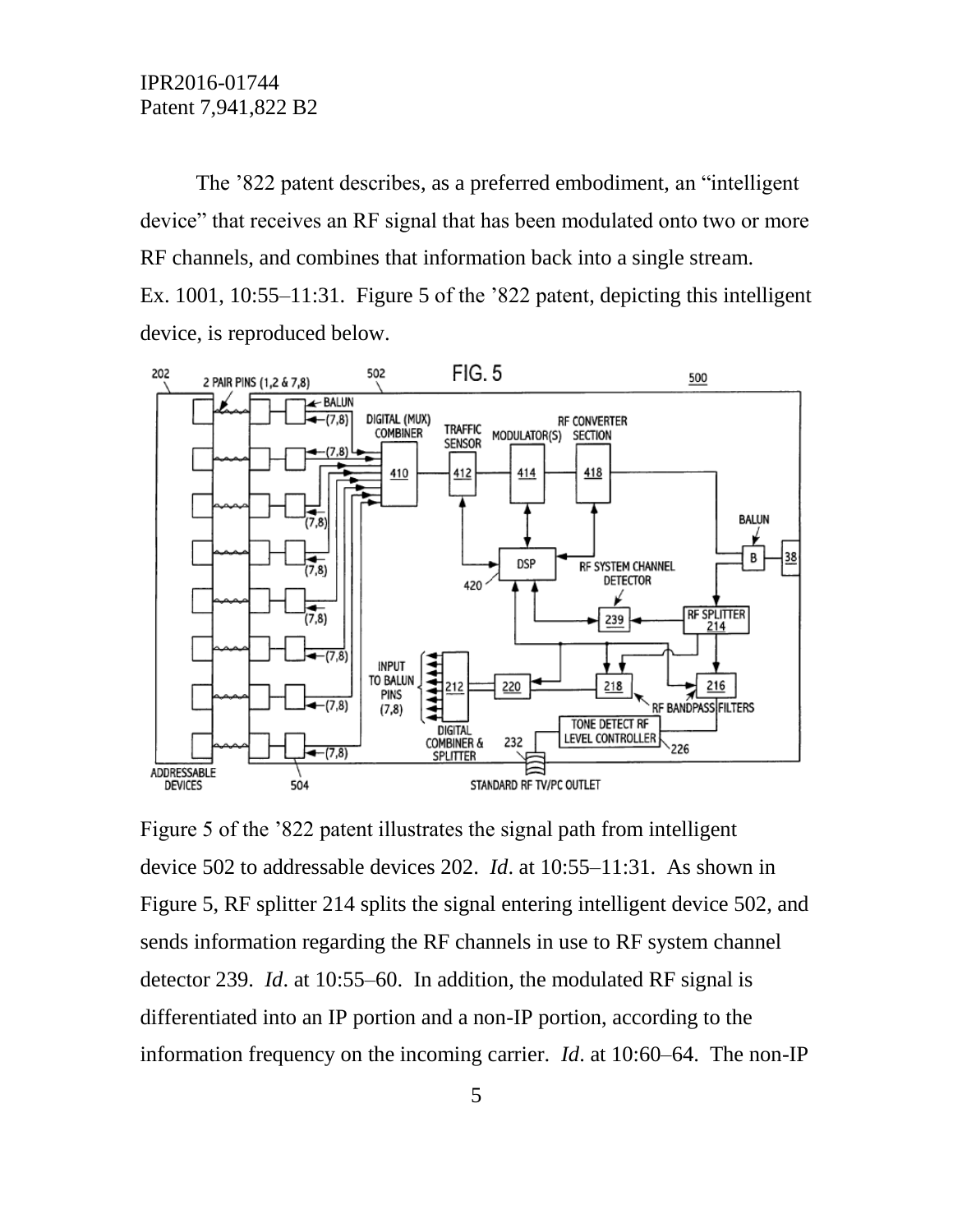$\overline{a}$ 

portion of the signal passes through bandpass filter 216 and is fed to a standard RF television or computer outlet. *Id*. at 10:66–11:2. The IP portion of the signal passes through bandpass filter 218, and is demodulated by demodulator 220, which strips the RF carrier signal from the digital baseband signal. *Id*. at 11:15–20. Subsequently, the digital signals are combined by digital combiner 212, to achieve a parallel to serial conversion. *Id*. at 11:20–25. This signal is routed to addressable device 202. *Id*. at 11:25–31.

### *C.* Inter Partes *Review Proceedings Involving Related Patents*

As set forth above, the '679 patent, which is a division of the '822 patent (Ex. 2004, at [62]), and the '565 patent, which is a continuation of the '679 patent (Ex. 2001, at [60]), were the subject of several proceedings in which we declined to institute *inter partes* review. *See, e.g.*, *Cisco*, IPR2016-01889, Paper 10 (declining to institute review of the  $3565$  patent).<sup>2</sup>

Central to our decision not to institute *inter partes* review in the proceedings concerning the '679 and '565 patents was our interpretation of the claim term "RF channel"––a term that does not appear in the challenged claims of the '822 patent. In those proceedings, we concluded that the

 $2^2$  Because the Board reached substantially similar conclusions in each proceeding, for the sake of brevity citations will be provided to representative portions of IPR2016-01889 only.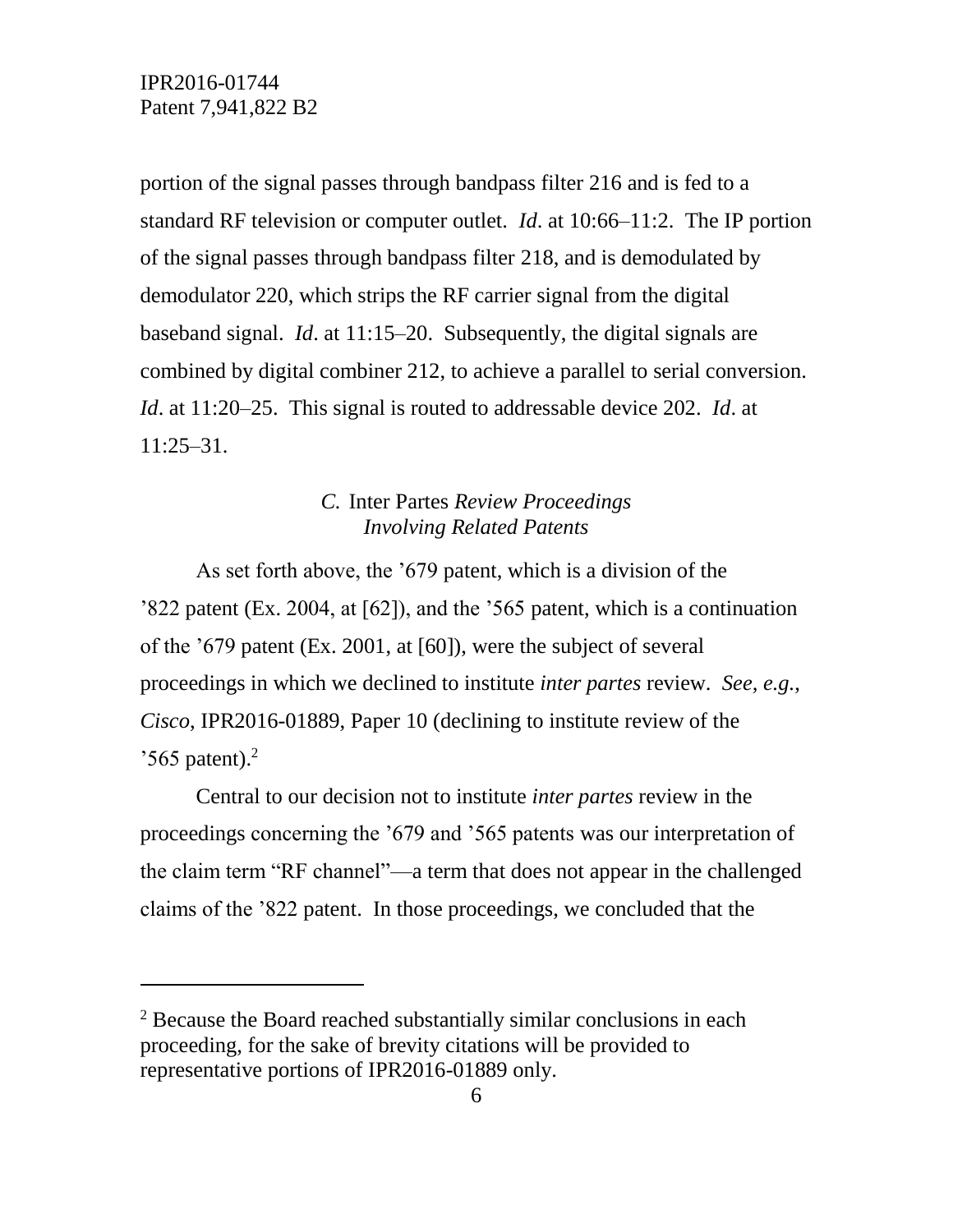broadest reasonable interpretation of "RF channel" "does not include code channels––for example, data streams created by [code division multiple access ("CDMA")]––but instead refers only to frequency bands, such as those created by FDMA." *Cisco*, IPR2016-01889, Paper 10, slip op. at 13– 14. In reaching this conclusion, we noted that the patents-at-issue "discuss[] RF channels in terms of frequency bands." *Id.* at 10. Furthermore, in response to argument that CDMA channels are encompassed by the claims because the specification "teaches that both analog and digital signals can be sent using modulation carrier, such as in digital PCS and cellular telephone and that the cellular CDMA defines two types of channels—CDMA and code channels" (*id.* at 11 (internal quotation omitted)), we observed that "Petitioner does not explain why this would be the case and does not cite to any evidence" to support the conclusion that an ordinarily skilled artisan would understand "RF channel" to include CDMA and code channels (*id.*).

### *D. Illustrative Claim*

Of the challenged claims, claims 1 and 19 are independent. Claim 1, reproduced below, is illustrative of the claimed subject matter.

1. An intelligent device for receiving and processing RF signals, comprising:

an input configured to receive a modulated RF signal containing multiple channels, and to receive channel in use information which identifies each channel in the modulated RF signal that includes information addressed to at least one addressable device;

a demodulator unit configured to demodulate at least two channels contained in the modulated RF signal when the channel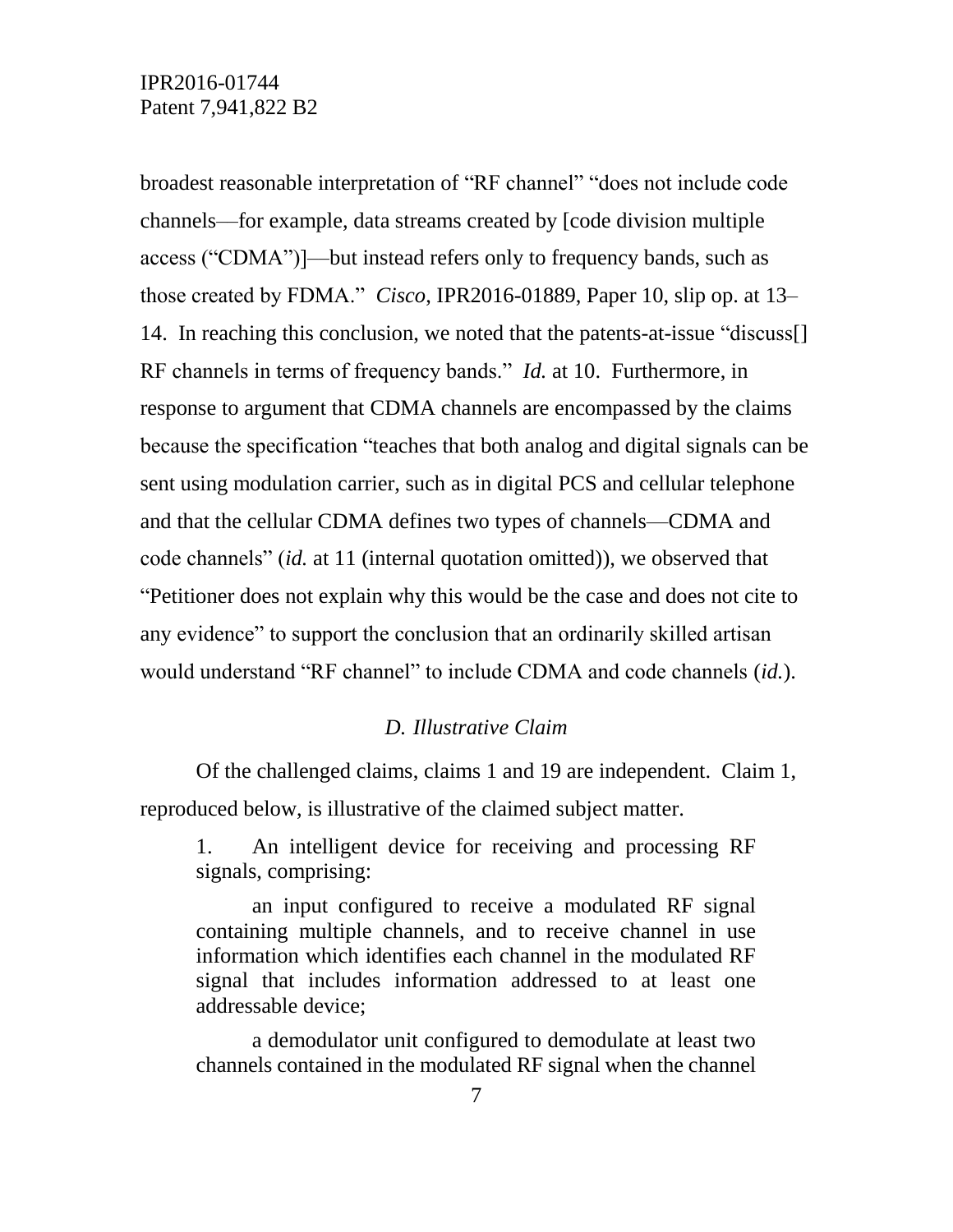in use information identifies the at least two channels as containing information addressed to the at least one addressable device; and

a combiner configured to combine the at least two channels demodulated by the demodulator unit into a digital stream when the channel in use information identifies the at least two channels as containing information addressed to the at least one addressable device, and to output the digital stream to the at least one addressable device.

Ex. 1001, 12:22–40.

Claim 19 recites a similar device, but requires "a detector configured to detect each channel contained in the received modulated RF signal that includes information addressed to at least one addressable device, and to generate channel in use information identifying each channel that includes information addressed to the at least one addressable device" (*id*. at 15:5– 10), in lieu of "an input configured to . . . receive channel in use information which identifies each channel in the modulated RF signal that includes information addressed to at least one addressable device" (*id*. at 12:24–28), as recited by claim 1.

#### *E. Instituted Ground of Unpatentability*

We instituted *inter partes* review in this proceeding based on the following patentability challenge:

| <b>Claims</b>                  | <b>Basis</b> | <b>References</b>                    |
|--------------------------------|--------------|--------------------------------------|
| 1, 2, 5, 6, 19, 20, 23, and 29 | \$103(a)     | Tiedemann, Gilhousen, and<br>Gorsuch |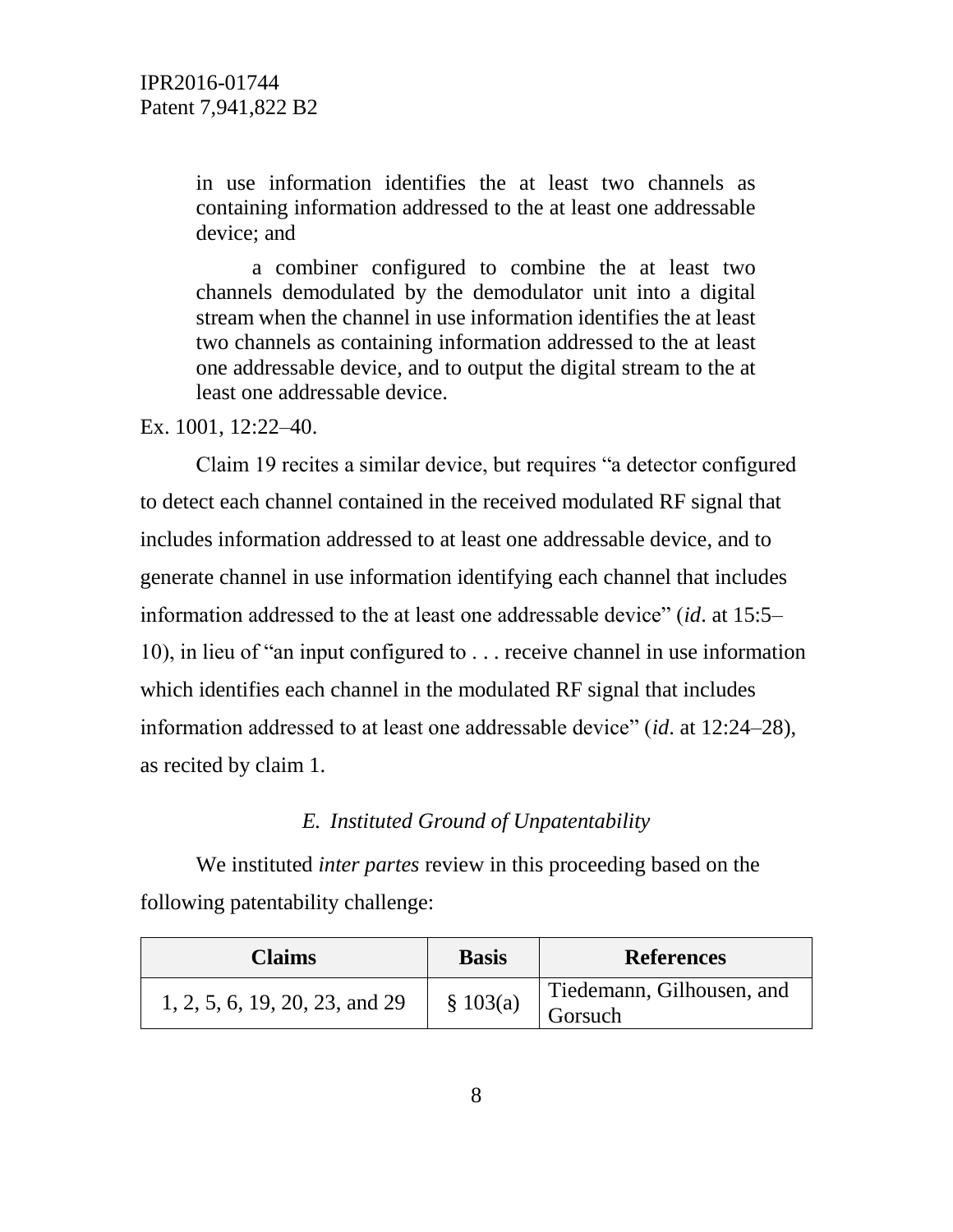Petitioner relies on the Declaration of Anthony Wechselberger ("Wechselberger Declaration," Ex. 1002) to support its Petition and Reply.

Patent Owner relies on the Declaration of Scott M. Nettles, Ph.D. ("Nettles Declaration," Ex. 2002) to support its Response to the Petition.

#### II. ANALYSIS

#### *A. Level of Skill in the Art*

Petitioner contends that a person of ordinary skill in the art for the '822 patent would have "been an engineer or physicist with at least a bachelor's degree, or equivalent experience, in electrical engineering, or a related field." Pet. 19 (citing Ex. 1002 ¶¶ 26–33). Petitioner further asserts that such an artisan would have had "at least three years of industry experience in the fields of analog and digital communications, inclusive of exposure to telecommunications standards as applied in wired and wireless broadband networks, or equivalent work experience." *Id.* at 19–20 (citing Ex. 1002 ¶¶ 26–33).

Patent Owner does not dispute Petitioner's proposal, or otherwise address the level of skill in the art at the time of invention of the '822 patent in its Response. *See generally*, PO Resp. Patent Owner's expert, Dr. Nettles, however, provides an opinion regarding the level of skill in the field. Specifically, Dr. Nettles opines that an ordinarily skilled artisan at the time of invention of the '822 patent would have possessed an "undergraduate or graduate degree in a field such as computer science, electrical engineering, or equivalent (e.g., computer engineering)." Ex. 2002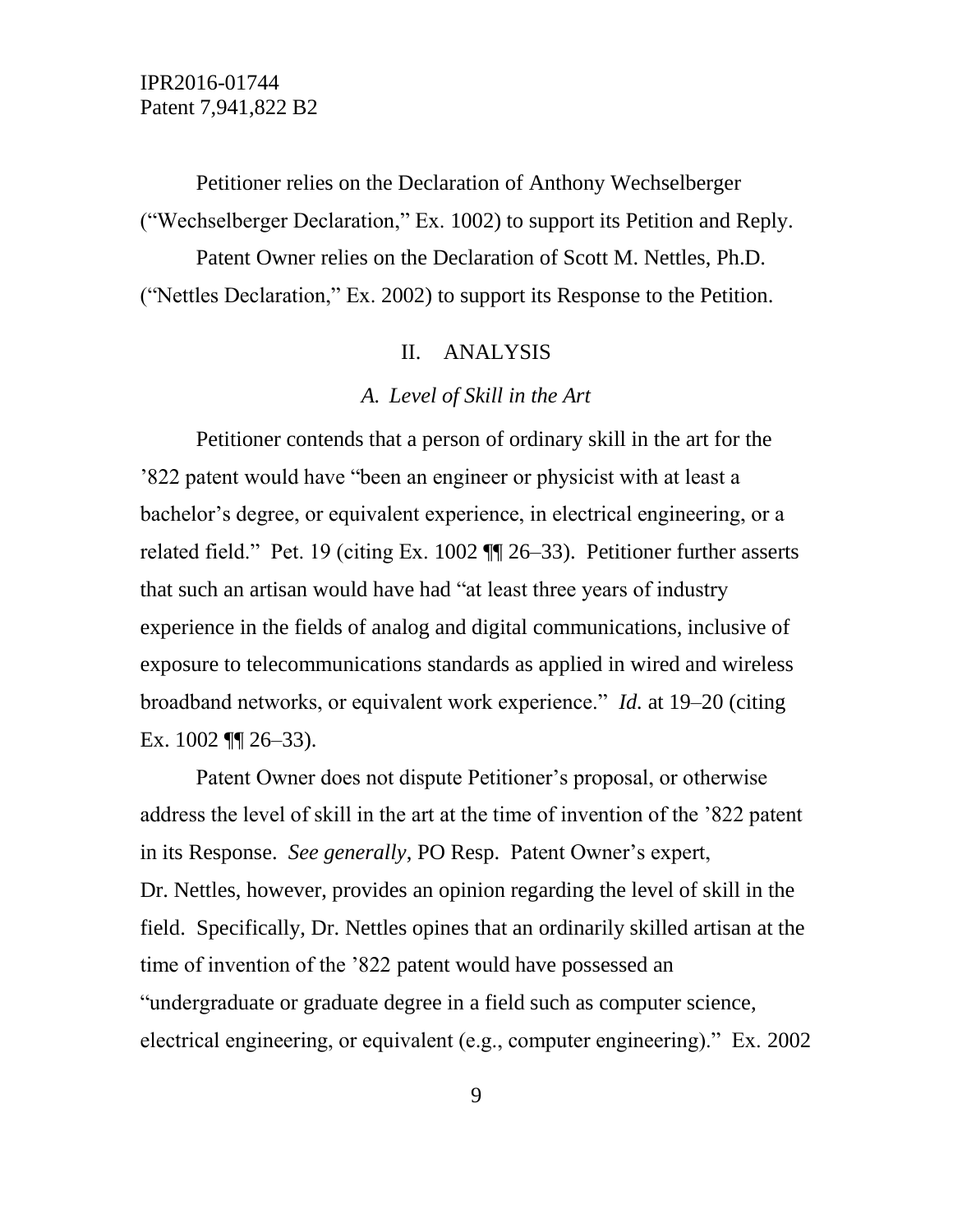¶ 17. Dr. Nettles further opines that such an artisan would also have had "work experience (which, in some instances may have been achieved through post-graduate degree-related activities) with the design of networking or communication devices, including but not limited to cable modems, routers, wireless network interfaces, satellite telephone handsets, and the like." *Id.* Dr. Nettles additionally states that "[s]uch an individual would have studied and had some design experience with RF and digital signal distribution systems (including receiver architectures, modems, and signal processors)." *Id.* In evaluating the differences between his own and Mr. Wechselberger's assessments of the level of skill in the field, Dr. Nettles testifies that his assessment "differs slightly from the standard offered by Mr. Wechselberger, but in expressing my opinions in this declaration I have considered these distinctions and determined that they do not alter my conclusions." *Id.*

The formulations offered by Mr. Wechselberger and Dr. Nettles do not differ in any way that is material to this Decision. Based on our review of the record, we adopt Petitioner's definition of a person of ordinary skill in the field at the time of invention of the '822 patent, with the understanding that the level of skill is also reflected in the prior art of record. *See Okajima v. Bourdeau*, 261 F.3d 1350, 1355 (Fed. Cir. 2001). In addition, we have reviewed the credentials of Mr. Wechselberger (Ex. 1003) and Dr. Nettles (Ex. 2002), and we consider each of them to be qualified to opine on the level of skill and the knowledge of a person of ordinary skill in the art at the time of the invention.

10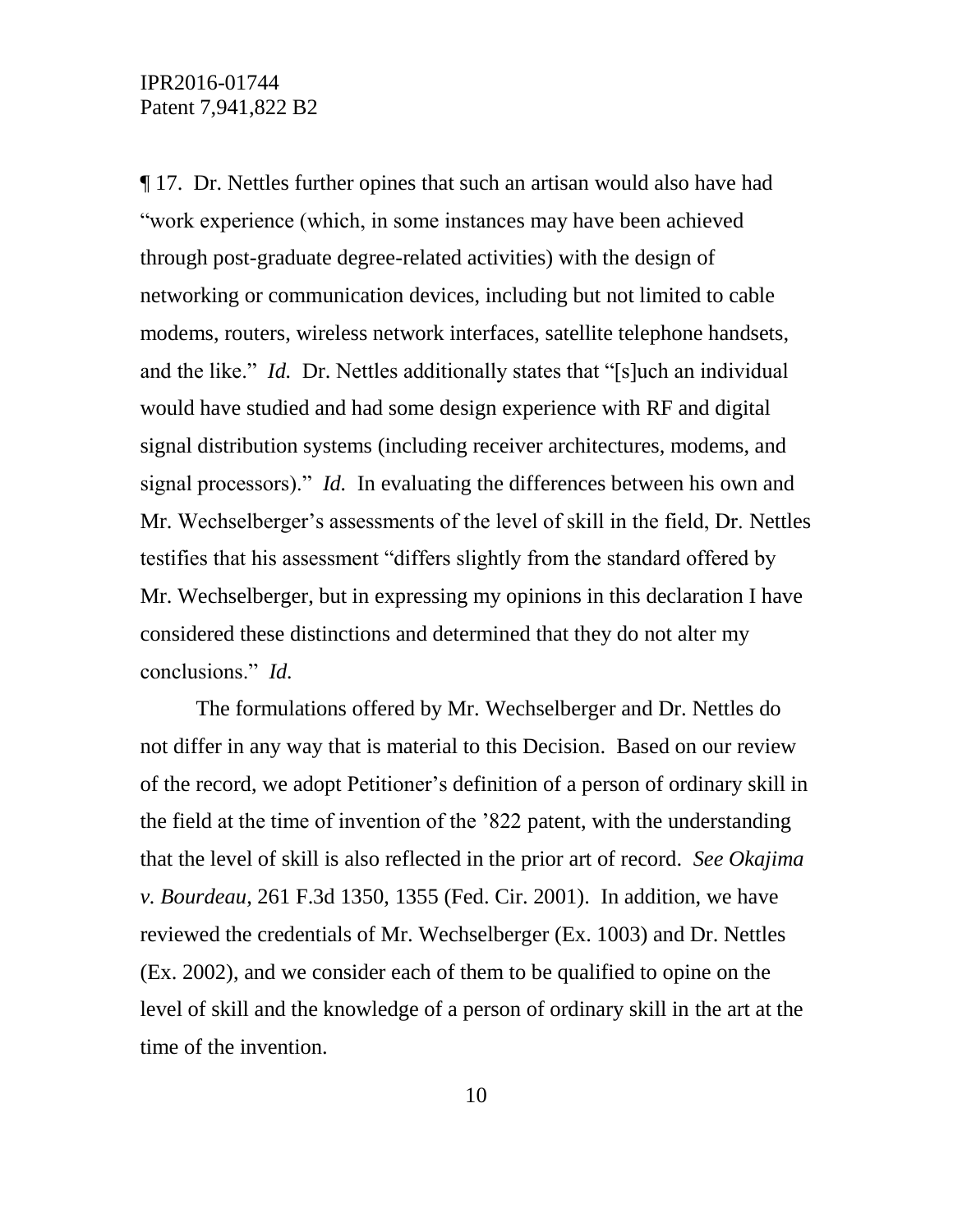#### *A. Claim Construction*

In an *inter partes* review, claim terms in an unexpired patent are given their broadest reasonable interpretation in light of the specification of the patent in which they appear. 37 C.F.R. § 42.100(b). Under the broadest reasonable interpretation standard, claim terms are given their ordinary and customary meaning as would be understood by one of ordinary skill in the art in the context of the entire disclosure. *In re Translogic Tech., Inc.*, 504 F.3d 1249, 1257 (Fed. Cir. 2007). "The correct inquiry in giving a claim term its broadest reasonable interpretation in light of the specification is . . . an interpretation that corresponds with what and how the inventor describes his invention in the specification, i.e., an interpretation that is consistent with the specification." *In re Smith Int'l, Inc.*, 871 F.3d 1375, 1382–83 (Fed. Cir. 2017) (internal quotation omitted).

"While we read claims in view of the specification, of which they are a part, we do not read limitations from the embodiments in the specification into the claims." *Hill-Rom Servs., Inc. v. Stryker Corp.*, 755 F.3d 1367, 1371 (Fed. Cir. 2014). A claim term is only given a special definition different from the term's plain and ordinary meaning if the "patentee... clearly set[s] forth a definition of the disputed claim term other than its plain and ordinary meaning." *Thorner v. Sony Comput. Entm't. Am., LLC*, 669 F.3d 1362, 1365 (Fed. Cir. 2012) (citations omitted). Under this standard, we may take into account definitions or other explanations provided in the written description of the specification. *In re Morris*, 127 F.3d 1048, 1054 (Fed. Cir. 1997). In this regard, we observe that [t]he specification acts as a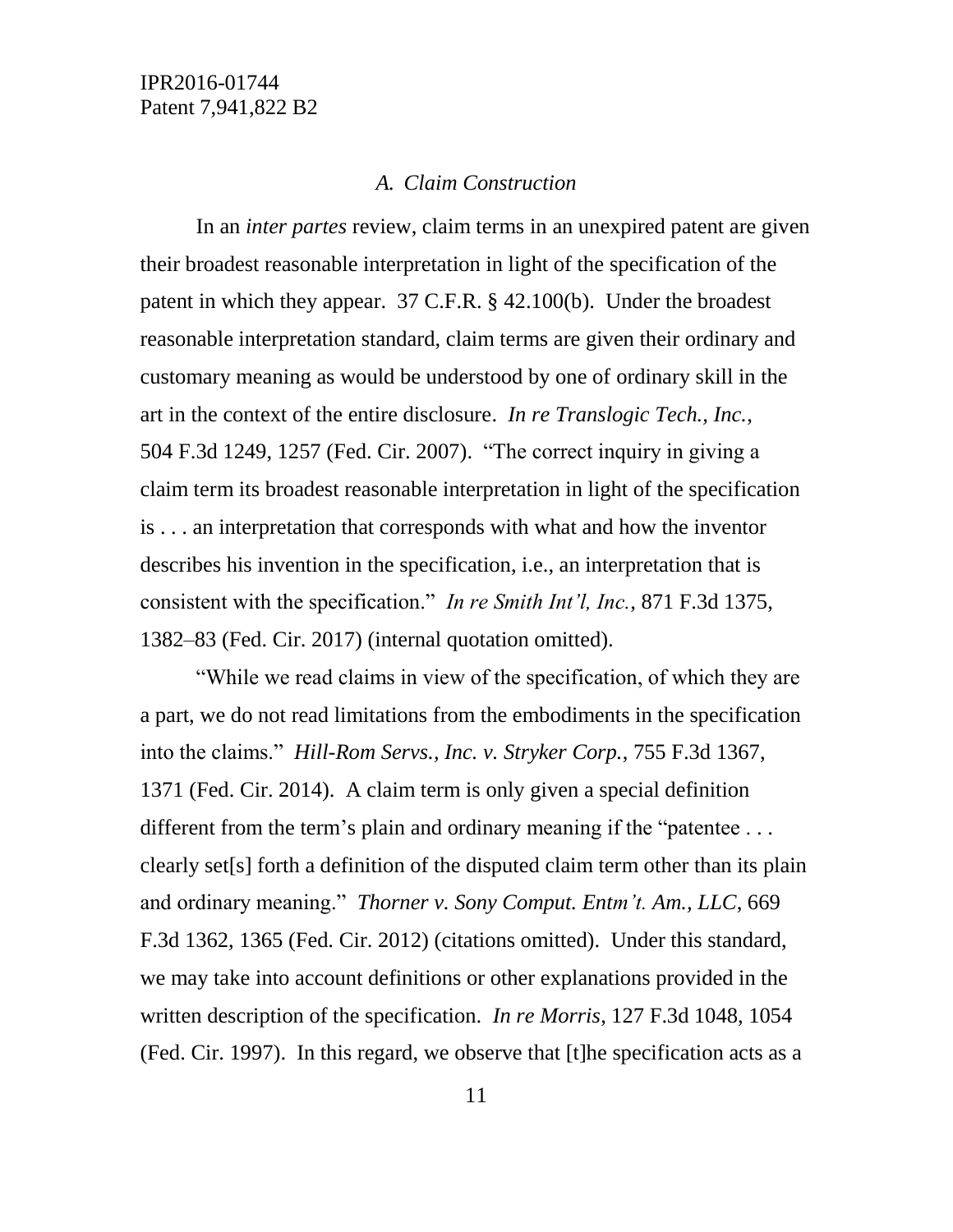dictionary when it . . . defines terms by implication." *Bell Atl. Network Servs., Inc. v. Covad Commc'ns Grp., Inc.*, 262 F.3d 1258, 1268 (Fed. Cir. 2001) (internal quotation omitted). However, any special definition for a claim term must be set forth in the specification with reasonable clarity, deliberateness, and precision. *In re Paulsen*, 30 F.3d 1475, 1480 (Fed. Cir. 1994).

"A patentee can also disavow claim scope, but the standard is similarly exacting." *Akamai Techs., Inc. v. Limelight Networks, Inc.*, 805 F.3d 1368, 1375 (Fed. Cir. 2015). "[C]laims are not necessarily and not usually limited in scope simply to the preferred embodiment." *RF Del. v. Pac. Keystone Techs., Inc.*, 326 F.3d 1255, 1263 (Fed. Cir. 2003).

Only those terms that are in controversy need be construed, and only to the extent necessary to resolve the controversy. *See Nidec Motor Corp. v. Zhongshan Broad Ocean Motor Co. Ltd.,* 868 F.3d 1013, 1017 (Fed. Cir. 2017); *Vivid Techs., Inc. v. Am. Sci. & Eng'g, Inc.*, 200 F.3d 795, 803 (Fed. Cir. 1999).

### *1. "channel"*

The term "channel" appears repeatedly throughout the challenged claims of the '822 patent. Independent claim 1, for example, recites: 1) "an input configured to receive a modulated RF signal *containing multiple channels*, and to receive *channel in use information* which identifies *each channel* in the modulated RF signal . . . ;" 2) "a demodulator unit configured to demodulate *at least two channels* contained in the modulated RF signal when the *channel in use information* identifies the *at least two channels* as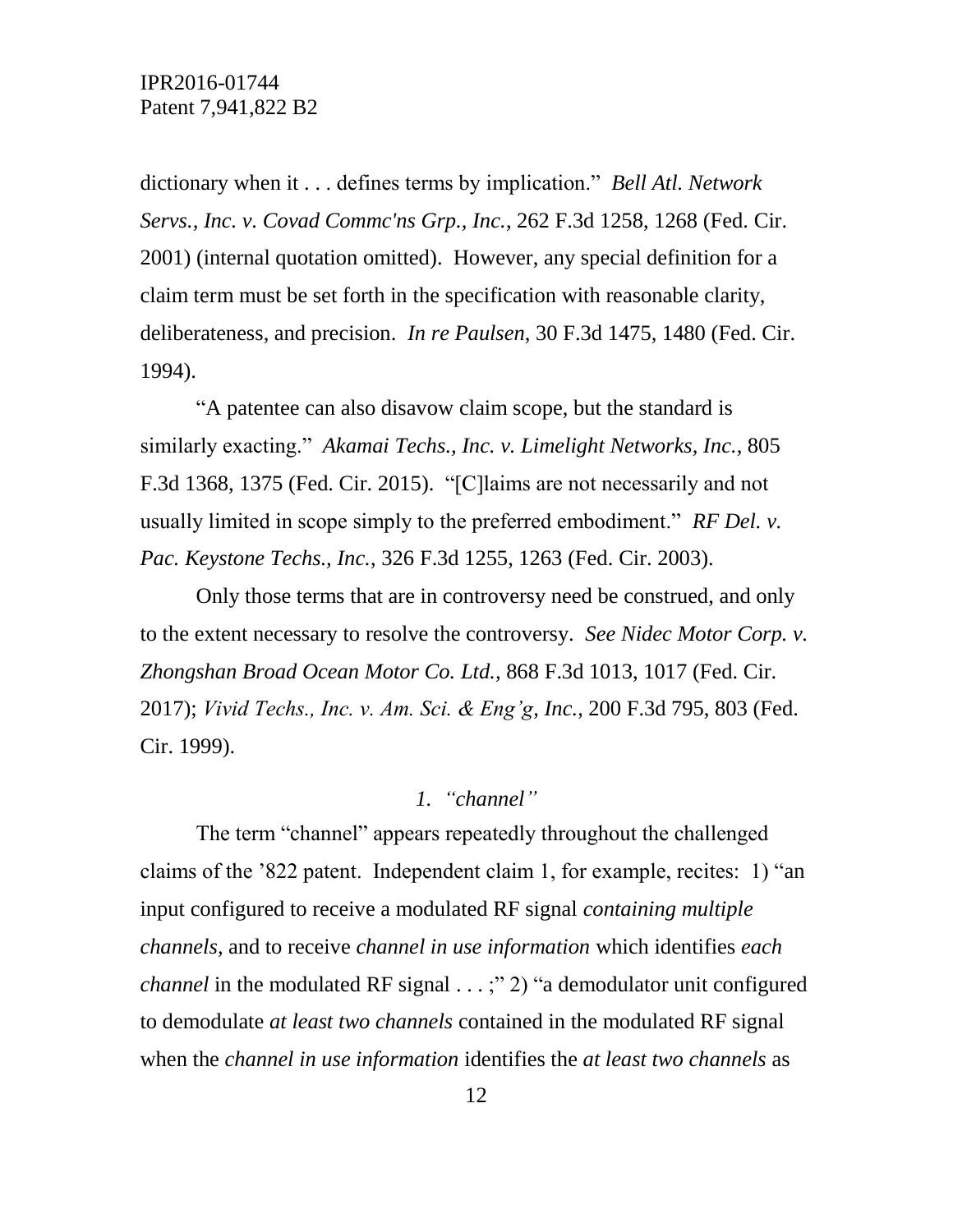containing information. . . ;" and 3) "a combiner configured to combine the *at least two channels* demodulated by the demodulator unit into a digital stream when the *channel in use information* identifies the *at least two channels* as containing information . . . ." Ex. 1001, 12:22–40 (emphasis added). In our Institution Decision, we construed "channel" to mean "a path for transmitting electric signals." Inst. Dec. 11.

Petitioner agrees with that construction (Pet. 16), and asserts that the claims of the '822 patent "refer to channels in the context of a modulated RF signal containing multiple channels but do not mandate the specific size or types of channels contained in the RF signal" (*id*.). Thus, according to Petitioner, the term "channel," as it is used in the '822 patent, encompasses, for example, the frequency band channels used in Frequency Division Multiple Access ("FDMA") systems, the code channels used in Code Division Multiple Access ("CDMA") systems, and the time slots used in Time Division Multiple Access ("TDMA") systems. *Id*. at 17.

Patent Owner responds that "channel" should instead be interpreted to mean "frequency band." PO Resp. 7. Patent Owner contends that both the claims and the specification of the '822 patent indicate that the recited ""channel' is not any channel, but an 'RF channel." *Id.* at 8 (citing Ex. 2002 ¶ 33) (emphasis omitted). Specifically, Patent Owner points to the recitation of "an input configured to receive a modulated RF signal containing multiple channels" (Ex. 1001, 12:24–25, 15:3–4) in claims 1 and 19 of the '822 patent as supporting its proffered construction, reasoning that "[t]he channels contained within a 'modulated RF signal' are necessarily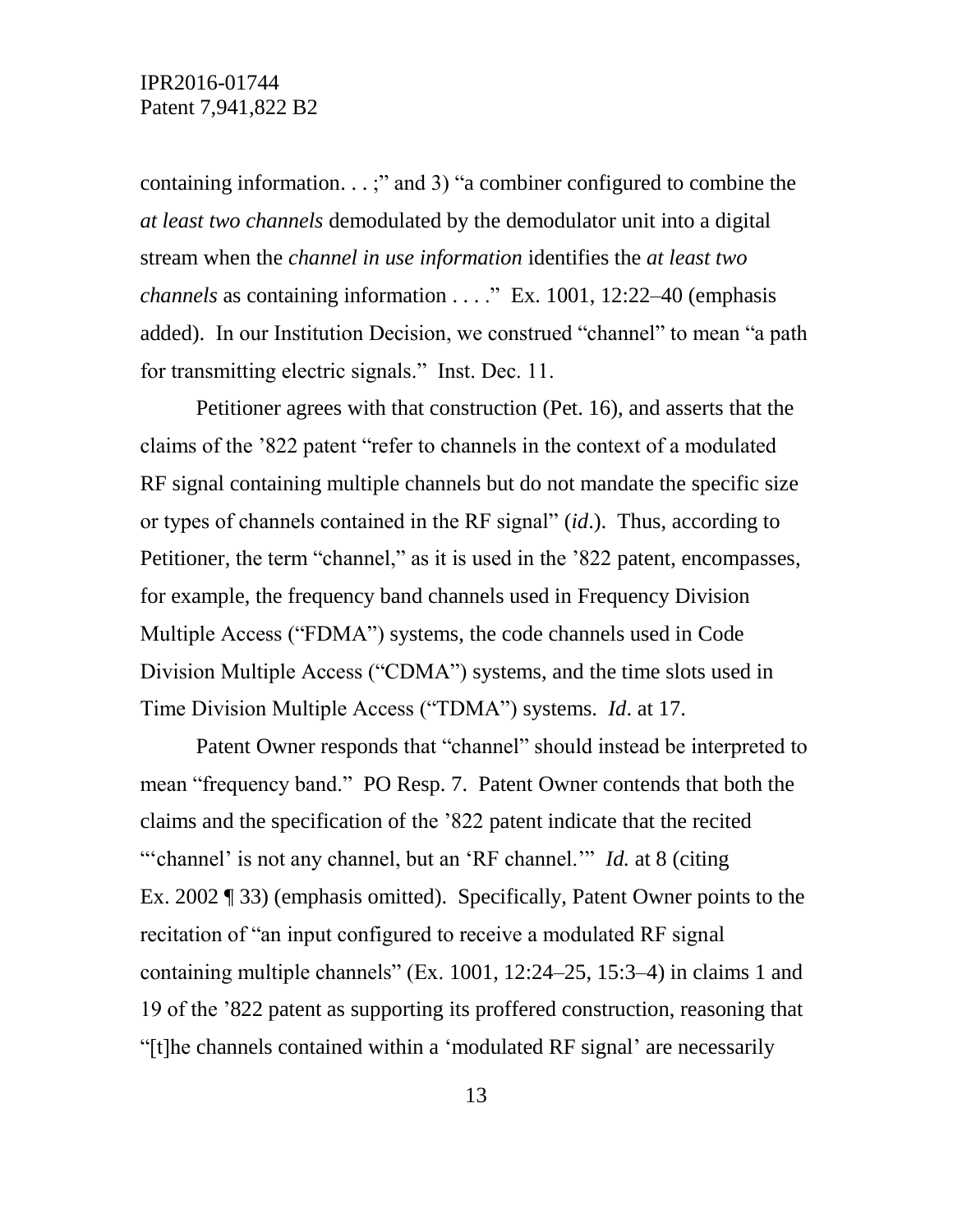'RF channels.'" Prelim. Resp. 8 (citing Ex. 2002 ¶ 33) (emphasis omitted). Patent Owner further contends that Petitioner's expert, Mr. Wechselberger agrees that the channels of the '822 patent are RF channels. *Id.* (citing Ex. 1002 ¶ 122).

Patent Owner additionally asserts that "channel" is used interchangeably with "RF channel" and "frequency channel" throughout the specification of the '822 patent. PO Resp. 8–12. According to Patent Owner, "[e]ach of the embodiments of the '822 Patent's invention discloses 'channels' that are 'RF channels' or 'frequency channels,' i.e., frequency bands in a frequency division multiplexing scheme." *Id.* at 11. Therefore, reasons Patent Owner, "the specification consistently uses the term 'RF channel"' to denote a frequency band, but also uses the abbreviated forms 'frequency channel' and 'channel' as a shorthand, as a person of ordinary skill would readily understand." *Id.* at 11–12.

Patent Owner also contends that our construction of the term "RF channel" as "frequency band" in proceedings concerning the related '679 and '565 patents supports interpreting the purportedly "closely related" term "channel" to have the same meaning in the instant proceedings. PO Resp. 12. Patent Owner similarly argues that our findings in the "present proceedings are consistent with a construction of both 'channel' and 'RF channel' as frequency bands." *Id.* at 13. Moreover, asserts Patent Owner, we should identically construe "channel" and "RF channel" to "harmonize" the intrinsic record for the patent family that includes the '822, '679, and '565 patents. *Id.* at 18.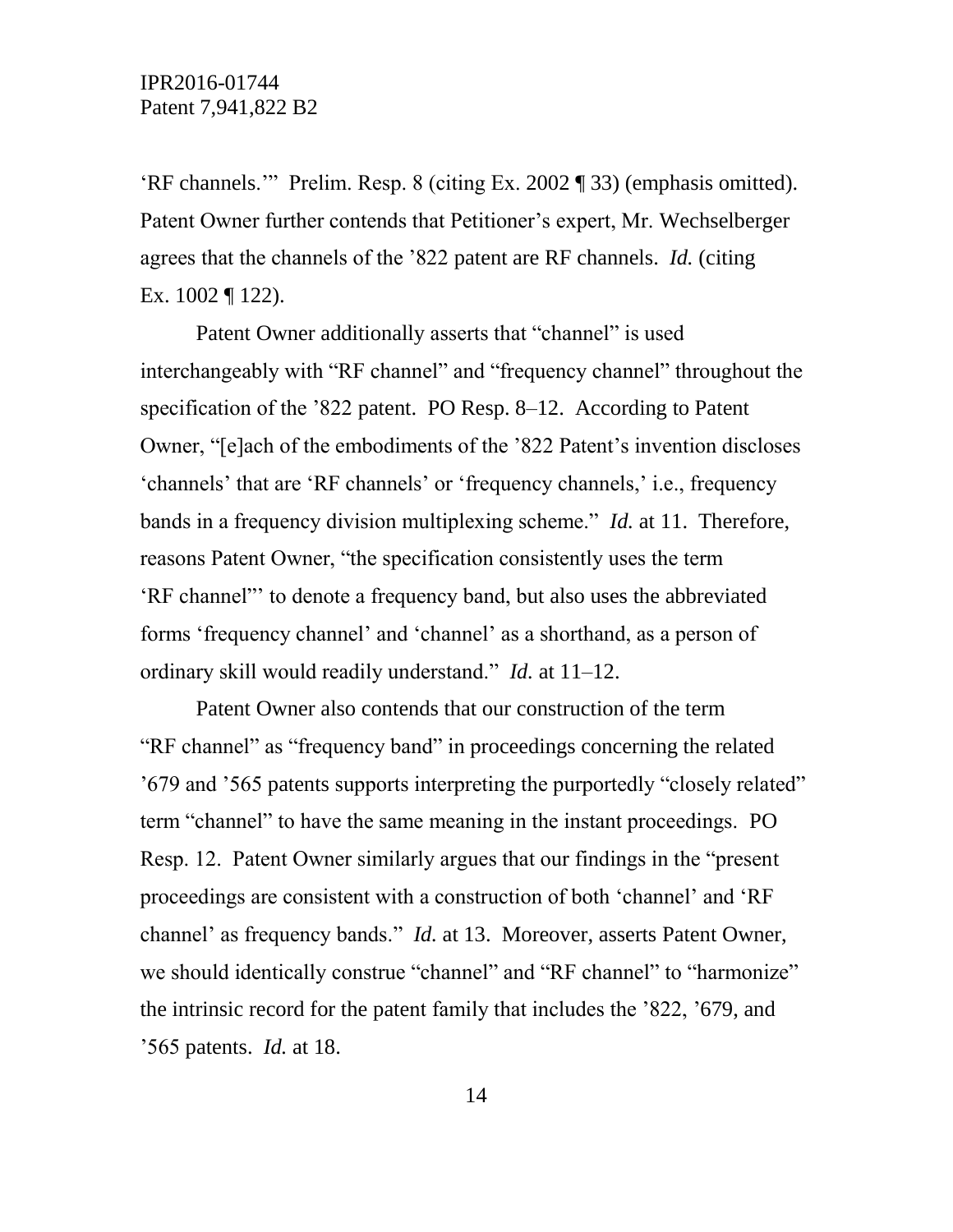In reply, Petitioner asserts that Patent Owner's proposal to restrict "channel" to frequency channels contradicts the ordinary meaning of that term. Reply 4. According to Petitioner, "'channel' is a basic, well-known term in the art," the ordinary meaning of which "encompasses various types of channels––including CDMA channels." *Id.* Petitioner further contends that the applicants for the '822 patent did not act as their own lexicographer with regard to the term "channel," and, thus, there is no basis for restricting the meaning of "channel" to encompass only a particular type of channel. *Id.* at 7. In this vein, Petitioner argues that "[t]he '822 Patent contains no express definitions for 'channel,' nor does it use 'channel' as shorthand for 'RF channel.'" *Id.* To the contrary, asserts Petitioner, the applicants for the '822 patent used different claim terms within the same patent family, specifying that the recited channel is an "RF channel" in the '679 and '565 patents, and referring simply to a "channel" in the '822 patent. *Id.* at 7–8. Petitioner additionally contends that the '822 patent "uses 'channel' in contexts with modifiers that are not frequency specific," and encompass other channel types. *Id.* at 8.

Petitioner likewise contends that the applicants for the '822 patent did not disavow CDMA channels from the scope of the term "channel." Reply 9. In this regard, Petitioner asserts that the '822 patent is not limited to a single embodiment, but suggests channel types in addition to frequency bands. *Id.* at 11. Petitioner further asserts that the examples and embodiments disclosed by the '822 patent are non-limiting, and, therefore, even if Patent Owner is correct that the embodiments described relate solely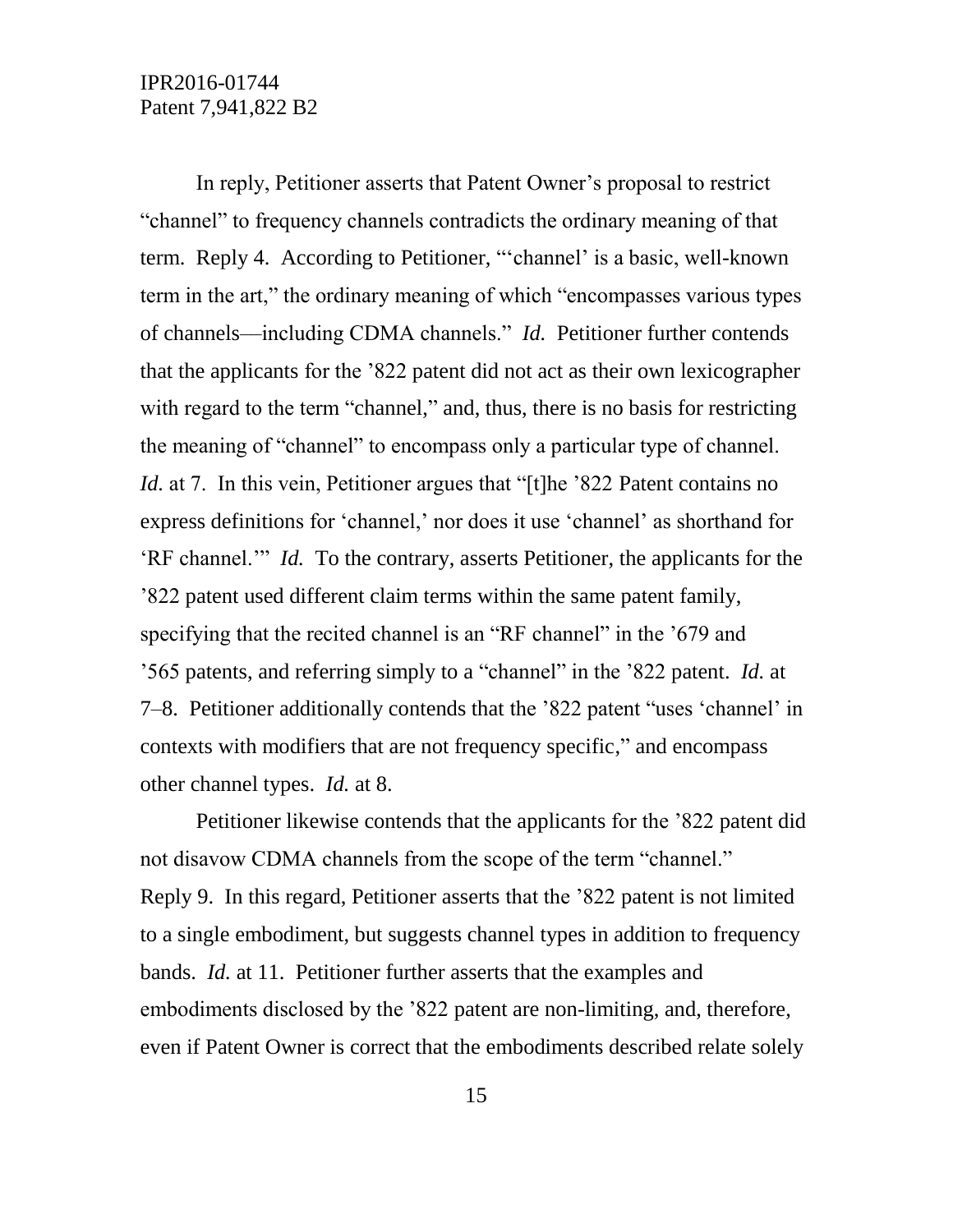to RF channels, the'822 patent does not disavow CDMA channels from claim scope. *Id.* at 11–12.

On the record before us, we conclude that the broadest reasonable interpretation of the term "channel" as used in the '822 patent is "a path for transmitting electric signals," consistent with its plain and ordinary meaning.

As an initial matter, we determine that the ordinary meaning of "channel" encompasses a variety of channel types, including CDMA. Patent Owner does not expressly address the plain meaning of "channel" in its Response (*see* PO Resp. 7–19); however, the testimony of Patent Owner's expert, Dr. Nettles, comports with our understanding of the ordinary meaning of this term. For example, Dr. Nettles testifies that, in general, "channel" is "a very broad term" that describes "something that you can use for communication." Ex. 1043, 32:17–24. Dr. Nettles further testifies that, although "you could certainly add modifiers to the word 'channel' which would cause you to start thinking about either modulation schemes or multiple access techniques," "'channel' itself doesn't say anything about the specific modulation scheme." Ex. 1043, 33:10–22; *see also id.* at 31:22– 32:13, 34:10–18. As discussed in greater detail below, the specification of the '822 patent likewise reflects that the plain and ordinary meaning of "channel" encompasses a variety of channel types, including CDMA. *See, e.g.*, Ex. 1001, 5:24–39 (describing analog and digital "transmission channels" and observing that "both analog and digital signals can be sent using modulation carriers, such as in digital PCS and cellular telephone"); Ex. 1043, 33:6–9 ("Well, I mean, just to be clear, even -- even in the context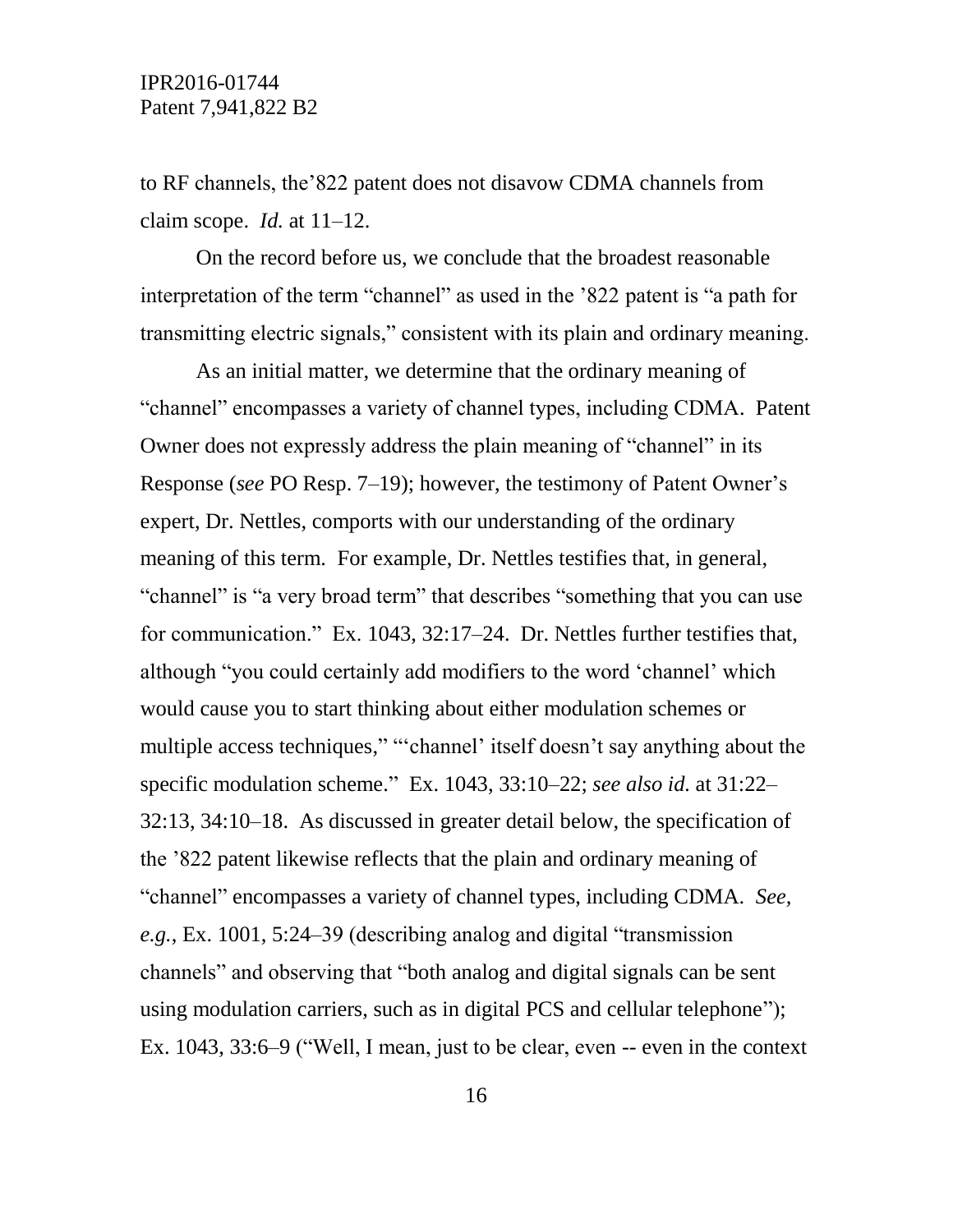of the '822 patent, the word 'channel' doesn't have – doesn't imply a particular modulation scheme."). Accordingly, based on the record before us, we determine that the plain and ordinary meaning of "channel" encompasses "a path for transmitting electric signals."

The claims of the '822 patent use "channel" in a manner consistent with its plain and ordinary meaning, and are devoid of any basis for restricting that term to exclude CDMA channel types. Indeed, by their plain language, the challenged claims are indifferent to whether frequency channels or CDMA channels are used. *See, e.g.*, Ex. 1001, 12:22–40; *see also* Pet. 10. For example, language directed to "frequency channel-specific structure or functionality, such as 'channel widths,' '6 MHz channels,' or 'frequency bands'" does not appear in those claims. *See, e.g.*, Ex. 1001, 12:22–40; *see also* Pet. 10.

We are unpersuaded by Patent Owner's contention that the recitation of "an input configured to receive a modulated RF signal containing multiple channels" (Ex. 1001, 12:24–25, 15:3–4) in claims 1 and 19 of the '822 patent supports a narrow interpretation of "channel" limited to frequency bands (PO Resp. 8). Patent Owner reads this claim phrase as necessarily requiring that the recited "channels" must be frequency bands because they are channels within a "modulated RF signal." PO Resp. 8. Such reading is, at best, superficial. According to Patent Owner's expert, Dr. Nettles, the term "RF signal" refers generally to signals within the radio frequency portion of the electromagnetic spectrum. Ex. 1043, 23:5–24:8. As Dr. Nettles explains, "RF signal" encompasses signals used by many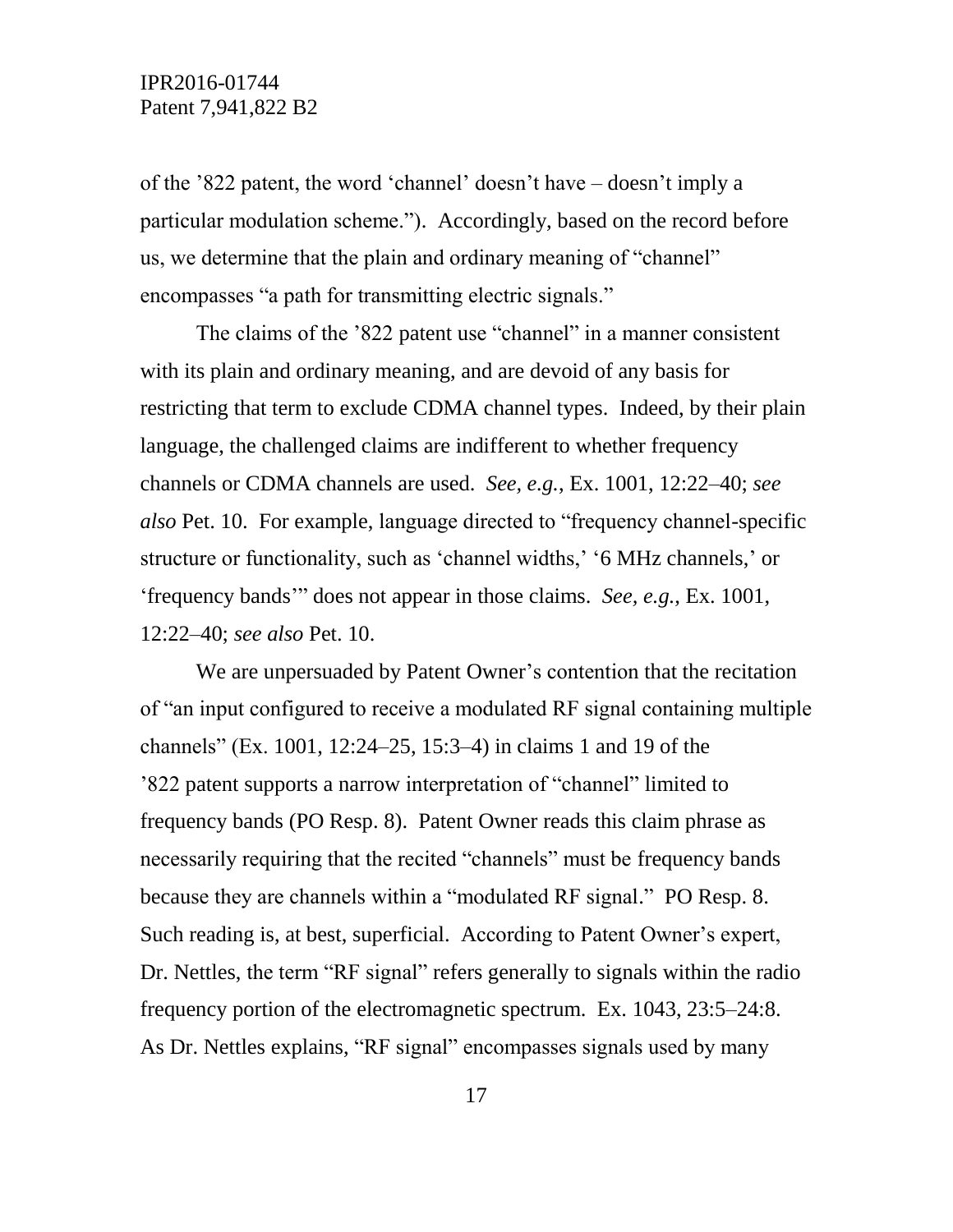systems, from AM and FM radio to 3G and 4G cell phones, and RF signals can be used to transmit CDMA data. Ex. 1043, 22:15–25:21. Consistent with Dr. Nettles' understanding, the '822 patent expressly identifies a variety of technologies that utilize RF signals for data transmission, but employ modulation schemes other than FDMA, and use channels other than frequency bands––for example, cellular telephone systems. Ex. 1001, 5:35– 39.

Furthermore, Patent Owner's characterization of Mr. Wechselberger's testimony as endorsing Patent Owner's proposed interpretation of "channel" (PO Resp. 8) relies on selectively truncated portions of that testimony. A complete review of Mr. Wechselberger's testimony reveals that he unambiguously testifies that the claim phrase "a modulated RF signal containing multiple channels" (Ex. 1001, 12:24–25, 15:3–4) does not require a particular type of multiplexing to provide the channel in the RF signal:

The claims do not discuss any type multiplexing technique for providing a channel in the RF signal—instead only referring to "a modulated RF signal containing multiple channels." In my opinion a POSITA would understand this usage in the claims to identify RF channels—that is channels in an RF signal—but not specify or require a particular type of multiplexing or modulation to provide the channel in the RF signal.

Ex. 1002 ¶ 122.

Accordingly, an ordinarily skilled artisan at the time of invention of the '822 patent would have understood that the "modulated RF signal" recited in claims 1 and 19 refers not to one specific modulation scheme, such as FDMA, but encompasses the set of modulation schemes known in the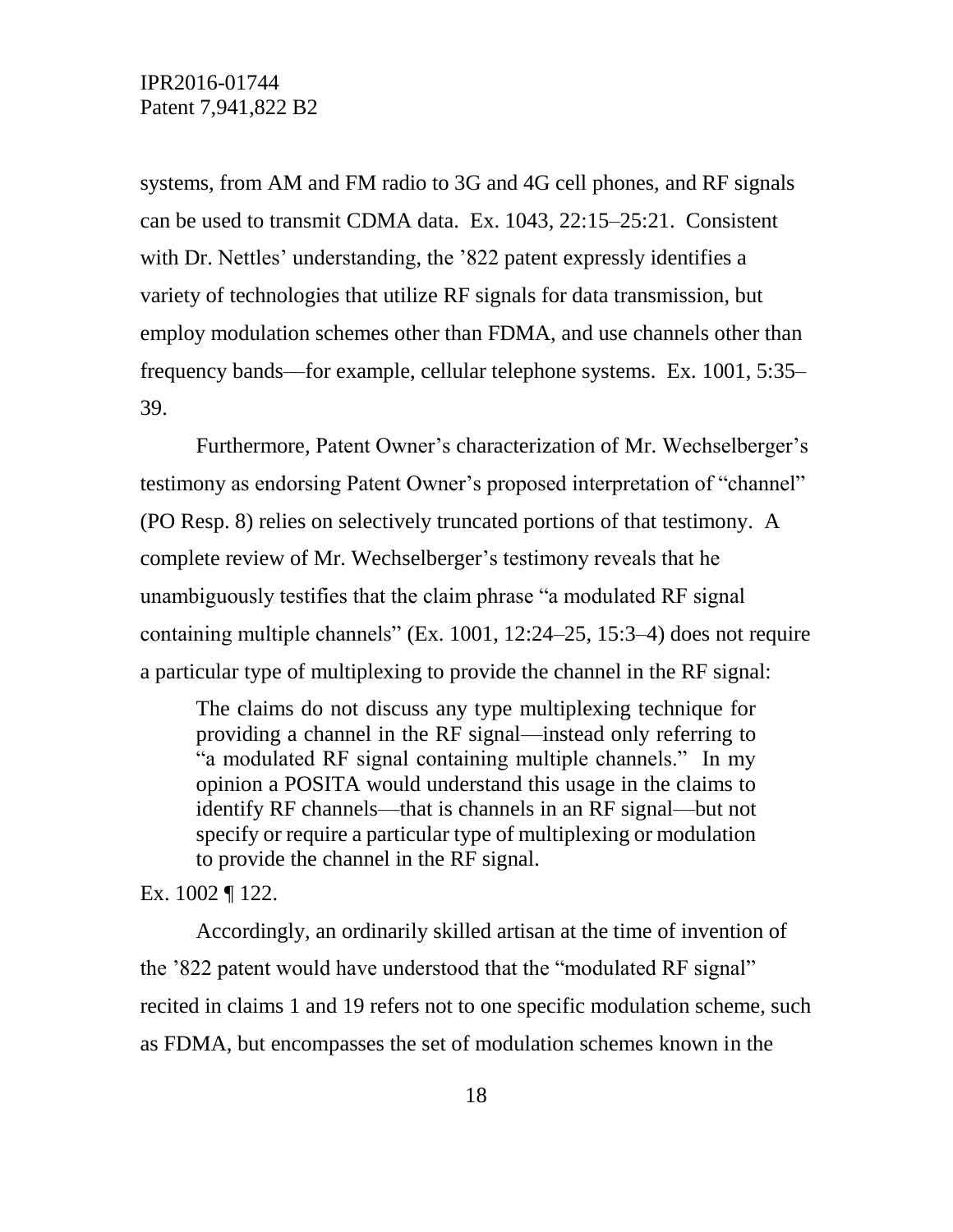communications art at that time. Such an ordinarily skilled artisan would have additionally recognized that the "multiple channels" contained in that "modulated RF signal" would have encompassed the set of channels used in the various known RF modulation schemes, including, for example, CDMA channels and code channels. *See* Ex. 1002 ¶ 122.

The specification and prosecution history of the '822 patent likewise support construing "channel" as "a path for transmitting electric signals." As an initial matter, Patent Owner does not identify (*see* PO Resp. 7–19), and we do not discern any express definition of the term "channel" in the specification of the '822 patent. *Cf.* Ex. 1001, 7:6–9 (defining "wideband"). In addition, we note that Patent Owner does not contend, and we do not ascertain record support for the proposition that the applicants for the '822 patent equated the terms "channel" and "RF channel" or "frequency channel," or otherwise narrowed the meaning of "channel" during prosecution. Rather, Patent Owner argues that we should interpret "channel" as being limited to a "frequency band" because the'822 patent purportedly uses "channel" interchangeably with, or as shorthand for, "RF channel" and "frequency channel" (PO Resp. 8). We do not find Patent Owner's position persuasive.

The '822 patent consistently and explicitly identifies the particular type of channel being discussed; it does not use "channel" interchangeably with "RF channel" or "frequency channel." In fact, the term "RF channel" itself appears in the description of the preferred embodiments of the '822 patent more than twenty times. *See* Ex. 1002 ¶ 122. Moreover, the portions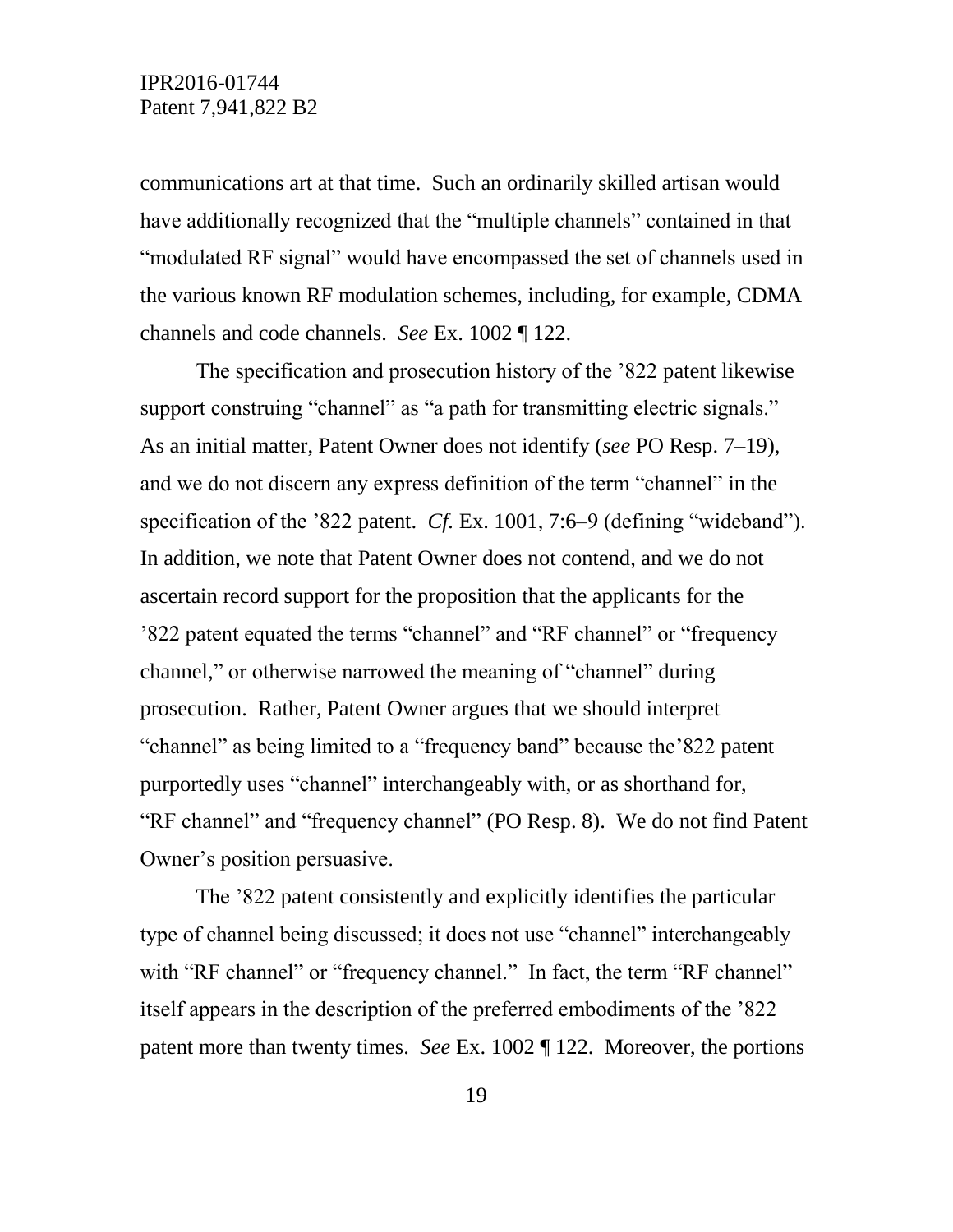of the '822 patent to which Patent Owner points as supporting its position that "channel" and "RF channel" or "frequency channel" are used interchangeably, instead reflect the '822 patent's consistent use of modifiers to expressly identify the particular type of channel described.

For example, Patent Owner relies on select portions of the following paragraph to support its contention that the '822 patent uses the unadorned word "channel" as shorthand for "RF channel" (PO Resp. 8–9):

The wideband signal distribution system **10** may allow for distribution of, for example, 29 channels, *wherein each channel is 6 MHz in width*, and it is known that such channels can handle analog video signals. However, where digital information can be transmitted over the RF channel, each 6 MHz channel can handle, depending on the modulation technique used, in excess of 40 megabits per second of digital information, and new modulation techniques may increase this information to, and in excess of, 100 megabits per second. This 40 megabits per second transmission allows for the transmission rate in excess of one gigabit/sec of digital information to be carried on the sum of the 29 RF channels in the wideband signal distribution system **10**. Using advanced modulation techniques will allow the wideband signal distribution system **10** to be expanded up to 60, or more, channels, thereby further increasing throughput data rate.

Ex. 1001, 6:50–65 (emphasis added). When considered in its entirety, as set forth above, however, it is clear that this paragraph does not haphazardly interchange the generic term "channel" and more particularized term "RF channel." Rather, the very first sentence of the above paragraph expressly characterizes the channels described as being 6 MHz in width, thus, making plain that the channels referred to are of a particular type, namely, frequency bands. Because the statement "29 channels, wherein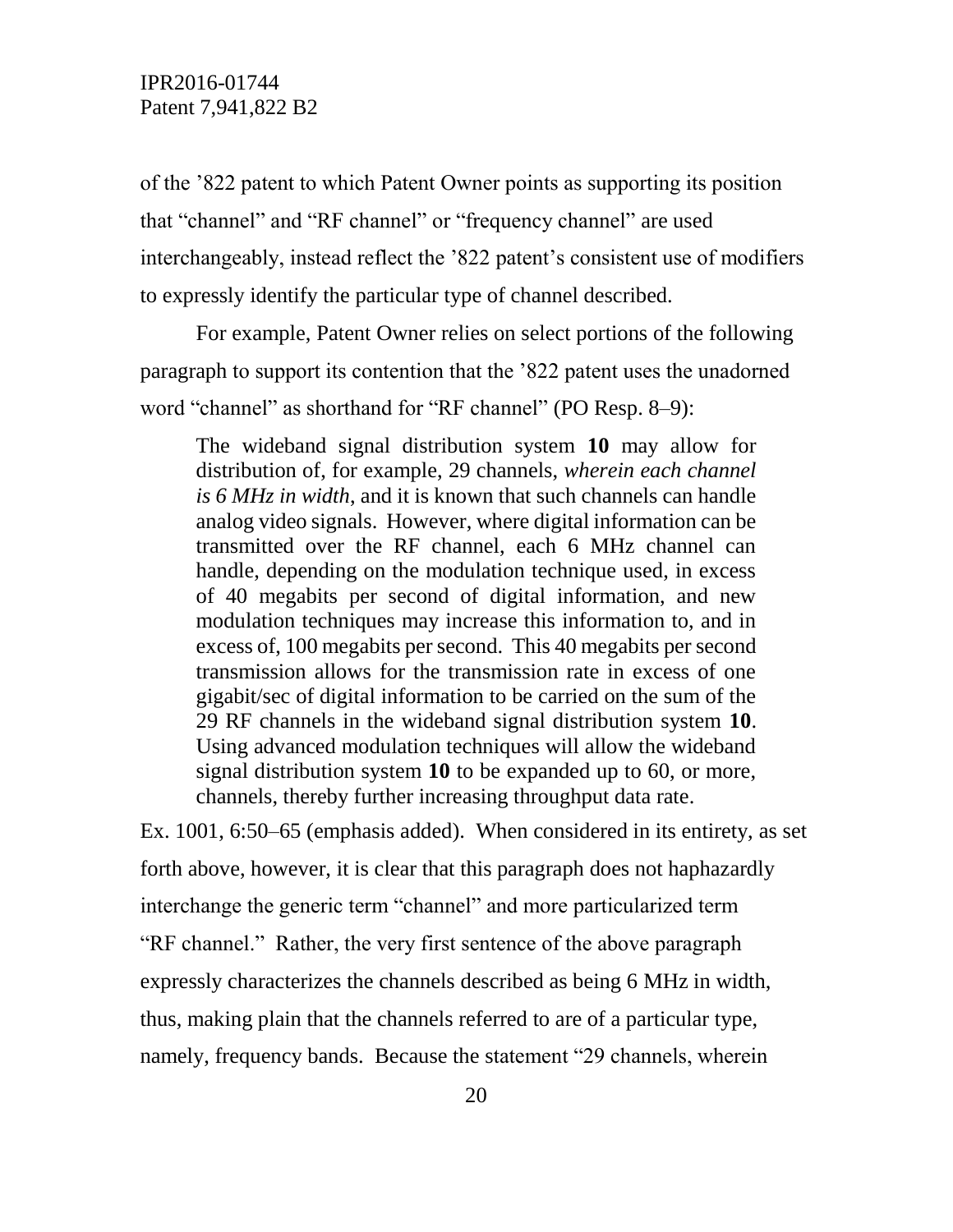each channel is 6 MHz in width" (*id.* at 6:51–52) expressly identifies the channels in question as frequency bands––*i.e.*, RF channels––it cannot be said that the above quoted paragraph demonstrates the interchangeability of "channel" and "RF channel" or "frequency band" in the '822 patent. Instead, this passage indicates that the applicants for the '822 patent recognized the breadth of the term "channel," and took care to specify the particular type of channel being discussed. *See* Ex. 2003, 28:7–14 ("Well, the type of channels that it's talking about here -- for example, it specifically says each channel is 6 megahertz in width. That is a frequency band."); PO Resp. 9 (quoting the same).

The same holds true with regard to the additional portions of the '822 patent relied upon by Patent Owner (PO Resp. 9–11): these portions of the specification either explicitly identify the channels in question as "RF channels" (Ex. 1001, 10:49–51, 10:60–11:18), or refer to "channel width," and increasing channel width "from 6 MHz per channel to 12 MHz per channel" (9:65–10:22), indicating that the relevant channels are frequency bands. Ex. 1001, 9:65–11:18. Patent Owner does not identify, and we do not discern, support for the proposition that the unmodified term "channel," as it is used in the '822 patent claims, means "RF channel."

Patent Owner's argument that "channel" should be construed as "frequency band" because each embodiment of the '822 patent purportedly "discloses 'channels' that are 'RF channels' or 'frequency channels,' i.e., frequency bands in a frequency division multiplexing scheme" (PO Resp. 11), is similarly unavailing. Our reviewing court has "expressly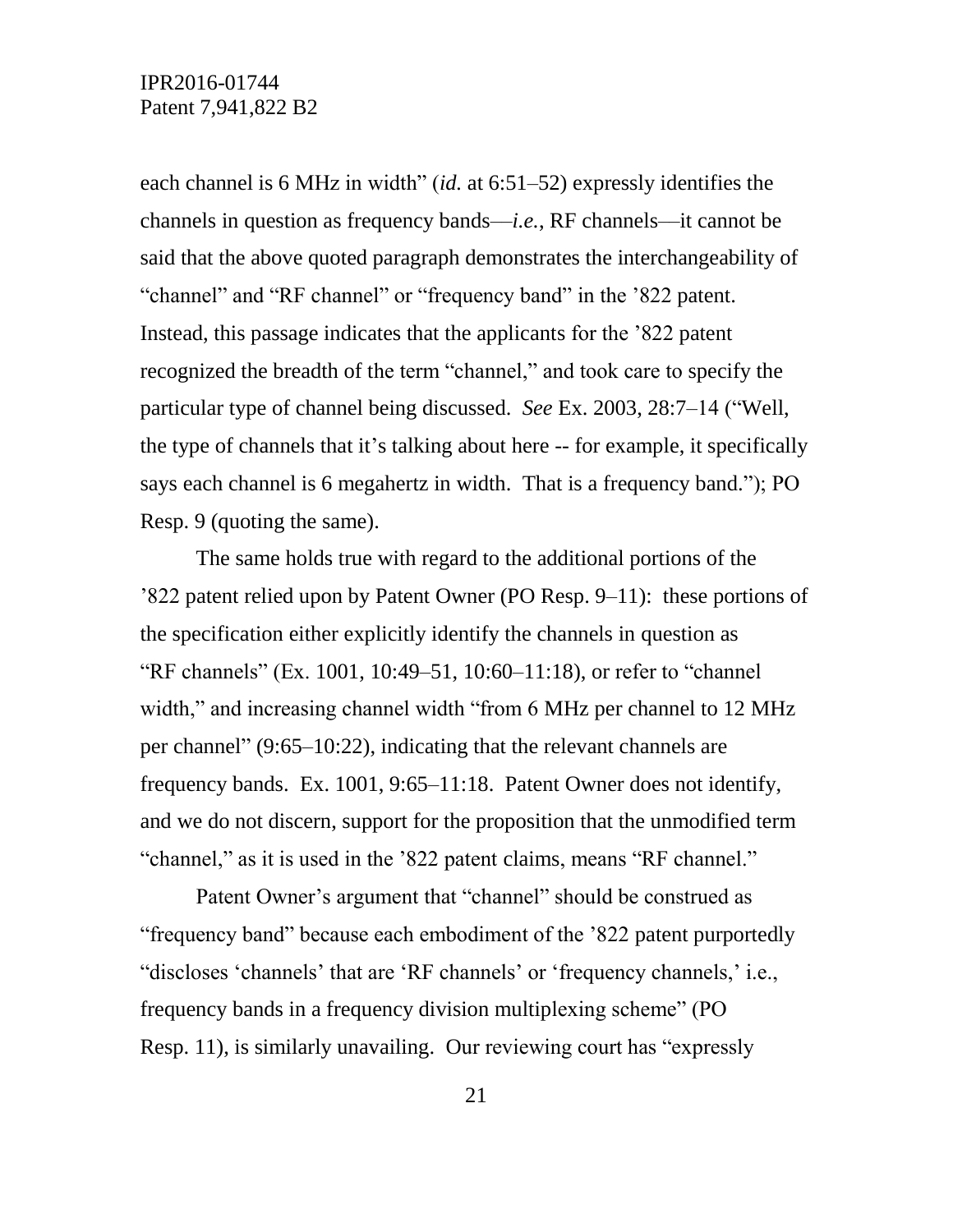rejected the contention that if a patent describes only a single embodiment, the claims of the patent must be construed as being limited to that embodiment." *Liebel-Flarsheim Co. v. Medrad, Inc.*, 358 F.3d 898, 906 (Fed. Cir. 2004). Moreover, even accepting, *arguendo*, Patent Owner's contention that the disclosed embodiments of the '822 patent are directed to RF channels, Patent Owner has not identified "clear limiting descriptions of the invention in the specification or prosecution history" that would support restricting the meaning of "channel" to a particular type of channel, *i.e.*, a frequency band. *Aventis Pharma S.A. v. Hospira, Inc.*, 675 F.3d 1324, 1330 (Fed. Cir. 2012). Nor has Patent Owner demonstrated intent by the applicants for the '822 patent "to deviate from the ordinary and accustomed meaning of ['channel'] by including in the specification expressions of manifest exclusion or restriction, representing a clear disavowal of claim scope." *Id.* (internal quotation omitted). Neither has Patent Owner shown that the applicants for the '822 patent used the term "channel" "throughout the entire patent specification, in a manner consistent with only a single meaning," so as to define that term "by implication." *Bell Atl.*, 262 F.3d at 1271.

To the contrary, the '822 patent expressly provides that "the embodiment presented herein is exemplary, and the manner of use of an equivalent component system will be apparent to those skilled in the art and is within the scope of the present invention." Ex. 1001, 7:14–19; *see also id.* at 12:15–19 ("Those of ordinary skill in the art will recognize that many modifications and variations of the present invention may be implemented.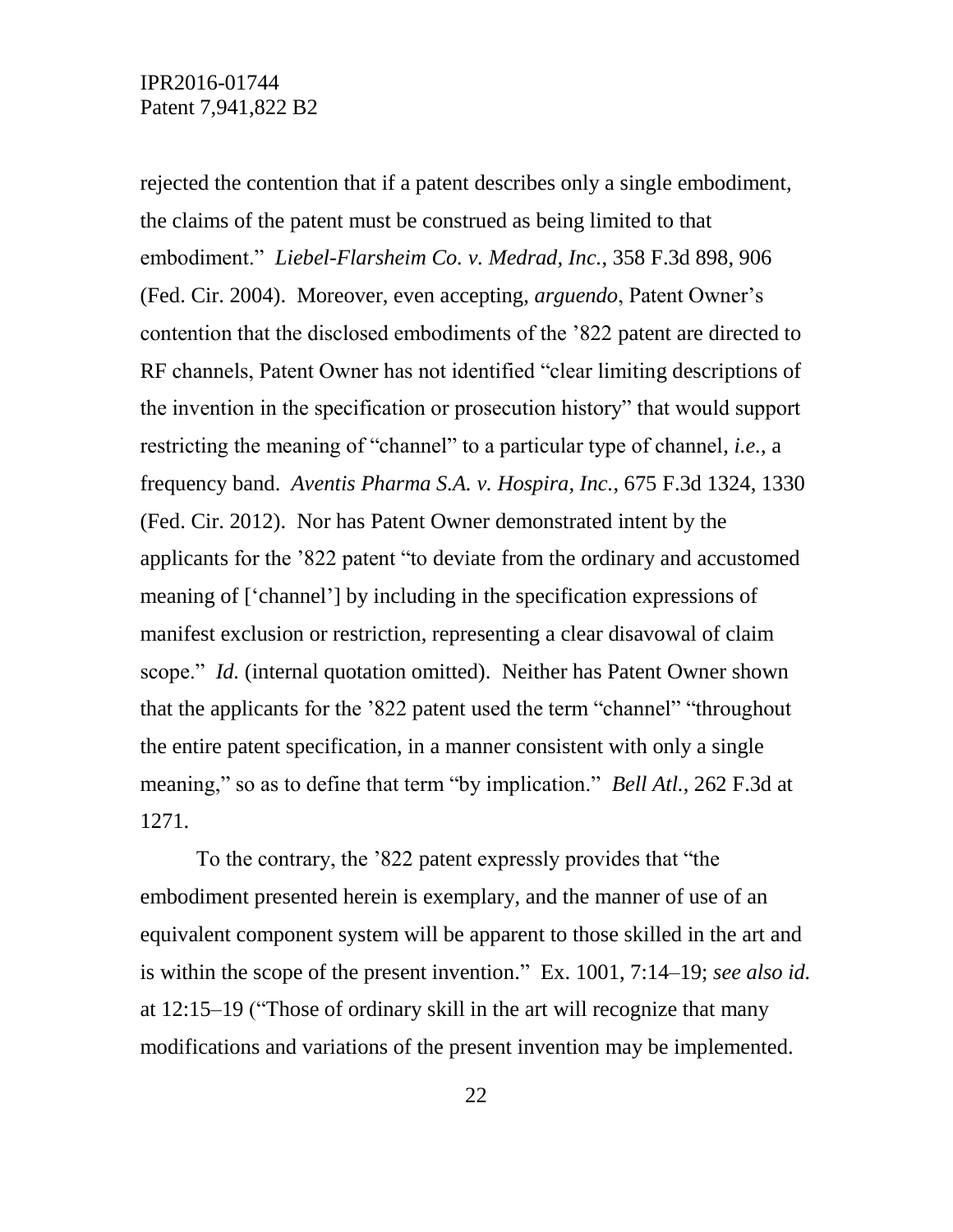The foregoing description and the following claims are intended to cover all such modifications and variations.").

Furthermore, the '822 patent uses the term "channel" in contexts that are not limited to frequency bands. For example, in the "Detailed Description of the Invention," the '822 patent discusses analog and digital "transmission channels," and observes that "both analog and digital signals can be sent using modulation carriers, such as in digital PCS and cellular telephone, DBS (direct broadcast satellite), wireless cable and cellular wireless cable, or hybrid fiber coax . . . ." (*id.* at 5:24–30, 5:35–39). Moreover, at the time of invention of the '822 patent, digital PCS and cellular telephone systems were known to use CDMA channels operating in the frequency range of "5 MHz to in excess of 1 GHz," which the '822 patent defines as the frequency range for "wideband" systems. Ex. 1001, 7:6–10; Ex. 1011, 6:18–33; Ex. 1009, 1:23–25; Ex. 1043, 25:16– 18. The '822 patent also describes the application of complex coding methods, such as quadrature amplitude modulation ("QAM"), to signals sent over a "transmission channel." *Id.* at 5:46–53.

As these teachings make plain, an ordinarily skilled artisan at the time of invention of the '822 patent would have recognized that the various RF transmission systems identified in the '822 patent (e.g., cellular telephone and cable television systems) employ different multiplexing schemes (e.g., CDMA and FDMA) that use distinct channel types (e.g., code channels and frequency bands) for data transmission. *See* Pet. 16–17; Ex. 1002 ¶ 122. Stated differently, our interpretation of the term "channel"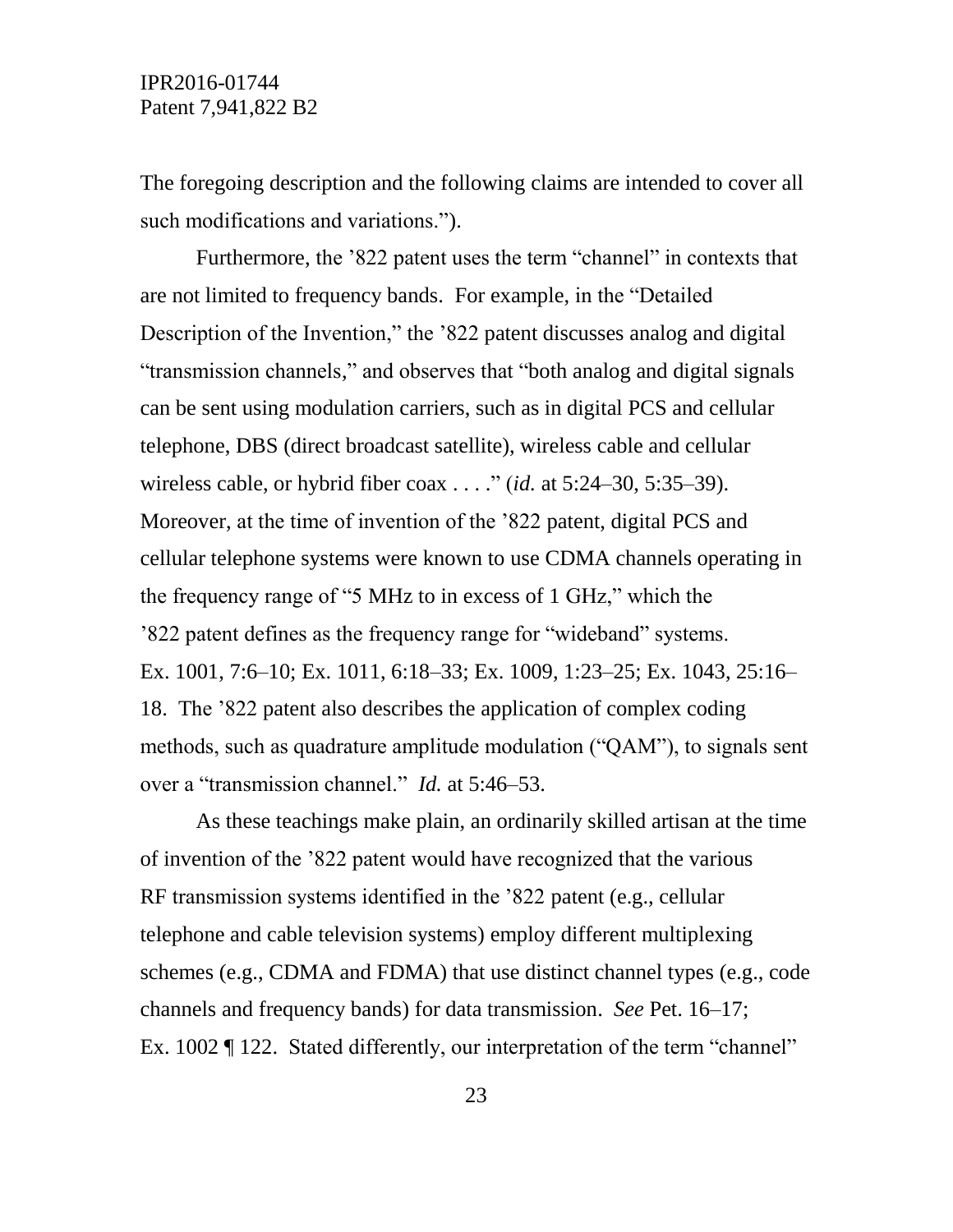as it is used in the '822 patent "corresponds with what and how the inventor describes his invention in the specification." *Smith*, 873 F.3d at 1383. We do not rely on the absence of inconsistency between our interpretation and the specification of the '822 patent to arrive at our construction of "channel." *See id.* at 1382–83 ("The correct inquiry in giving a claim term its broadest reasonable interpretation in light of the specification is not whether the specification proscribes or precludes some broad reading of the claim term adopted by the examiner. And it is not simply an interpretation that is not inconsistent with the specification.") Rather, our construction of "channel" reflects the fact that the '822 patent uses the broader term "channel" to encompass various communications paths, *i.e.*, paths for transmitting electrical signals, and employs the narrower term "RF channel" to refer to specific examples and embodiments describing a particular type of communications path, *i.e.*, a frequency band. Accordingly, we conclude that an ordinarily skilled artisan would have appreciated that the broadest reasonable interpretation of the term "channel" as it is used in the '822 patent is "a path for transmitting electric signals."

Patent Owner contends that the above-described portions of the '822 patent merely provide "a general overview of the state of 'traditional' technology *prior* to the invention, with a specific emphasis on the most relevant prior art—namely, frequency multiplexed channels." PO Resp. 15. Patent Owner further asserts that the "term 'modulation carriers' makes no reference to any specific multiplexing technique, and would not be understood by a person of ordinary skill as an invitation to apply techniques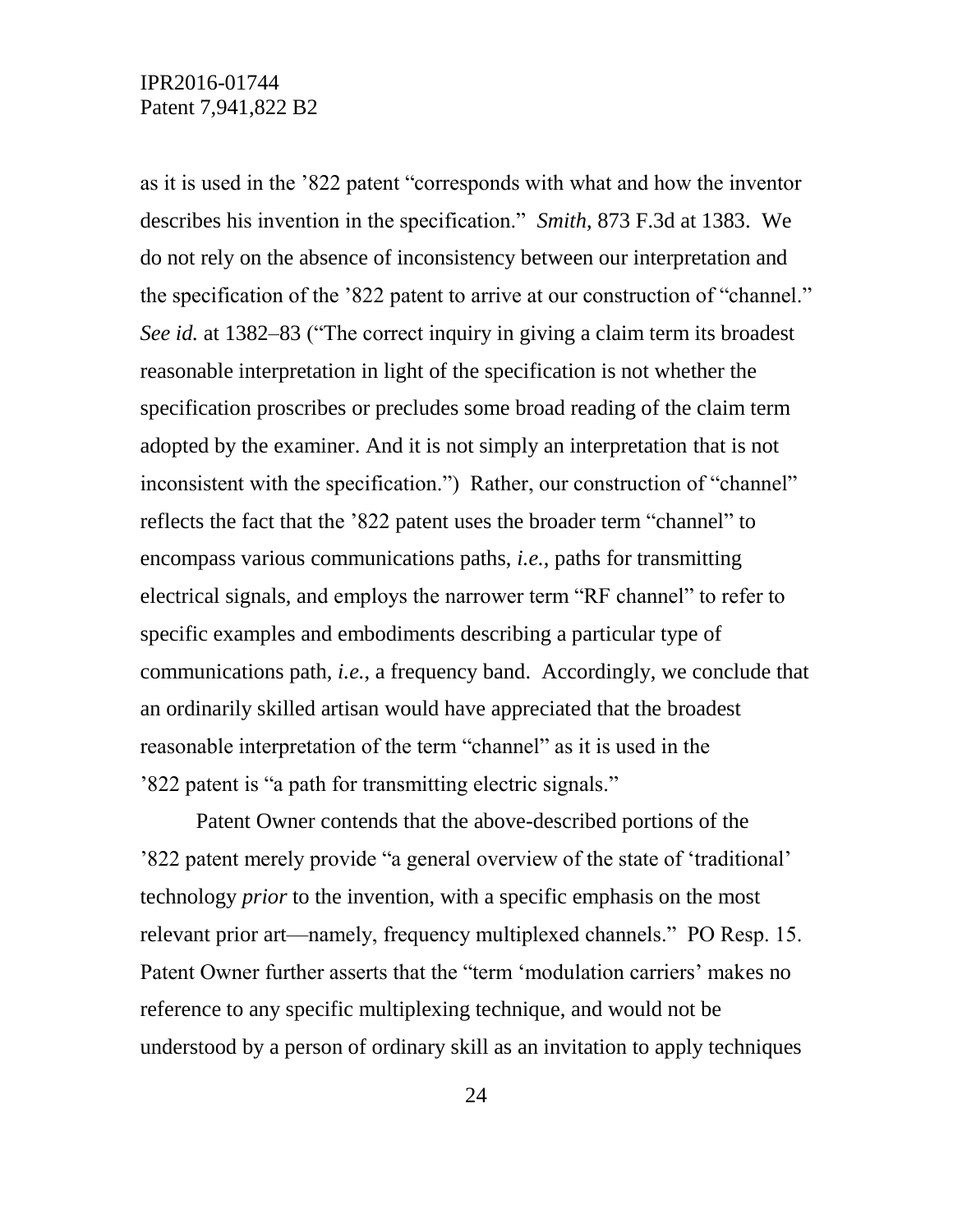other than frequency multiplexing." *Id.* (internal citation omitted). We do not find these arguments persuasive. The '822 patent does not indicate that discussion of "[t]raditional baseband and multiplexed analog signals" pertains to the disclosed "digital PCS and cellular telephone" systems. Ex. 1001, 5:24–39. Further, the '822 patent describes an embodiment of a "wideband signal distribution system" that "can be utilized for distributing any wideband signals, which wideband signals may be any digital or analog signal, or any RF carrier signal between 5 MHz to in excess of 1 GHz" (*id.* at 6:1–8)––a range that encompasses digital PCS and cellular telephone systems. In addition, the fact that the term "modulation carriers" "makes no reference to any specific multiplexing technique" (PO Resp. 15*.*; Ex. 2002 ¶ 40) confirms that the term is agnostic to the multiplexing technique employed, and highlights, rather than undermines, that "modulation carriers" encompasses CDMA. In this regard, we note that Patent Owner relies solely on Dr. Nettles' unsupported, conclusory testimony that "modulation carriers" "would not be understood by a person of ordinary skill as an invitation to apply techniques other than frequency multiplexing" (Ex. 2002  $\P$  40); testimony to which we give little weight (37 C.F.R. § 42.65(a)).

Moreover, even crediting Patent Owner's characterization of the '822 patent's discussion of transmission channels, digital PCS, and cellular telephone systems as background for the preferred embodiments, the fact remains that the '822 patent uses the unmodified term "channel" to refer generally to "a path for transmitting electric signals," and consistently deploys narrowing modifiers, such as "RF channel," "frequency channel"

25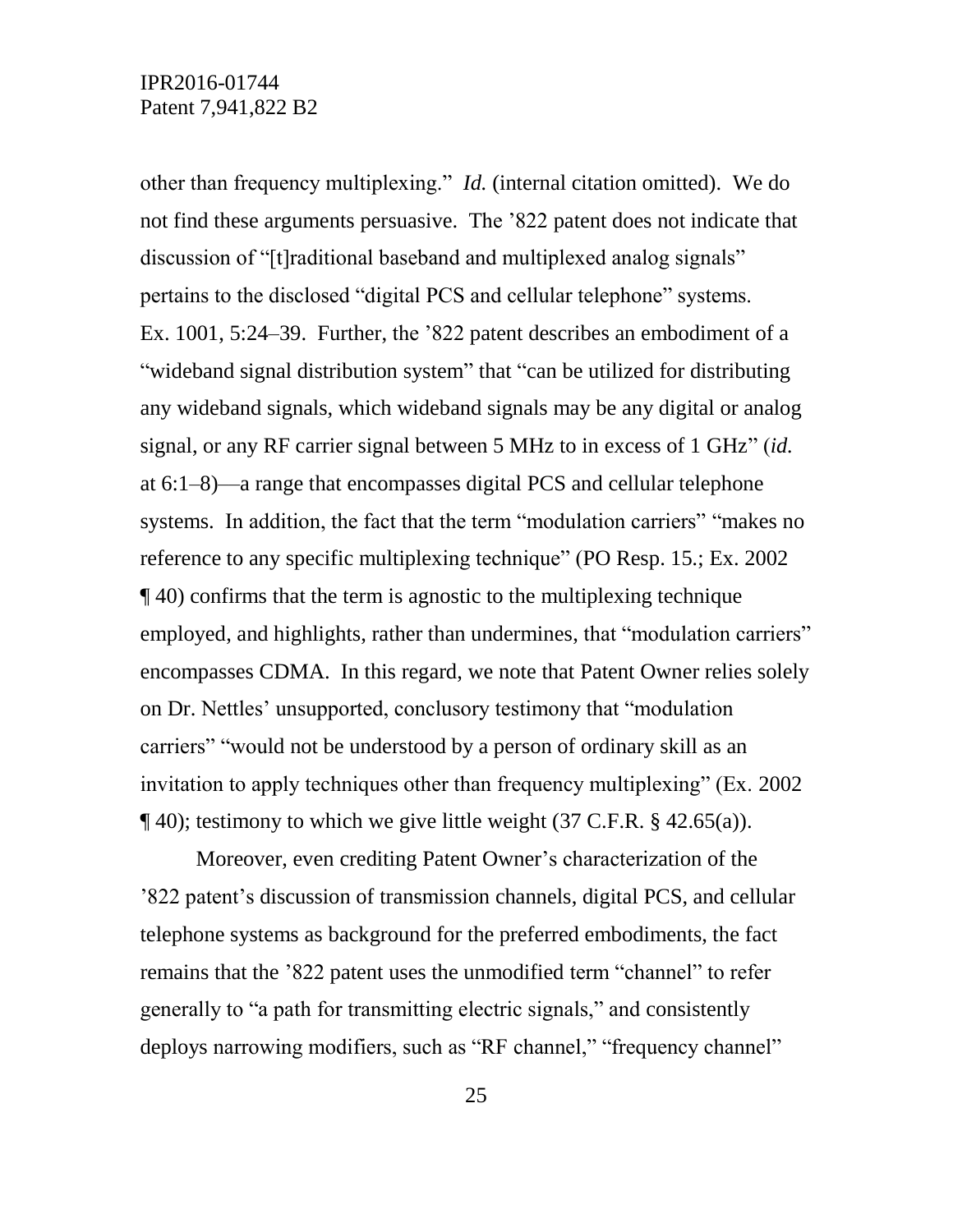and descriptions of "channel width" when referring to a frequency band. *Compare* Ex. 1001, 5:24–39, *with* 6:50–65. Contrary to Patent Owner's implication (PO Resp. 11), the '822 patent need not expressly state that the disclosed embodiments encompass channels other than frequency bands for that to be the case. *See Liebel-Flarsheim*, 358 F.3d at 906 ("expressly reject[ing] the contention that if a patent describes only a single embodiment, the claims of the patent must be construed as being limited to that embodiment."). Rather, because the '822 patent includes neither an intentional statement of restriction, nor a disavowal of claim scope, and because that patent does not use "channel" "in a way that necessarily restricts the term" to a frequency band, we decline to import that limitation from the preferred embodiment into the claims. *Info-Hold, Inc. v. Applied Media Techs. Corp.*, 783 F.3d 1262, 1267 (Fed. Cir. 2015).

In addition, our construction of "channel" as "a path for transmitting electric signals" in the instant proceedings is wholly consistent with our construction of the narrower term "RF channel" as describing a particular type of channel, namely, a "frequency band," in proceedings concerning the related '679 and '565 patents (*Cisco*, IPR2016-01889, Paper 10 at 11). As an initial matter, it is beyond dispute that the claims of the '822 patent recite a different term—"channel"—than the claims of the '679 and '565 patents— "RF channel." *Compare* Ex. 1001, 12:22–40, *with* Ex. 2004, 12:22–13:18, *and* Ex. 2001, 12:21–13:2. The recitation of a narrower, more specific term in the claims of the '679 and '565 patents, which share the same specification as the '822 patent and claim substantially similar subject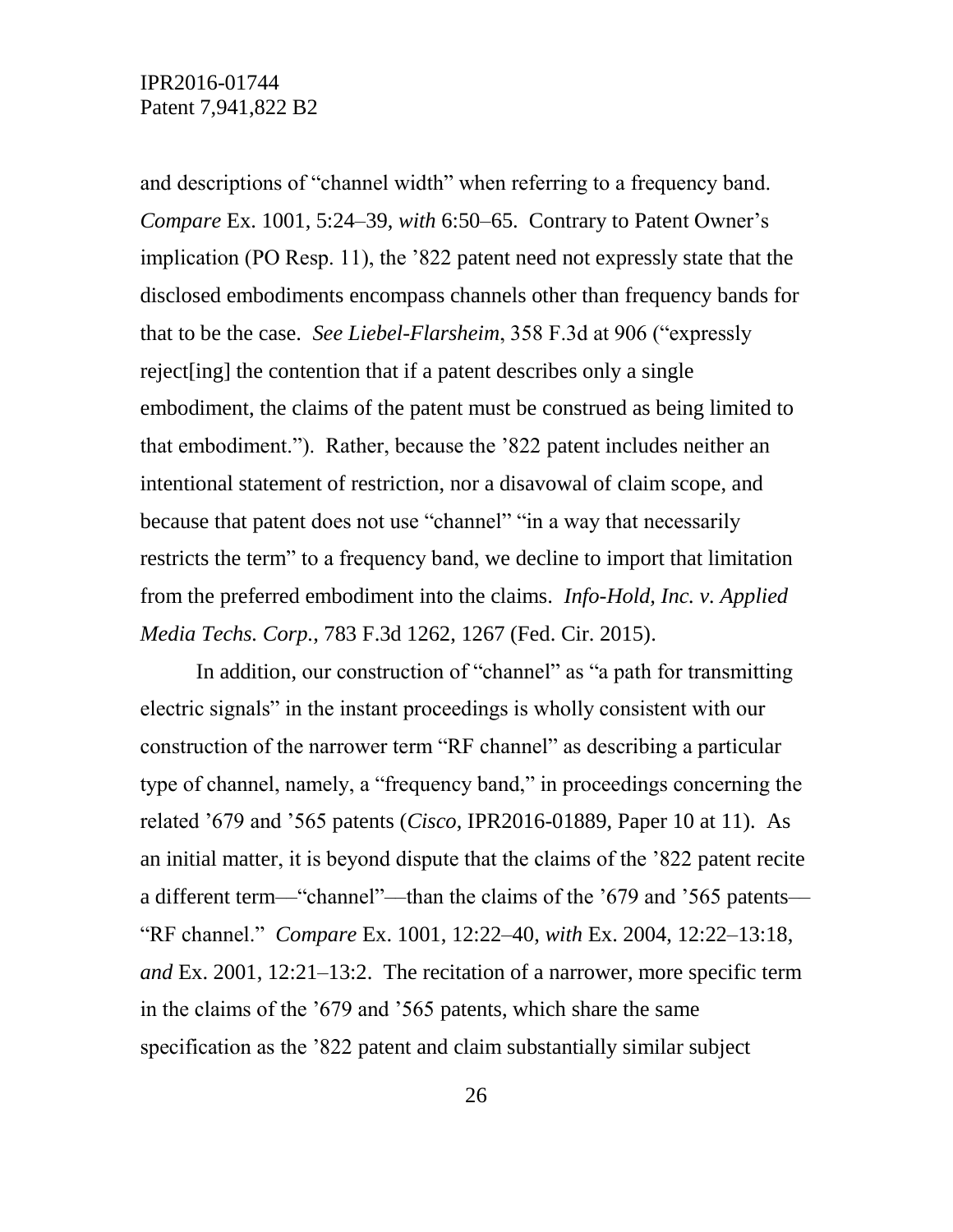matter, suggests conscious recognition on the part of the applicants for the related patents that "channel" and "RF channel" have distinct meanings.

In addition, as set forth above, when describing frequency bands, as opposed to channels more broadly, the '822 patent specification consistently deploys modifiers that an ordinarily skilled artisan would have understood as limiting the relevant channel to an RF channel. The recognition that the shared specification of the '822, '679, and '565 patents takes pains to identify the specific type of channel under discussion is apparent throughout our analysis of the interpretation of "RF channel" in the proceedings addressing the '679 and '565 patents. *Cisco*, IPR2016-01889, Paper 10 at 9– 11. For example, in that analysis, we explained that although the term is not expressly defined, "RF channel" is used throughout the shared specification in a manner "consistent with a meaning related to a frequency band." *Id.* at 9. In particular, we identified the specification discussion of "'RF carrier channel width,' 'RF guardband width,' 'RF band pass filters 216,' 'each 6 MHz [RF] channel,' and 'band-pass filter 810 that passes only the RF channels having wireless information thereon'" as supporting our conclusion that "RF channel" means "frequency band." *Id.* at 9–10 (internal citations omitted; alteration in original). In summing up our analysis, we stated "we see no use of the term 'RF channel' . . . that is inconsistent with a definition restricted to frequency bands. Further, we see no use of the term that is consistent with a broader definition of the term." *Id.* at 10.

Notably absent from our analysis is any suggestion that "channel" and "RF channel" share the same meaning. Indeed, contrary to Patent Owner's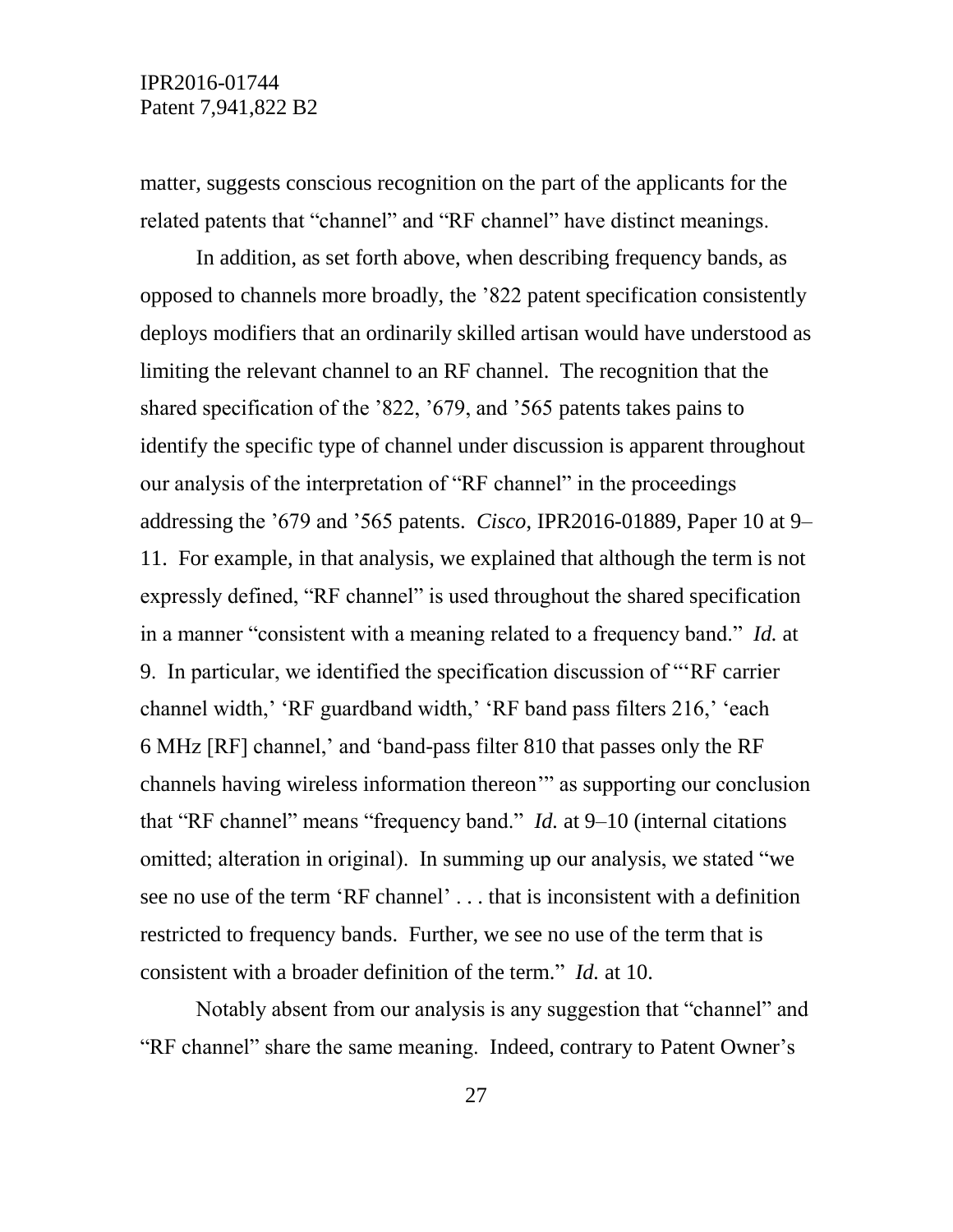assertion, our alteration of "each 6 MHz channel" to "each 6 MHz [RF] channel" in our analysis of the construction of "RF channel" for the '679 and '565 patents in no way suggests that we "treated those terms interchangeably" (PO Resp. 13). Rather, the addition of "RF" simply highlights, as explained above, that an ordinarily skilled artisan would have recognized that a "6 MHz channel" is a "frequency band," because the modifier "6 MHz" identifies the channel type under discussion as an "RF channel."

Similarly, our rejection of the argument that "RF channel" should be broadly construed to encompass CDMA channels based on the specification teaching that "both analog and digital signals can be sent using modulation carrier, such as in digital PCS and cellular telephone and that the cellular CDMA defines two types of channels—CDMA and code channels" (*Cisco*, IPR2016-01889, Paper 10 at 11 (internal quotation omitted)) is not, as Patent Owner now suggests, tantamount to a determination that the specification excludes channels other than RF channels. Instead, as we explained, the discussion of additional channel types in the shared specification does not support broadening the meaning of the narrow term "RF channels" to encompass other channel types as well. *Id.* at 11 ("Nothing in the cited portions of the '595 patent or Petitioner's argument persuades us that a person of ordinary skill in the art would understand the term 'RF channel' to include the terms 'CDMA channels' or 'code channels.'").

Accordingly, for the reasons set forth above, we interpret the claim term "channel" to mean "a path for transmitting electric signals."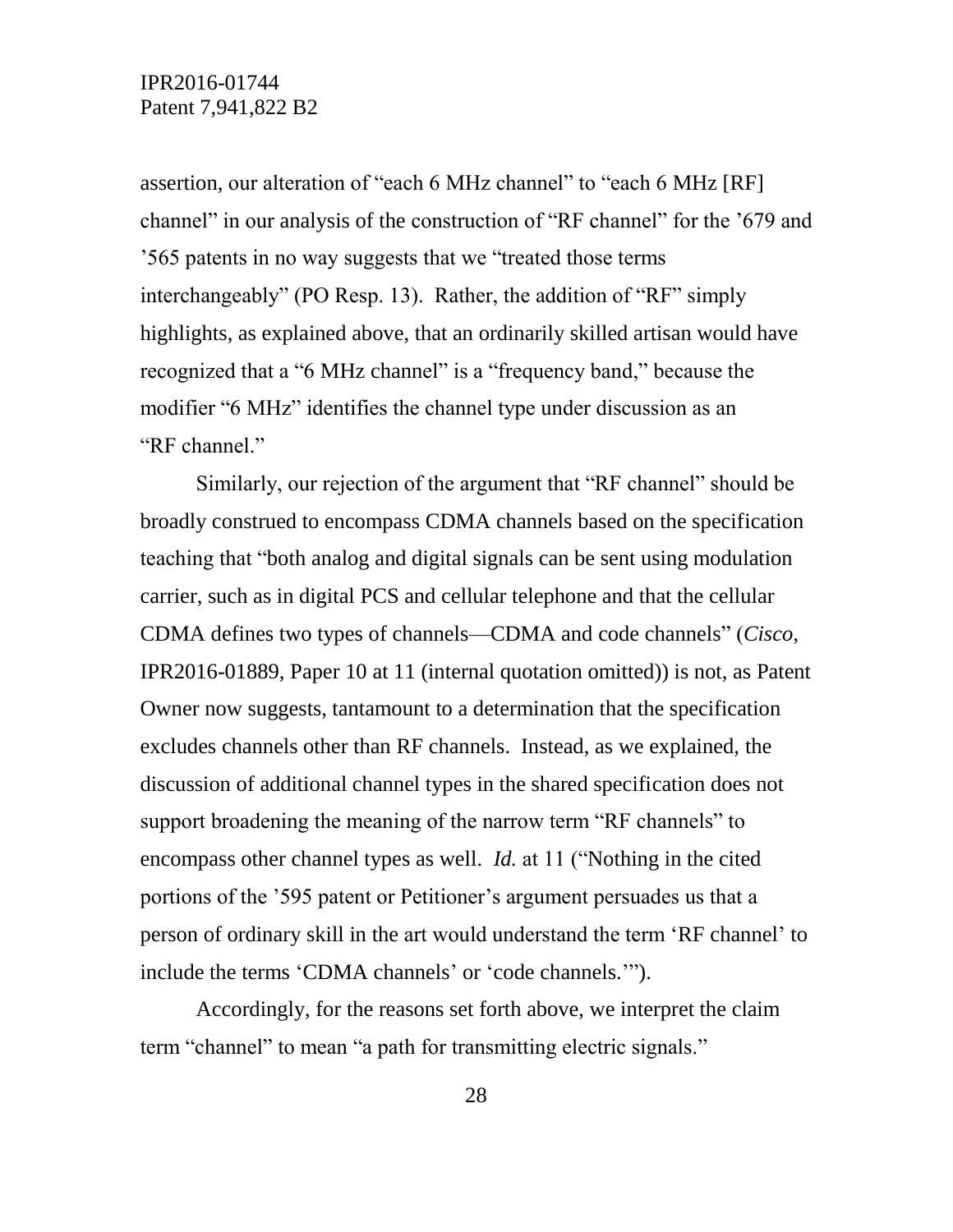#### *2. Other Claim Terms*

In the Decision on Institution, we concluded that the claim terms "address," "addressed," and "addressable device," for which Petitioner proffered constructions (Pet. 18–19), and for which Patent Owner countered plain and customary meaning should apply (Prelim. Resp. 13–16), did not require express construction. Inst. Dec. 6. Neither Petitioner nor Patent Owner challenges this determination. *See* PO Resp. 20 ("Patent Owner believes that the Board can resolve all of the issues in dispute without construing 'address' and related terms."); Reply 2–14.

Accordingly, we conclude that none of the claim terms "address," "addressed," and "addressable device," requires express construction.

# *B. Prior Art Relied Upon*

#### *1. Overview of Tiedemann*

Tiedemann describes a "method and apparatus for transmitting a high rate data packet in a CDMA communication system." Ex. 1009, Abstract. In particular, Tiedemann discloses a communication system that, when a user's transmission exceeds the capacity of the primary channel assigned to that user, provides "an additional channel or set of channels for use in conjunction with the primary channel to enable the transmission of high rate data." *Id*. at 1:10–17.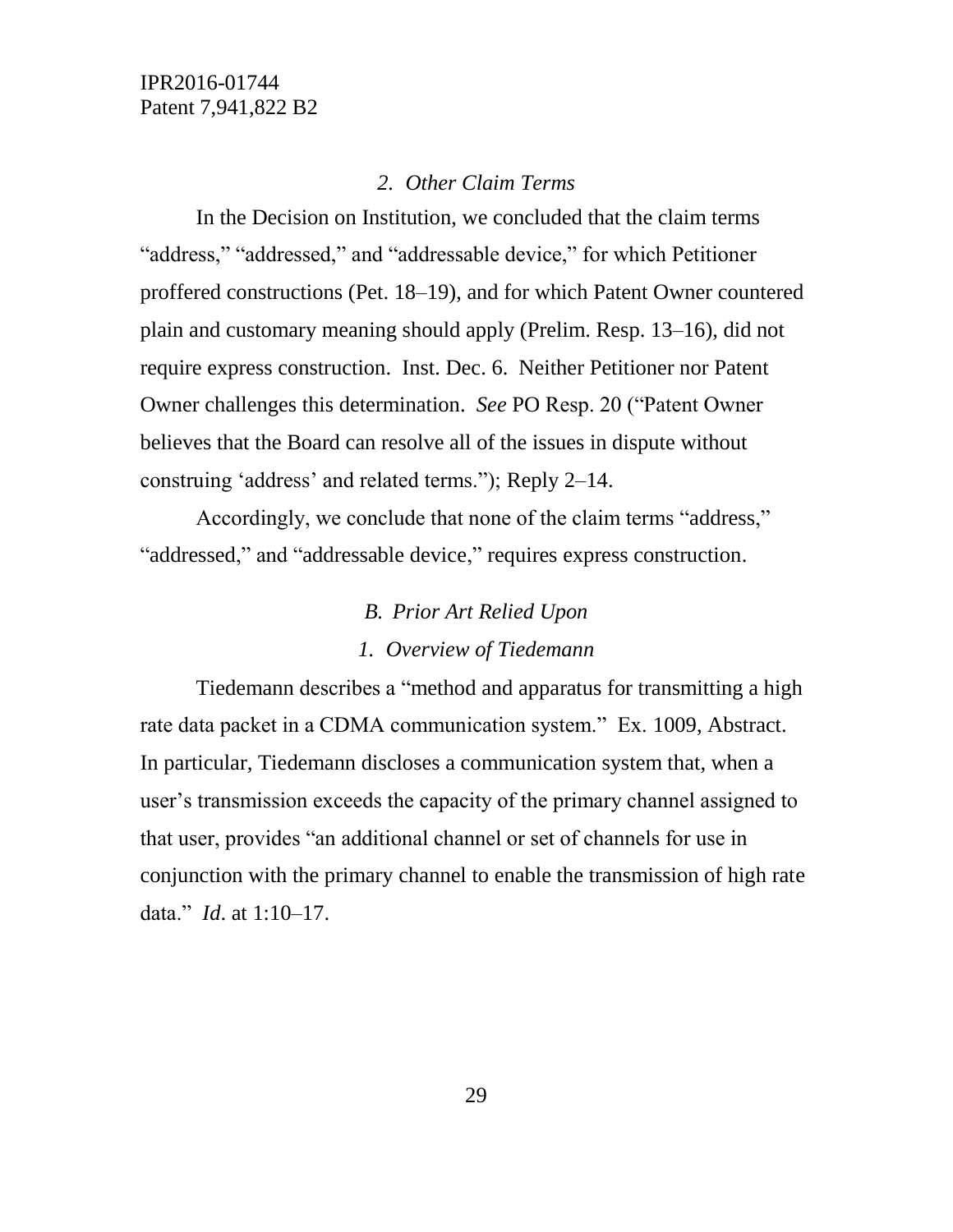![](_page_29_Figure_1.jpeg)

Figure 1 of Tiedemann is reproduced below:

Figure 1 depicts an exemplary implementation of the communication system disclosed by Tiedemann. *Id*. at 3:41–43. As indicated in Figure 1, mobile station 10 transmits information to, and receives information from, cell base station 12. *Id*. at 3:43–44; 3:55–61. Tiedemann discloses that mobile station 10 and cell base station 12 are each capable of high rate data transmission. *Id*. at 3:59–61.

Tiedemann explains that when the rate of a user's transmission exceeds the capacity of the primary channel assigned to that user, "the communication system determines whether sufficient additional channels are available for the transmission of the high rate data. If sufficient additional channels are available, they are assigned to the user for transmission of the high rate data." *Id.* at 2:40–45. Tiedemann discloses that prior to initiating the high rate transmission, "the transmitter sends a message, referred to herein as the first channel assignment message, to the receiver indicating a forthcoming high rate data transmission. In the exemplary embodiment, the channel assignment message identifies the additional channels that will be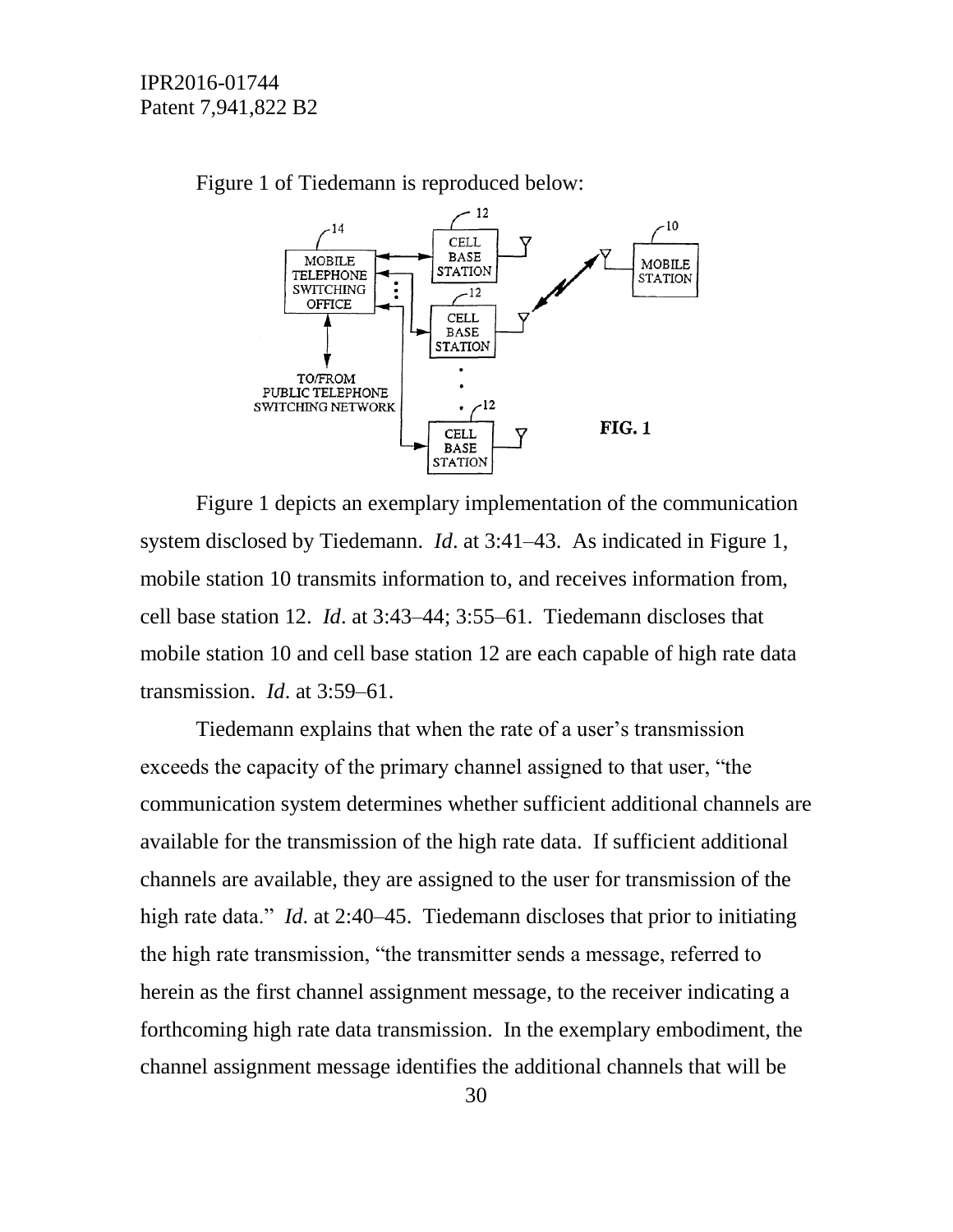used to support the high rate data service." *Id*. at 2:46–53. Tiedemann teaches that "[b]y using the first channel assignment message the receiving system need not demodulate all possible channels at all times which greatly reduces power consumption of the mobile station." *Id*. at 2:56–59.

With regard to the receiver system, Tiedemann explains that upon receipt of the message, that system "initializes a set of additional demodulators to demodulate the high-rate data in accordance with the information provided in the first channel assignment message. The high-rate data is demodulated by the primary channel demodulator and the additional channel demodulators and the demodulated frames are combined and provided to the user." *Id*. at 3:1–7.

Figure 3 of Tiedemann is reproduced below.

![](_page_30_Figure_4.jpeg)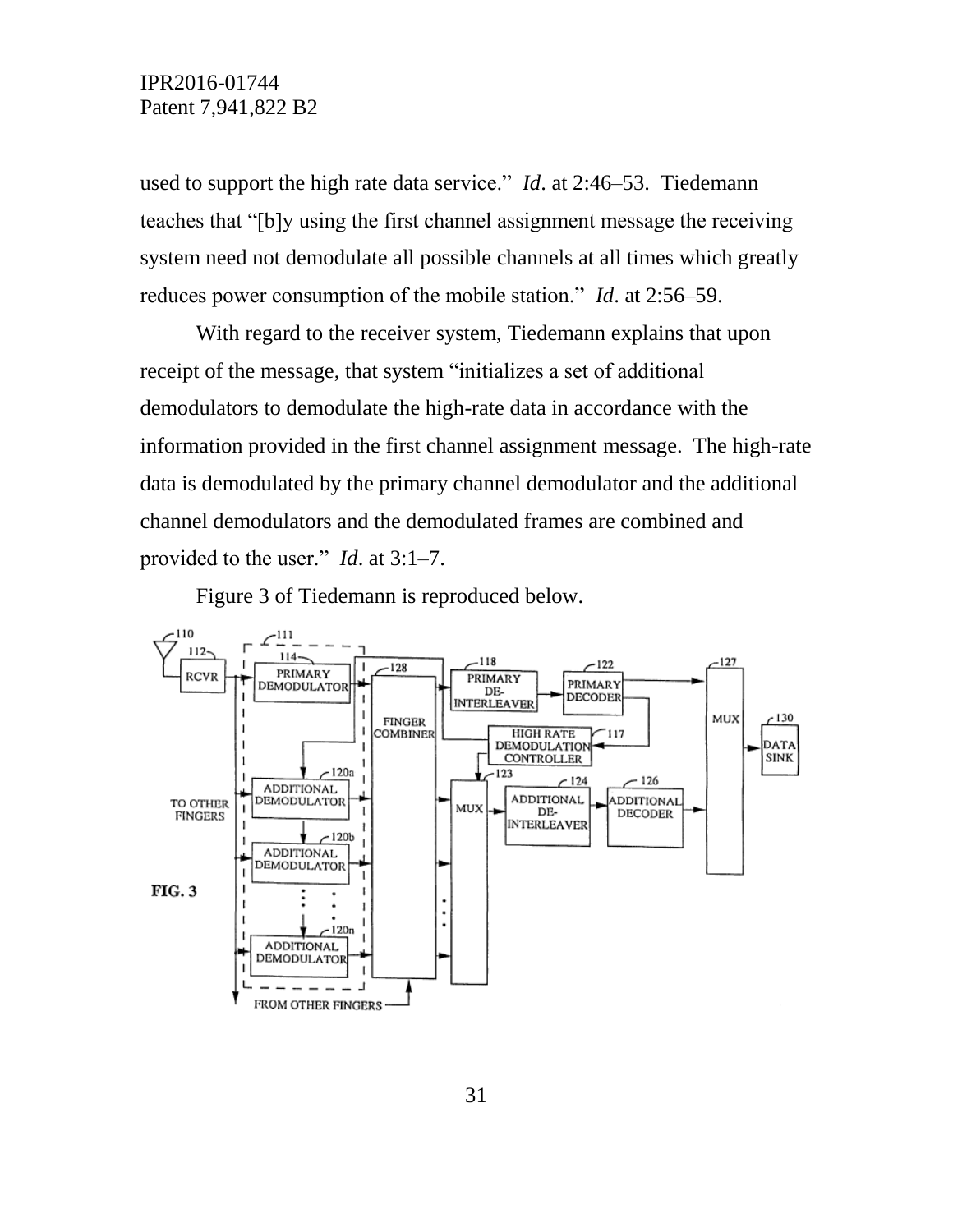Figure 3 is a block diagram of the receiver system described by Tiedemann. *Id*. at 3:28–29. Tiedemann discloses that "[t]he RF signal is received by antenna **110** and provided to receiver **112**. Receiver **112** amplifies and down converts the received signal and provides the received signal to primary demodulator **114** and additional demodulators **120***a***– 120***n*." *Id*. at 7:50–53. Subsequent to demodulation, "[m]ultiplexer (MUX) **127** combines the decoded data transmitted on the primary channel with the decoded data transmitted on the additional channels. The reassembled data packet is provided to data sink **130**." *Id*. at 8:21–24.

#### *2. Overview of Gilhousen*

Gilhousen, which is incorporated by reference into Tiedemann, describes a "method and system for constructing PN sequences that provide orthogonality between the users so that mutual interference will be reduced, allowing higher capacity and better link performance" in a mobile cellular or satellite phone system. Ex. 1010, 4:38–42. Gilhousen expressly describes the use of addressing in a CDMA communication system, explaining that "[a] signal addressed to a particular user is multiplied by the outer PN sequences and by a particular Walsh sequence, or sequence of Walsh sequences, assigned by the system controller for the duration of the user's telephone call." *Id.* at 10:7–12. Gilhousen likewise discloses that the  $PN_U$ sequence, i.e., the sequence generated by the mobile unit in a mobile-to-cell link, can take into account factors "such as the mobile unit address or user ID to provide discrimination among users." *Id*. at 15:58–66.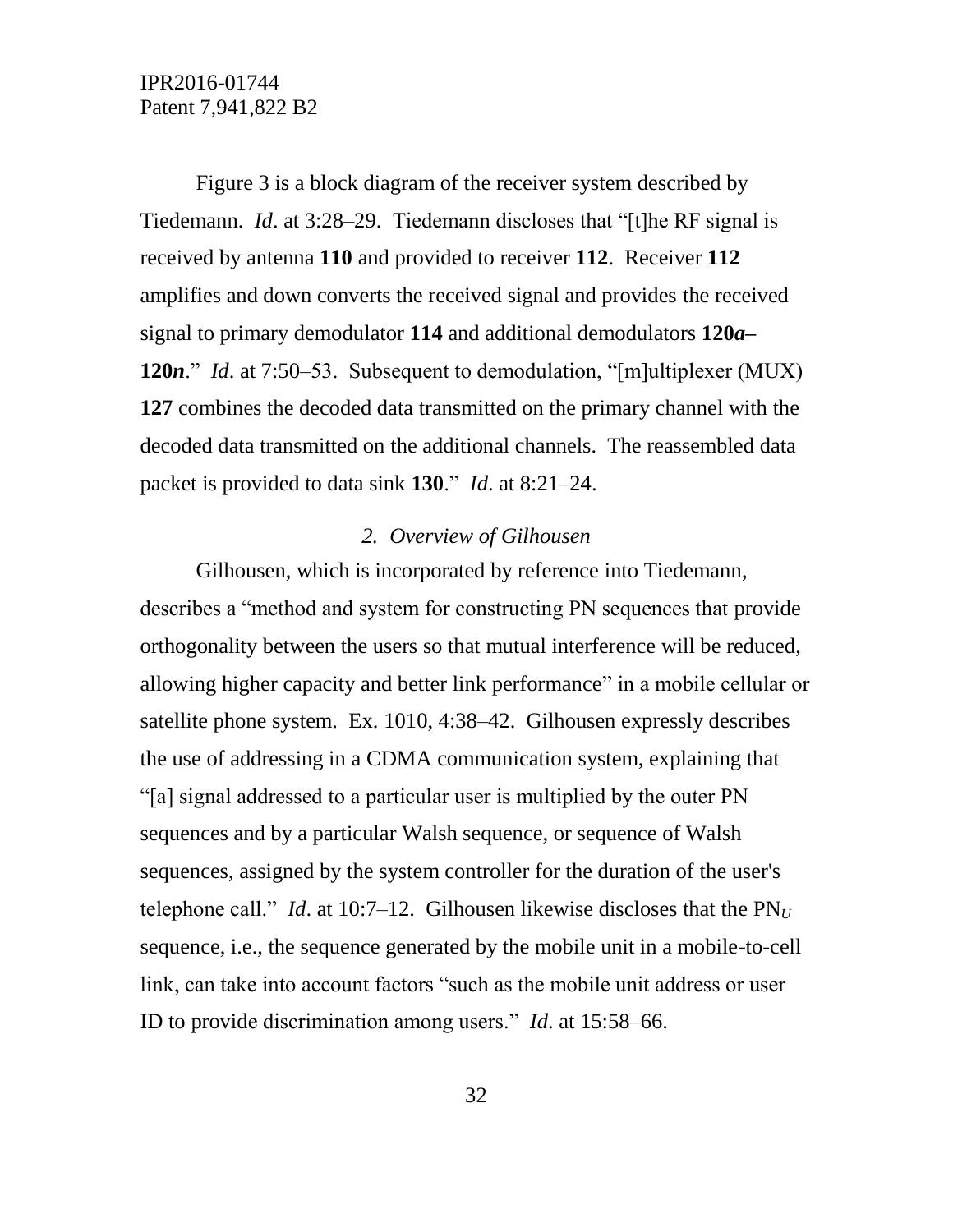#### *3. Overview of Gorsuch*

Gorsuch describes techniques for "high speed data and voice service over standard wireless connections via an unique integration of ISDN protocols and existing cellular signaling such as is available with Code Division Multiple Access (CDMA) type modulated systems." Ex. 1011, 2:21–25. Gorsuch teaches that high data rates are achieved through the dynamic allocation of bandwidth to specific CDMA subscriber units based on data rate determinations. *Id*. at Abstract. In particular, Gorsuch explains that "a number of subchannels are defined within a standard CDMA channel bandwidth, . . . such as by assigning different codes to each subchannel. The instantaneous bandwidth needs of each on-line subscriber unit are met by dynamically allocating multiple subchannels of the RF carrier on an as needed basis for each session." *Id*. at 2:27–34.

Figure 1 of Gorsuch is reproduced below:

![](_page_32_Figure_4.jpeg)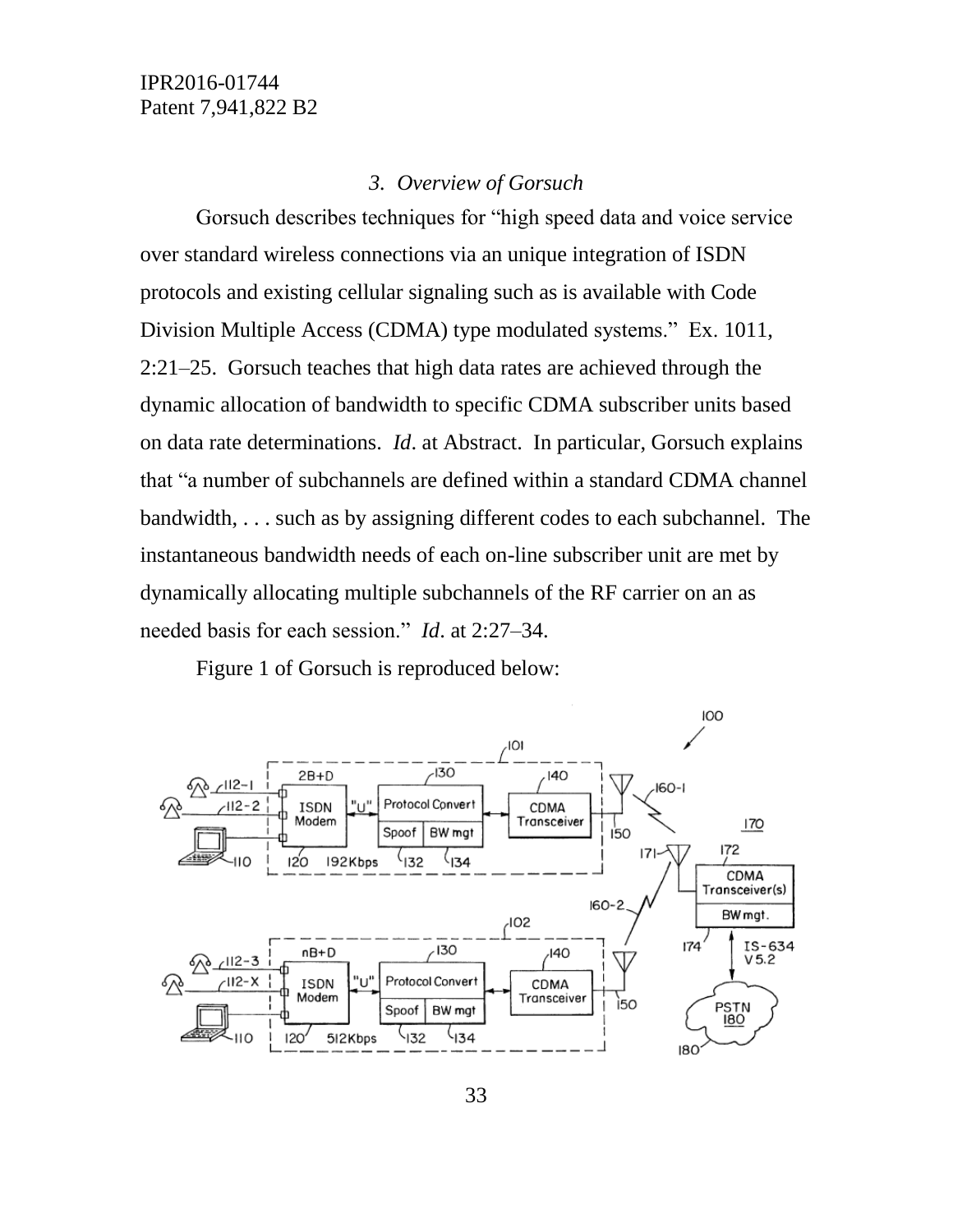Figure 1 "is a block diagram of a system **100** for providing high-speed data and voice service over a wireless connection by seamlessly integrating a digital data protocol such as, for example, Integrated Services Digital Network (ISDN) with a digitally modulated wireless service such as Code Division Multiple Access (CDMA)." *Id*. at 3:29–34. As shown in Figure 1, subscriber units 101 and 102 connect wirelessly to base station 170, thereby permitting data transmission between portable computing device 110 and other devices, such as those connected to Public Switched Telephone Network 180. *Id*. at 3:36–47.

### *C. Obviousness Based on Tiedemann, Gilhousen, and Gorsuch*

Petitioner asserts that claims 1, 2, 5, 6, 19, 20, 23, and 29 are unpatentable under 35 U.S.C. § 103(a) as obvious in view of Tiedemann, Gilhousen, and Gorsuch. Pet. 21–46. Claims 2, 5, and 6 depend from claim 1, and claims 20, 23, and 29 depend from claim 19. In support of its assertion, Petitioner provides detailed explanations as to how the combination of Tiedemann, Gilhousen, and Gorsuch discloses each claim limitation (*id*.), and relies upon the Wechselberger Declaration (Ex. 1002) to support its positions.

Patent Owner responds that the cited combination does not render obvious the challenged claims of the '822 patent under Patent Owner's proposed construction of "channel" as meaning "a frequency band." PO Resp. 26–37. Patent Owner additionally argues that, applying any construction of "channel," the proposed combination does not render the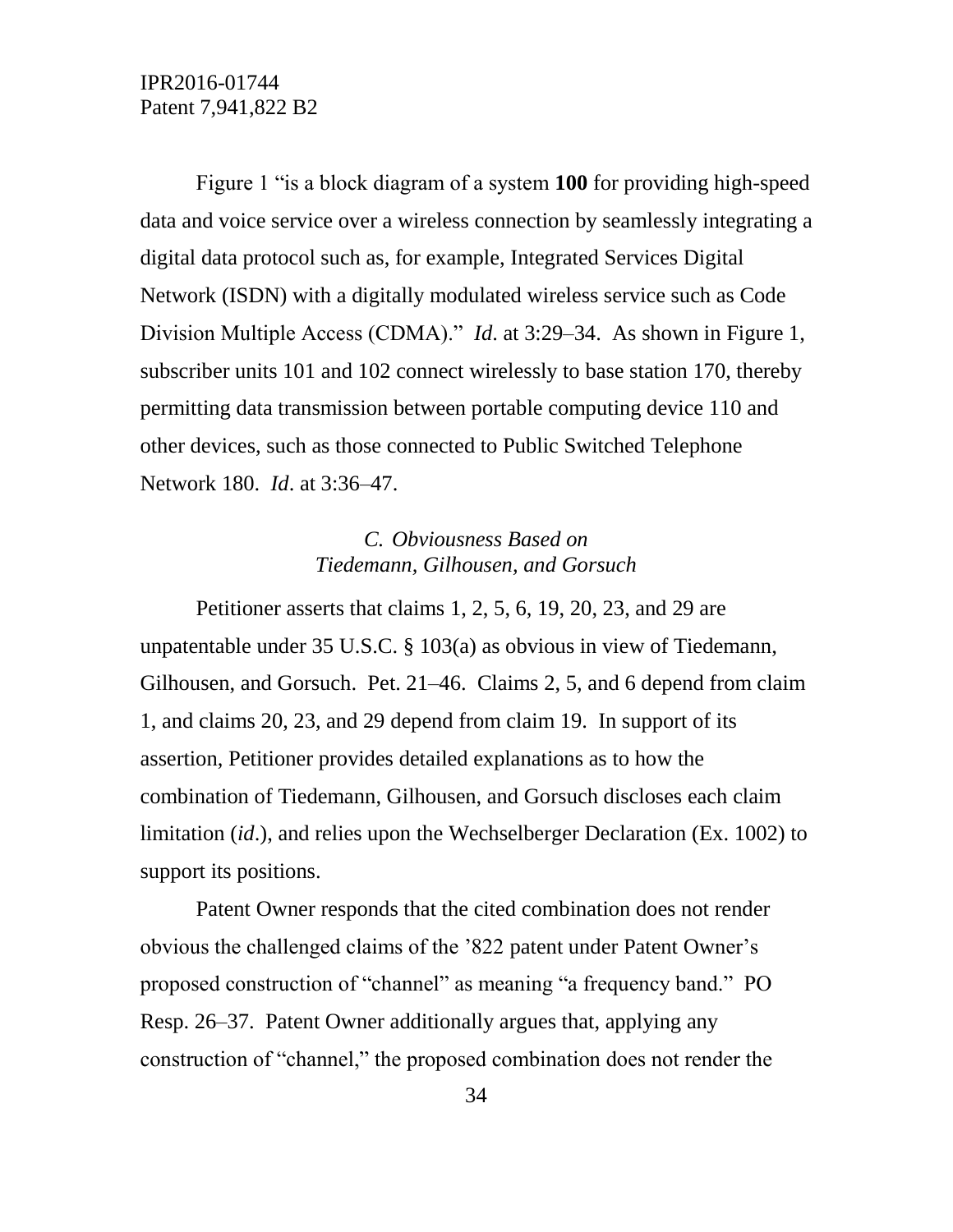l

challenged claims obvious because it would have been inoperable. *Id.* at 37–51. Patent Owner relies on the Nettles Declaration (Ex. 2002) to support its assertions.

Upon review of Petitioner's contentions and supporting evidence, as well as Patent Owner's Response and supporting evidence, we determine that Petitioner has demonstrated, by a preponderance of the evidence, that claims 1, 2, 5, 6, 19, 20, 23, and 29 of the '822 patent are unpatentable based on the combination of Tiedemann, Gilhousen, and Gorsuch.

### *1. Principles of Law*

A patent claim is unpatentable under 35 U.S.C. § 103(a) if the differences between the claimed subject matter and the prior art are such that the subject matter, as a whole, would have been obvious at the time the invention was made to a person having ordinary skill in the art to which said subject matter pertains. *KSR Int'l Co. v. Teleflex Inc*., 550 U.S. 398, 406 (2007). The question of obviousness is resolved on the basis of underlying factual determinations including: (1) the scope and content of the prior art; (2) any differences between the claimed subject matter and the prior art; (3) the level of ordinary skill in the art; and (4) objective evidence of nonobviousness. *Graham v. John Deere Co.*, 383 U.S. 1, 17–18 (1966).<sup>3</sup>

<sup>&</sup>lt;sup>3</sup> Neither party introduces objective evidence of non-obviousness or argues that the existence of secondary considerations impacts this Decision's obviousness analysis. Accordingly, our analysis is based upon the first three of the four Graham factors.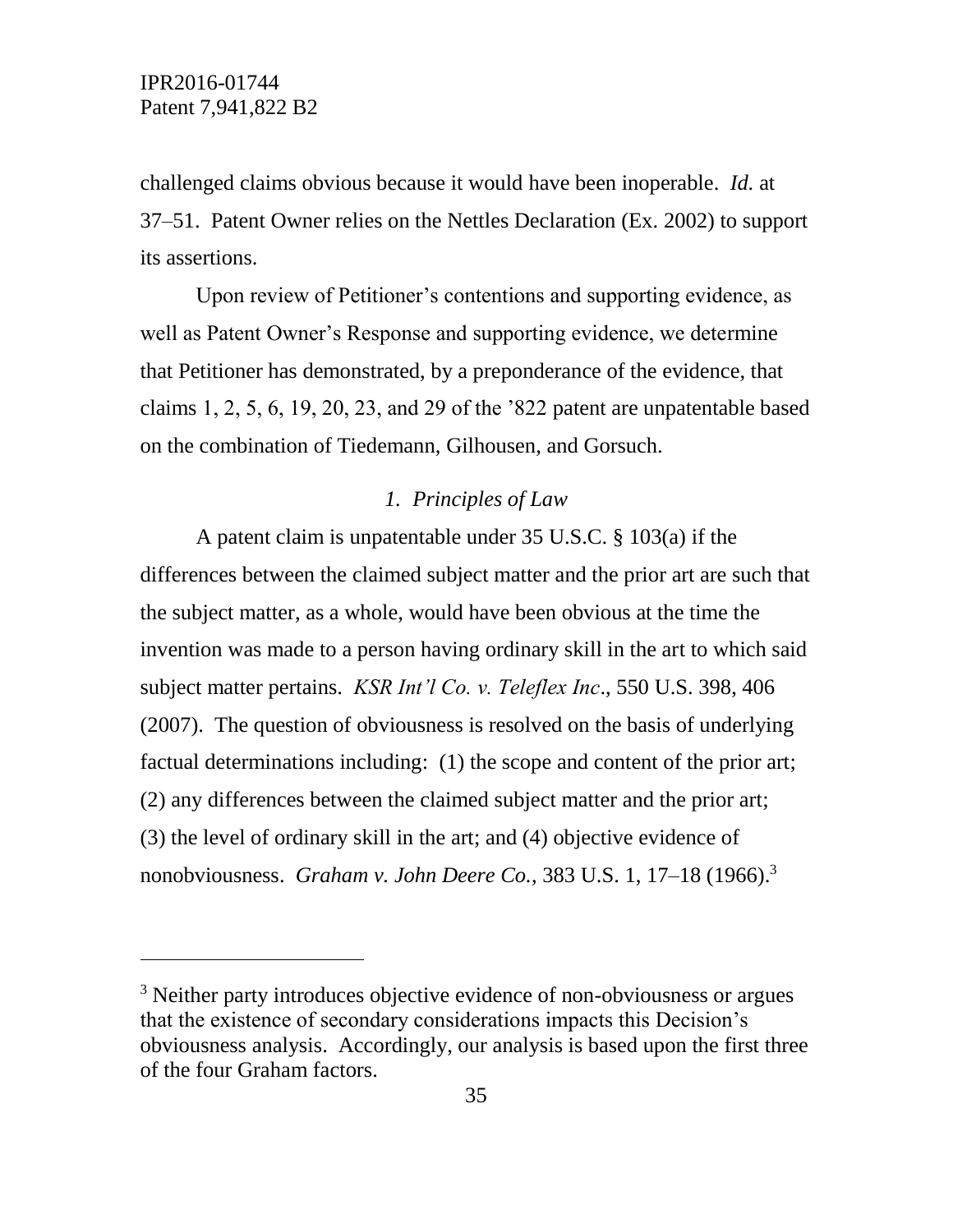In that regard, an obviousness analysis "need not seek out precise teachings directed to the specific subject matter of the challenged claim, for a court can take account of the inferences and creative steps that a person of ordinary skill in the art would employ." *KSR*, 550 U.S. at 418. In *KSR*, the Supreme Court also stated that an invention may be found obvious if trying a course of conduct would have been obvious to a person having ordinary skill:

When there is a design need or market pressure to solve a problem and there are a finite number of identified, predictable solutions, a person of ordinary skill has good reason to pursue the known options within his or her technical grasp. If this leads to the anticipated success, it is likely the product not of innovation but of ordinary skill and common sense. In that instance the fact that a combination was obvious to try might show that it was obvious under § 103.

*KSR*, 550 U.S. at 421. "*KSR* affirmed the logical inverse of this statement by stating that § 103 bars patentability unless 'the improvement is more than the predictable use of prior art elements according to their established functions." *In re Kubin*, 561 F.3d 1351, 1359–60 (Fed. Cir. 2009) (citing *KSR*, 550 U.S. at 417).

#### *2. Rationale to Combine*

We have reviewed the Petition and the supporting evidence to which we are directed as to why an ordinarily skilled artisan would have sought to combine Tiedemann, Gilhousen, and Gorsuch, and how such an artisan would have combined those references to arrive at the claimed invention. We are persuaded that an ordinarily skilled artisan would have had reason to,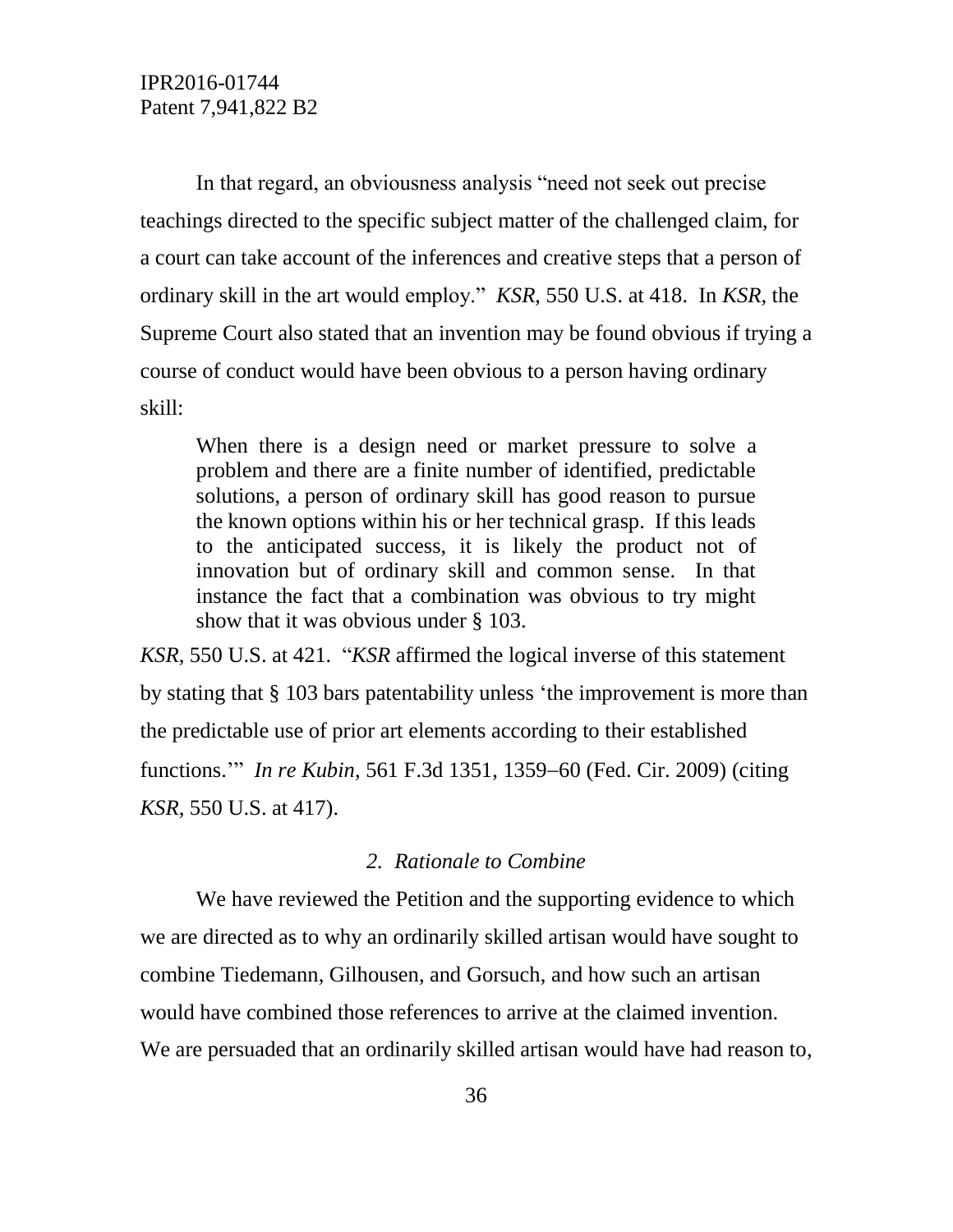and a reasonable expectation of success in incorporating the teachings of Gilhousen and Gorsuch, including the use of addressing, as taught by Gilhousen, and the addition of addressable devices, a protocol converter, and an ISDN modem, as taught by Gorsuch, into the system disclosed by Tiedemann. *See* Pet. 20–21, 37–38; Ex. 1002 ¶¶ 191–194, 200–204.

Tiedemann, Gilhousen, and Gorsuch are all analogous art. Pet. 17 (citing Ex. 1002  $\P$  171–173). Notably, each of these references is in the same field of endeavor as the '822 patent, and they share the same art classifications as that patent. *Id.* at 20 (citing Ex. 1002 ¶ 171). Indeed, as discussed above, Tiedemann explicitly incorporates Gilhousen by reference, (Ex. 1009, 1:41–47), and expressly refers to the teachings of Gilhousen throughout its specification (*see, e.g.*, *id*. at 3:53–55, 3:64–67, 4:55–58, 7:10–13). In the same vein, Tiedemann and Gorsuch each address the problem of transmitting high rate data over existing communications infrastructure, and teach the selective use of multiple channels in an RF signal to send high-rate data streams in multiple smaller data streams allows for high-rate data transfer while efficiently using the available RF spectrum. *See* Pet. 21 (citing Ex. 1002 ¶ 172).

We also find that the combination of Gorsuch's addressable devices, modem, and protocol converter with Tiedemann's mobile station would be nothing more than combining prior art elements according to known methods to yield predictable results. Pet. 37 (citing Ex. 1002 ¶¶ 200–204). In this regard, we note Mr. Wechselberger's testimony that "Gorsuch's protocol converter allows portable computers to use standard network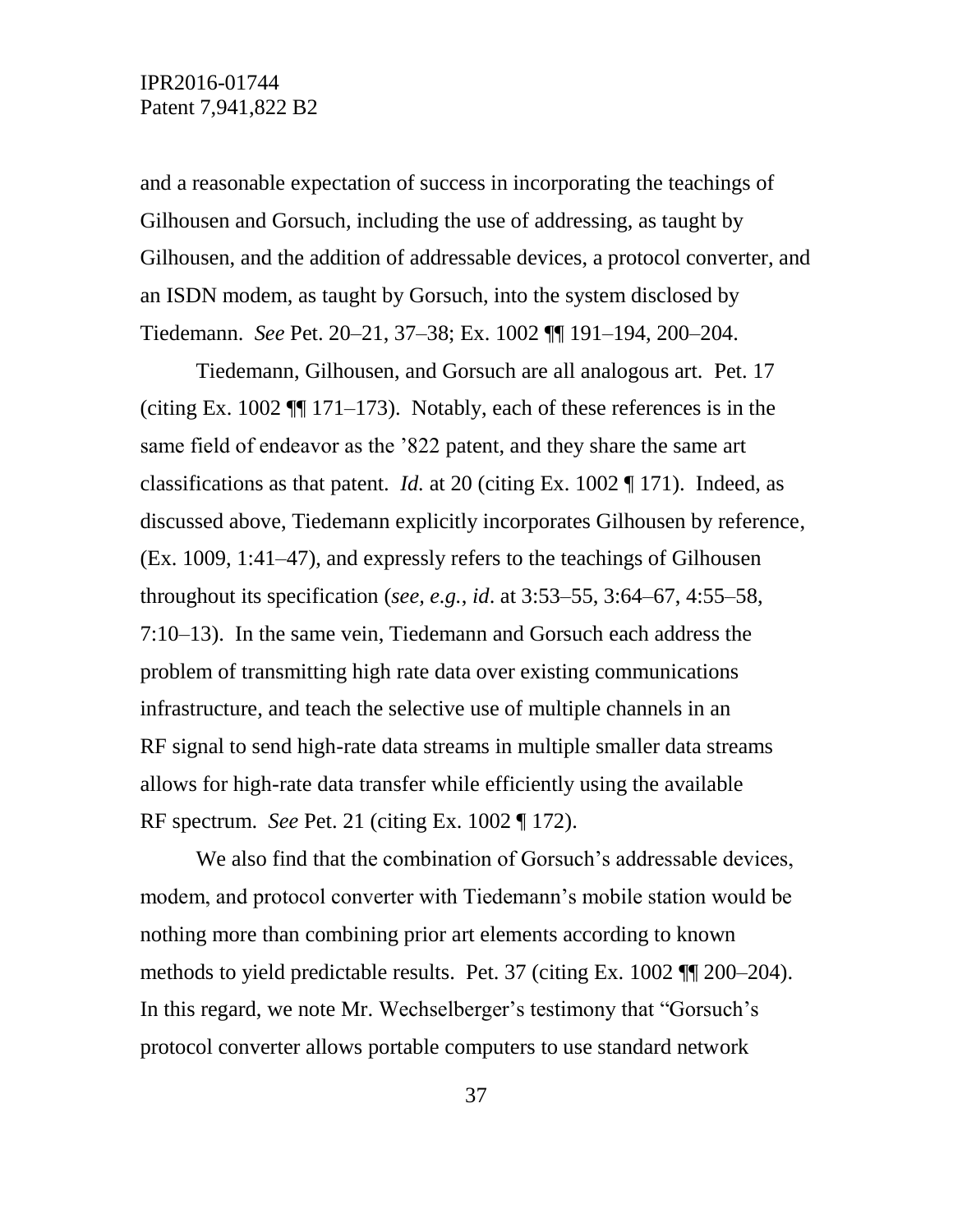protocols, 'existing conventional ISDN modems,' and 'existing CDMA transceivers' to connect to the Internet over multi-channel RF signaling systems similar to Tiedemann's multi-channel RF systems." Ex. 1002 ¶ 201. Mr. Wechselberger also testifies that "Tiedemann's mobile station leaves open the possibility a combination with the Gorsuch's protocol converter, modem and addressable devices through the disclosure that Tiedemann's data sink can consist of 'further processing elements.'" *Id.* Based on these disclosures by Tiedemann and Gorsuch, Mr. Wechselberger concludes that an ordinarily skilled artisan would have understood that "adding Gorsuch's teachings of addressable devices, modems, and protocol converters with Tiedemann's mobile station would yield the predictable result of allowing portable computers and telephones to access the Internet and PSTN over multi-channel RF links using Tiedemann's mobile station." *Id.* We credit Mr. Wechselberger's testimony, as it is consistent with the prior art disclosures.

We also credit Mr. Wechselberger's testimony that each of Tiedemann and Gorsuch discloses an RF signal distribution system "for dividing high-rate data streams addressed to devices into multiple smaller data-rate streams, and sending them over multiple channels in an RF signal," as well as "devices for selectively receiving the multiple channels in an RF signal containing the smaller data rate streams based on channel in use information, [and] combining those data streams . . . ." *Id*. ¶ 171. We further agree with Mr. Wechselberger that "combining these references would increase the functionality of Tiedemann's system because it would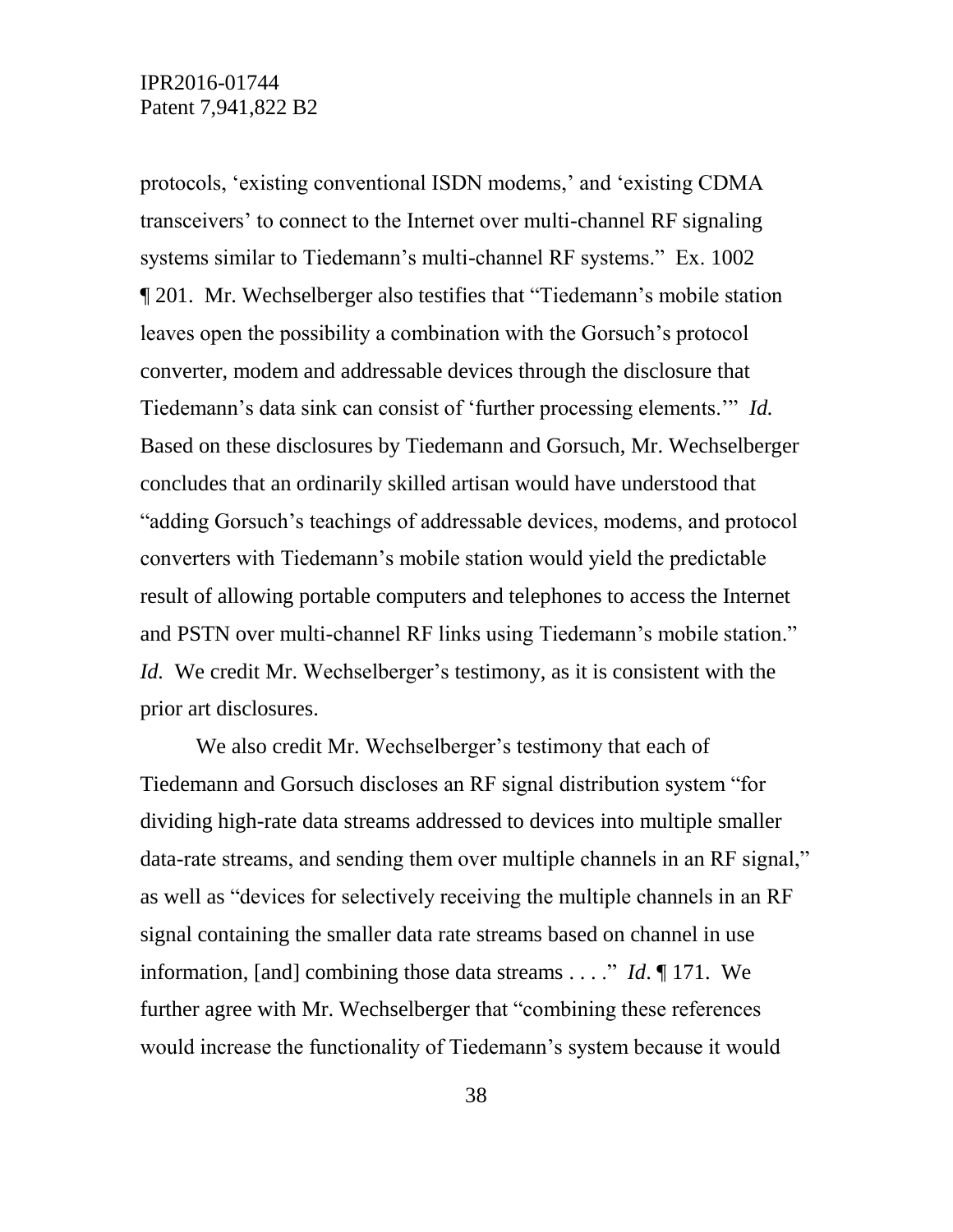enable end devices (e.g., Tiedemann cell phones) to effectively communicate high-rate data with a PSTN via a standard CDMA communication system." *Id*. ¶ 202.

We likewise credit Mr. Wechselberger's testimony that systems allowing cellular phones to connect to portable computers and act as wireless modems for those computers were well-known in the art at the time of invention of the '822 patent, as evidenced by the Qualcomm Data Connectivity Kit User Guide (Ex. 1002 ¶ 203), and thus, the same "commercial factors" that led to the creation of such systems "would also motivate the combination of Gorsuch's teaching of multiple addressable devices, network interface, and protocol converter with the 'further processing elements' of Tiedemann's data sink (130)" (*id*. ¶ 204). In this regard, we highlight Mr. Wechselberger's testimony concerning the Qualcomm Data Connectivity Kit User Guide (Ex. 1017). Ex. 1002 ¶ 186. As Mr. Wechselberger testifies, the Qualcomm Data Connectivity Kit User Guide "teaches users how to connect their computers to their Qualcomm phone and use it as a wireless modem." *Id.* ¶ 187. Mr. Wechselberger additionally testifies that the Qualcomm Data Connectivity Kit "enabled CDMA cell phones (such as the mobile station 10 in Tiedemann) to connect with laptops (such as the device 110 in Gorsuch) and act as a wireless modem for the laptops." *Id.* ¶ 186. Indeed, the Qualcomm Data Kit User Guide explicitly identifies Tiedemann as a patent that describes the data connectivity kit functionality. Ex. 1017, 3.

39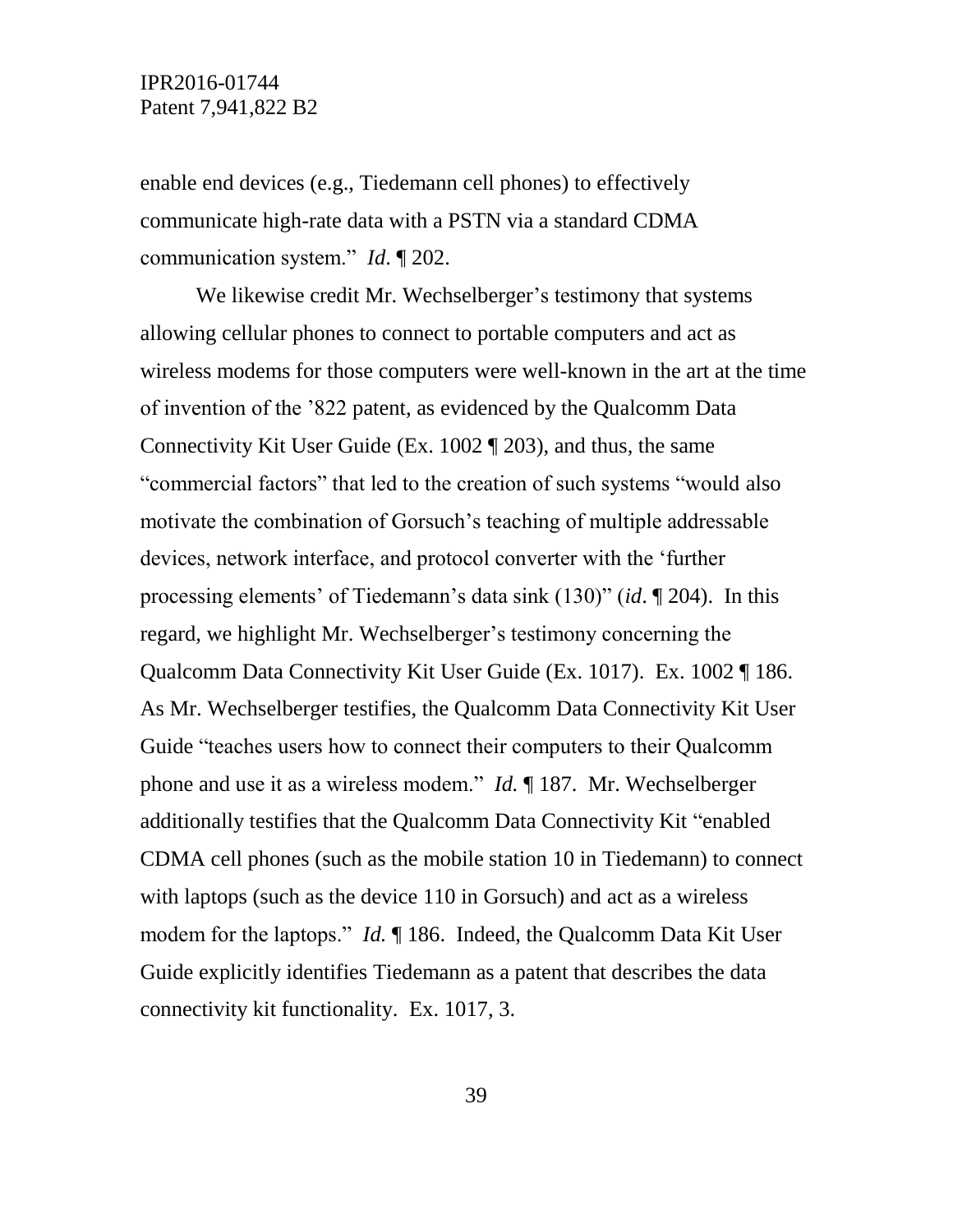Based on the record before us, we conclude that Petitioner has articulated sufficient reasoning with rational underpinnings to establish, by a preponderance of the evidence, that an ordinarily skilled artisan at the time of invention of the '822 patent would have combined Tiedemann, Gilhousen, and Gorsuch to arrive at the invention claimed.

Patent Owner contends that combining the addressable devices, modem, and protocol converter taught by Gorsuch with Tiedemann's mobile station would "clearly be inoperable, and thus teach[] away from the claimed invention" because "Gorsuch's protocol converter 130 is configured to receive data via a CDMA wireless protocol, whereas Tiedemann's multiplexer 127 outputs data via a wired interface." PO Resp. 42. According to Patent Owner, "it would not be enough to just 'drop' Gorsuch's protocol converter 130 and ISDN modem 120 into Tiedemann's receiver system to obtain the claimed apparatus, because Gorsuch's protocol converter 130 would require an input that Tiedemann's multiplexer 127 cannot provide." *Id.* at 43. Patent Owner further argues that the Petition does not adequately set forth the details of the proposed combination, citing several examples of the purported inadequacies in Petitioner's explanation of how the proposed combination would be implemented. *Id.* at 43–51. Patent Owner contends that "[a]s a result of Petitioner's lack of specificity in alleging obviousness of the challenged claims, Patent Owner is left guessing which specific combination of features in the references it should be responding to." *Id.* at 51.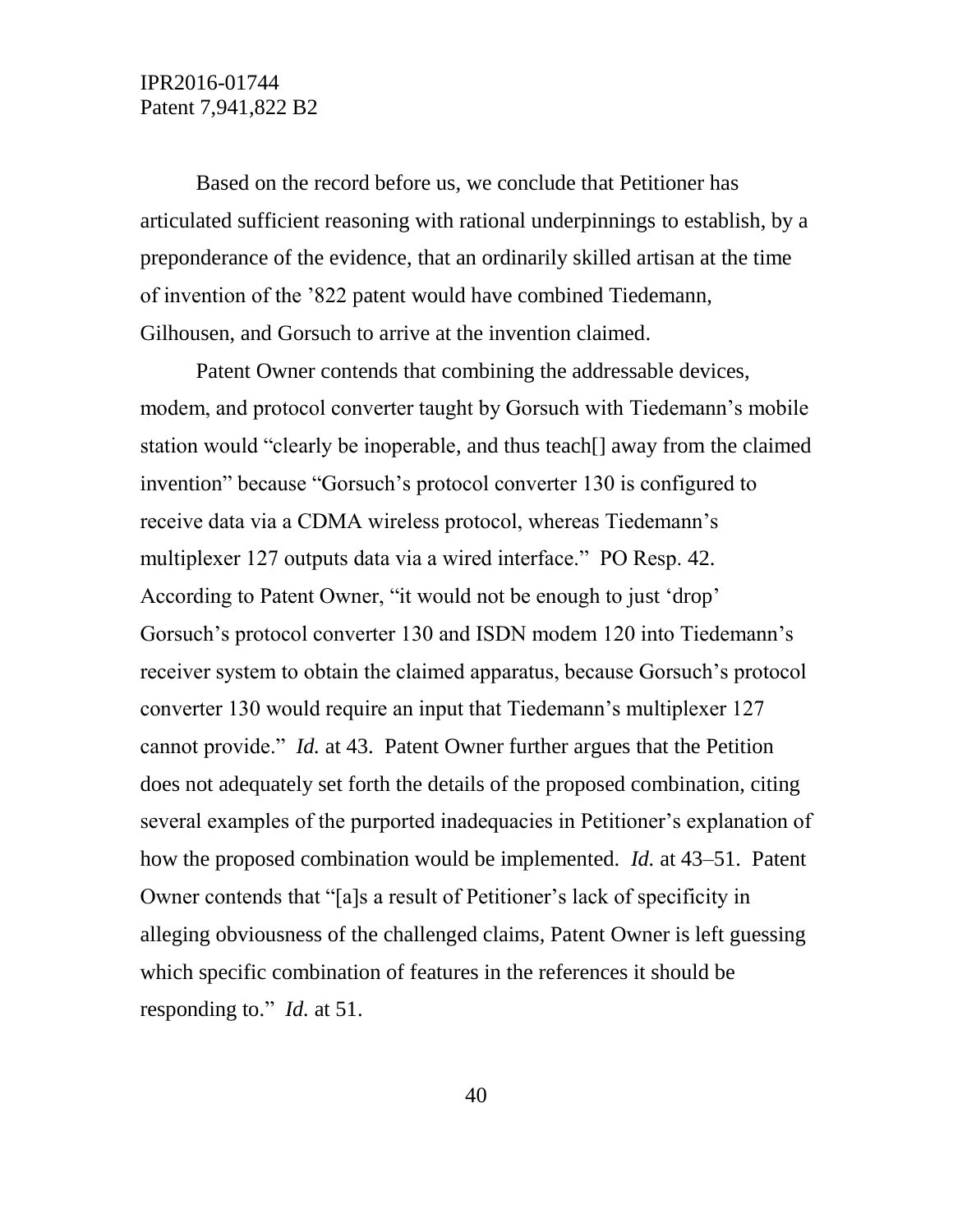We do not find Patent Owner's arguments persuasive. Neither physical combinability nor bodily incorporation is required to establish obviousness. *Allied Erecting & Dismantling Co. v. Genesis Attachments, LLC*, 825 F.3d 1373, 1381 (Fed. Cir. 2016) ("[I]t is not necessary that [the cited references] be physically combinable to render obvious the [challenged patent]. The test for obviousness is not whether the features of a secondary reference may be bodily incorporated into the structure of the primary reference. . ." (internal quotations omitted)). Rather, the test for obviousness is "whether a skilled artisan would have been motivated to combine the teachings of the prior art references to achieve the claimed invention." *Id.* And, for the reasons set forth above concerning the disclosures of Tiedemann, Gilhousen, and Gorsuch, as well as the knowledge in the art, exemplified, for example, by the Qualcomm Data Connectivity Kit User Guide, we determine that an ordinarily skilled artisan at the time of invention of the '822 patent would have had reason to make the cited combination and arrive at the claimed invention.

Patent Owner additionally identifies several alleged deficiencies in the combination proposed by Petitioner. We do not find Patent Owner's contentions availing. Turning first to Patent Owner's assertion that Tiedemann and Gorsuch cannot be combined because "Gorsuch's protocol converter 130 is configured to receive data via a CDMA wireless protocol, whereas Tiedemann's multiplexer 127 outputs data via a wired interface" (PO Resp. 42), we agree with Petitioner that it would have been within the ability of an ordinarily skilled artisan at the time of invention to use a wired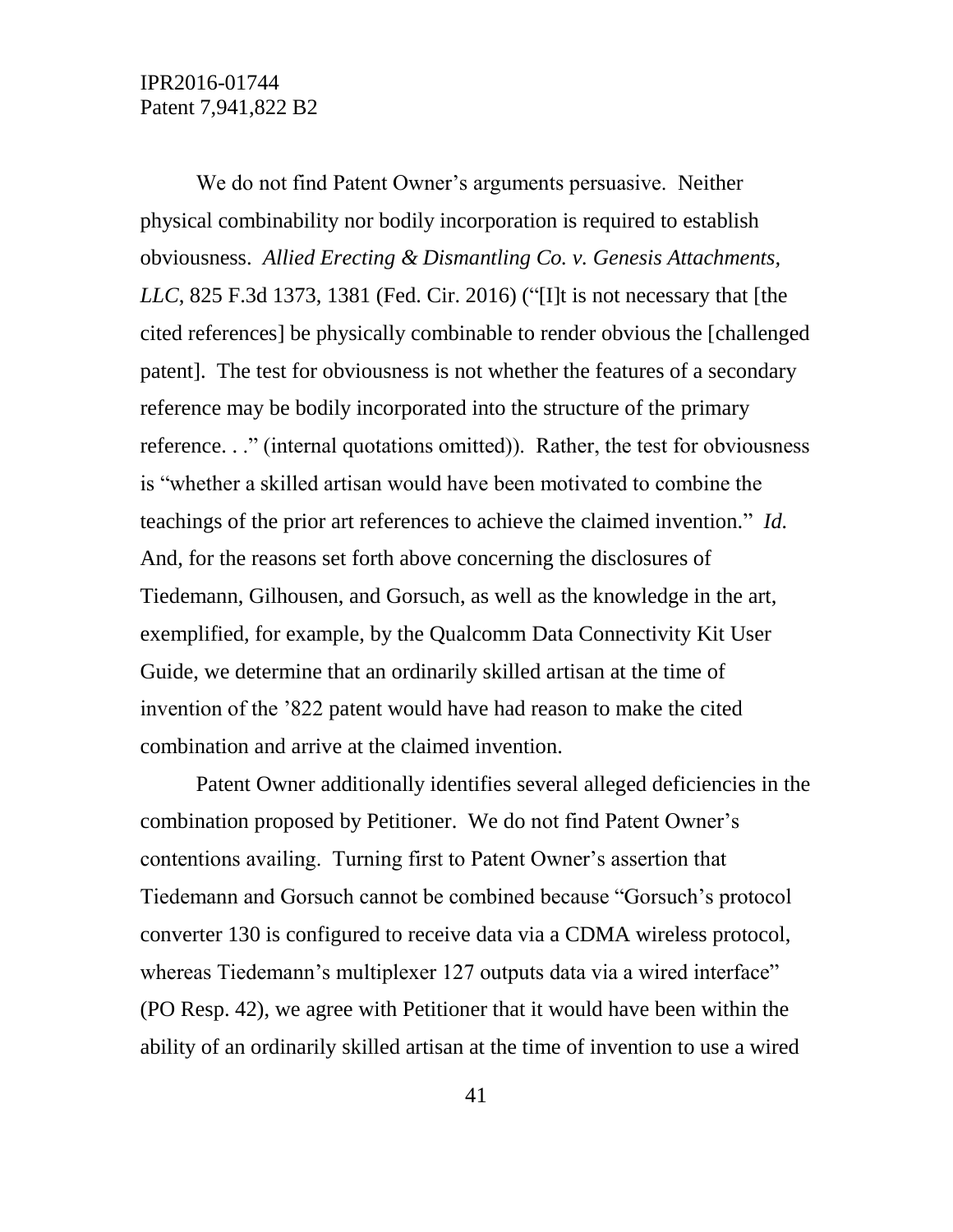input in place of a wireless input (Reply 23; Ex. 1002 ¶¶ 254–256). *See, e.g.*, *In re Mouttet*, 686 F.3d 1322, 1332 (Fed. Cir. 2012) (concluding it would have been obvious to substitute electrical components for optical components). Moreover, as Petitioner explains, "*Gorsuch* even suggests that protocol converter 130 could be modified to use a wired input." Reply 23– 24; *see also* Ex. 1002 ¶¶ 167, 254–256; Ex. 1011, 4–12, Fig. 1.

Patent Owner's argument that Gorsuch and Tiedemann cannot be combined because each reference includes its own CDMA interface and bandwidth allocation scheme (PO Resp. 45) fails for similar reasons. Namely, this argument depends on physically incorporating Tiedemann's CDMA interface into Gorsuch's subscriber unit. But, as explained above, the physical combinability of the discrete circuitry disclosed by Tiedemann and Gorsuch is not required to establish obviousness. *See Mouttet*, 686 F.3d at 1332. Rather, for the reasons set forth above, we determine that an ordinarily skilled artisan would have sought to combine Tiedemann, Gilhousen, and Gorsuch to arrive at the broad functionality of receiving and processing an RF signal to output a digital stream to an addressable device recited in the challenged claims.

We are likewise unconvinced by Patent Owner's assertion that the low level protocol used by Tiedemann's base station requires modifications to provide data, rather than simply voice. PO Resp. 46. Tiedemann does not restrict itself to voice; instead, Tiedemann describes an "improved communication system wherein a user transmits *data* on a primary channel" and is provided additional channels when the transmission exceeds the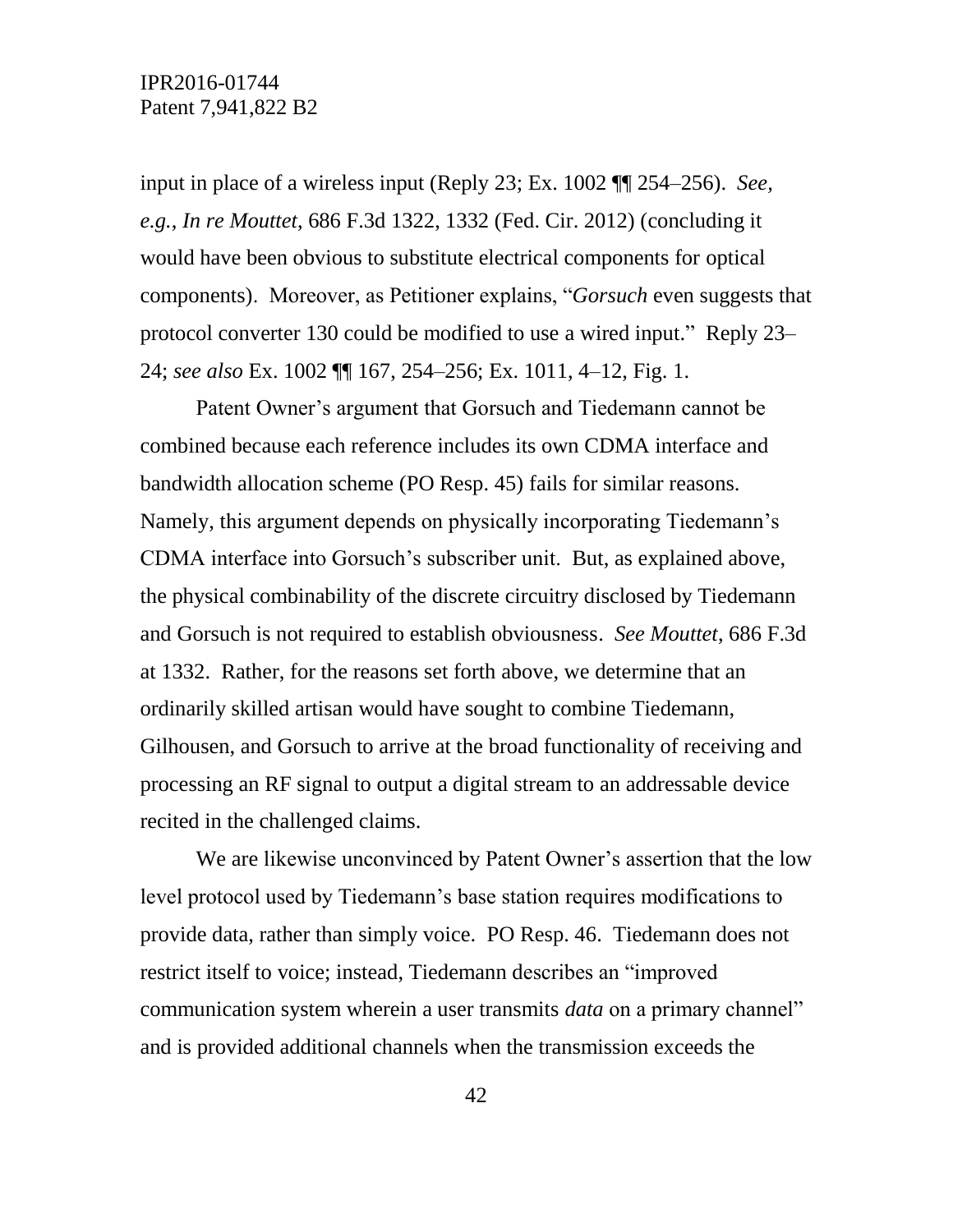capacity of the primary channel, in order to "enable the transmission of *high rate data*." Ex. 1009, 1:11–18 (emphasis added); *see also* Ex. 1002 ¶¶ 140– 149 (explaining that packets disclosed by Tiedemann "are a means of transmitting digital data" and that the channels disclosed by Tiedemann support "voice or data" traffic.); Ex. 1043, 66:22–67:2. Indeed, reference to Tiedemann in the Qualcomm Data Connectivity Kit User Guide (Ex. 1017, 3), combined with the fact that it was well-known at the time of invention to communicate non-voice data over a Public Switched Telephone Network (Ex. 1002 ¶ 186; Ex. 1011, 4:54–58; Ex. 1017, 93) indicates that Tiedemann encompasses non-voice data communications. Moreover, for the reasons set forth by Mr. Wechselberger, it would have been within the capability of an ordinarily skilled artisan at the time of invention of the '822 patent to configure a base station to transmit data. Ex. 1002 ¶¶ 95, 146–147, 152– 173, 180–204.

Patent Owner also argues that Petitioner's explanation of the proposed combination of Tiedemann and Gorsuch is so lacking in detail that one can neither "determine what level of skill the combination would require," nor "whether the combination 'would not have worked for its intended purpose or otherwise taught away from the invention.'" PO Resp. 50 (quoting *DePuy Spine, Inc. v. Medtronic Sofamor Danek, Inc.*, 567 F.3d 1314, 1326 (Fed. Cir. 2009)). Patent Owner contends, therefore, that "the Petition and supporting declaration fail to allege obviousness with the required particularity," and, therefore "Petitioner has failed to meet its burden of proving unpatentability of the challenged claims." *Id.* at 51.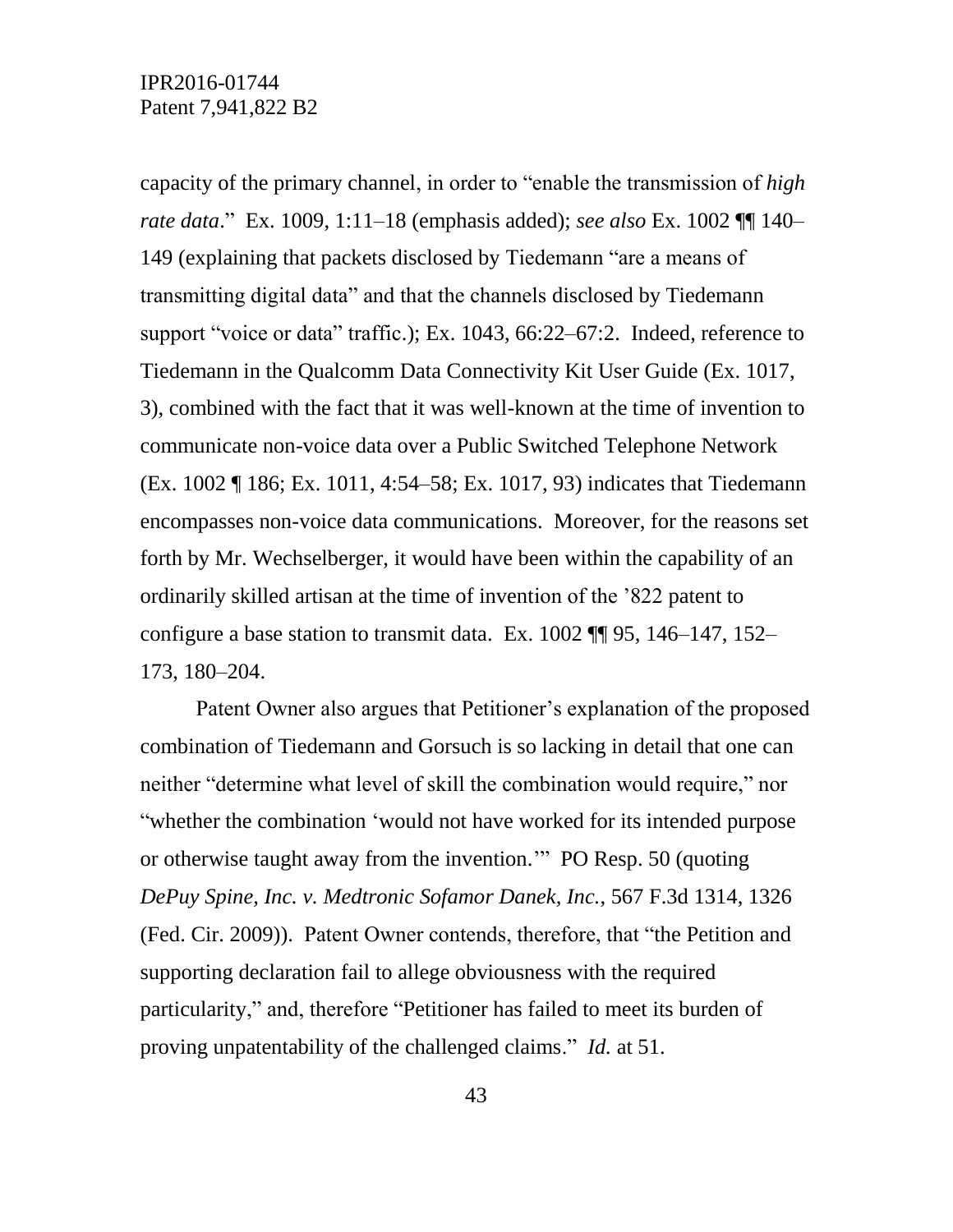We do not agree with Patent Owner's contentions. As set forth above, Petitioner and its expert, Mr. Wechselberger have provided a sufficiently detailed description of the proposed combination of Tiedemann, Gilhousen, and Gorsuch to establish that an ordinarily skilled artisan would have made that combination and arrived at the claimed invention. Patent Owner has not identified any portion of the cited references that "criticize[s], discredit[s], or otherwise discourage[s]" the claimed invention. *DePuy Spine*, 567 F.3d at 1326. Moreover, we have considered, and, for the reasons stated above, rejected the alleged deficiencies in that combination that have been identified by Patent Owner. Absent a specifically identified gap in Petitioner's rationale for combining Tiedemann, Gilhousen, and Gorsuch, Patent Owner's assertion that Petitioner's explanation is insufficiently detailed is disingenuous and incongruent with the dictate that "we do not ignore the modifications that one skilled in the art would make to a device borrowed from the prior art" in evaluating obviousness. *In re Icon Health & Fitness, Inc.*, 496 F.3d 1374, 1382 (Fed. Cir. 2007). Rather, we agree with Petitioner that the proposed combination represents nothing more that the use of a known technique, in a manner that would have been within the level of skill of an ordinary artisan, to "improve similar devices in the same way." *KSR*, 550 U.S. at 417.

In addition, we observe that the level of detail regarding the proposed combination of Tiedemann, Gilhousen, and Gorsuch provided by Petitioner and Mr. Wechselberger far outstrips the level of detail provided in the '822 patent itself. Indeed, the absence of meaningful disclosure of the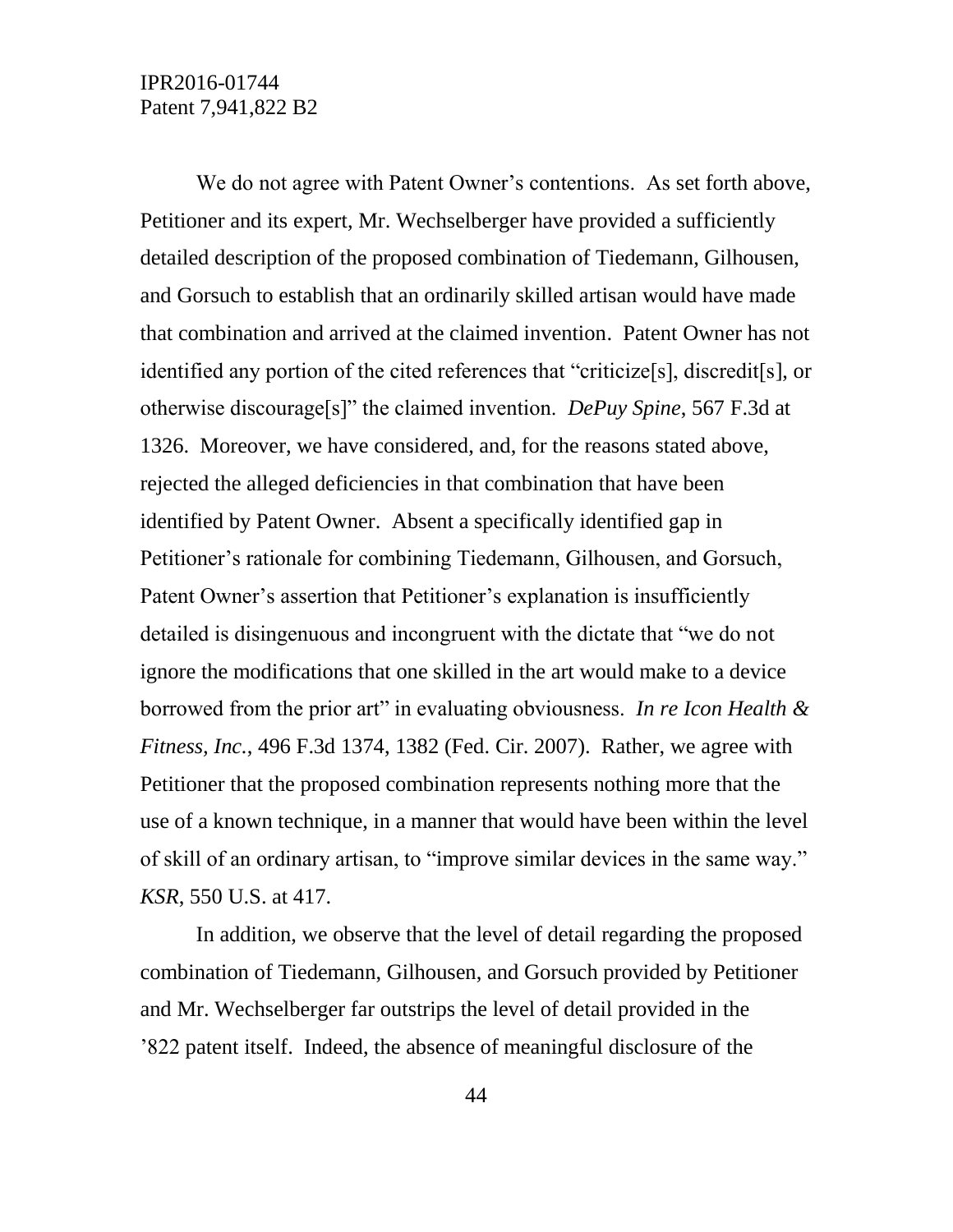details of implementation in the '822 patent suggests that the design particulars Patent Owner now quibbles over would have been well within the grasp of an ordinarily skilled artisan. Further, Dr. Nettles' testimony concerning the rationale to combine Tiedemann, Gilhousen, and Gorsuch (*see, e.g.*, Ex. 2002 ¶¶ 82–91), which closely mirrors the Patent Owner Response (*see, e.g.*, PO Resp. 41–51), is often conclusory, and does not persuade us that the proposed combination is set forth in insufficient detail. 37 C.F.R. § 42.65(a).

Accordingly, for above-stated reasons, we determine that an ordinarily skilled artisan at the time of invention of the '822 patent would have had reason to, and a reasonable expectation of success in, combining Tiedemann, Gilhousen, and Gorsuch to arrive at the claimed invention.

#### *3. Claims 1 and 19*

We have reviewed the Petition and the supporting evidence to which we are directed as to how the combination of Tiedemann, Gilhousen, and Gorsuch teaches or suggests each limitation of independent claims 1 and 19. We are persuaded that mobile station 10, disclosed by Tiedemann, is an intelligent device that receives and processes RF signals. Pet. 22–23; Ex. 1002 ¶ 176. We are additionally persuaded that Tiedemann discloses "an input configured to receive a modulated RF signal containing multiple channels." Pet. 24–25; Ex. 1002 ¶ 177. As Petitioner explains, each of Tiedemann's mobile stations 10 "is assigned a 'primary channel' and 'an additional channel or set of channels' are used to provide high-rate data transmission to the mobile station." Pet. 24; Ex. 1002 ¶ 177. Furthermore,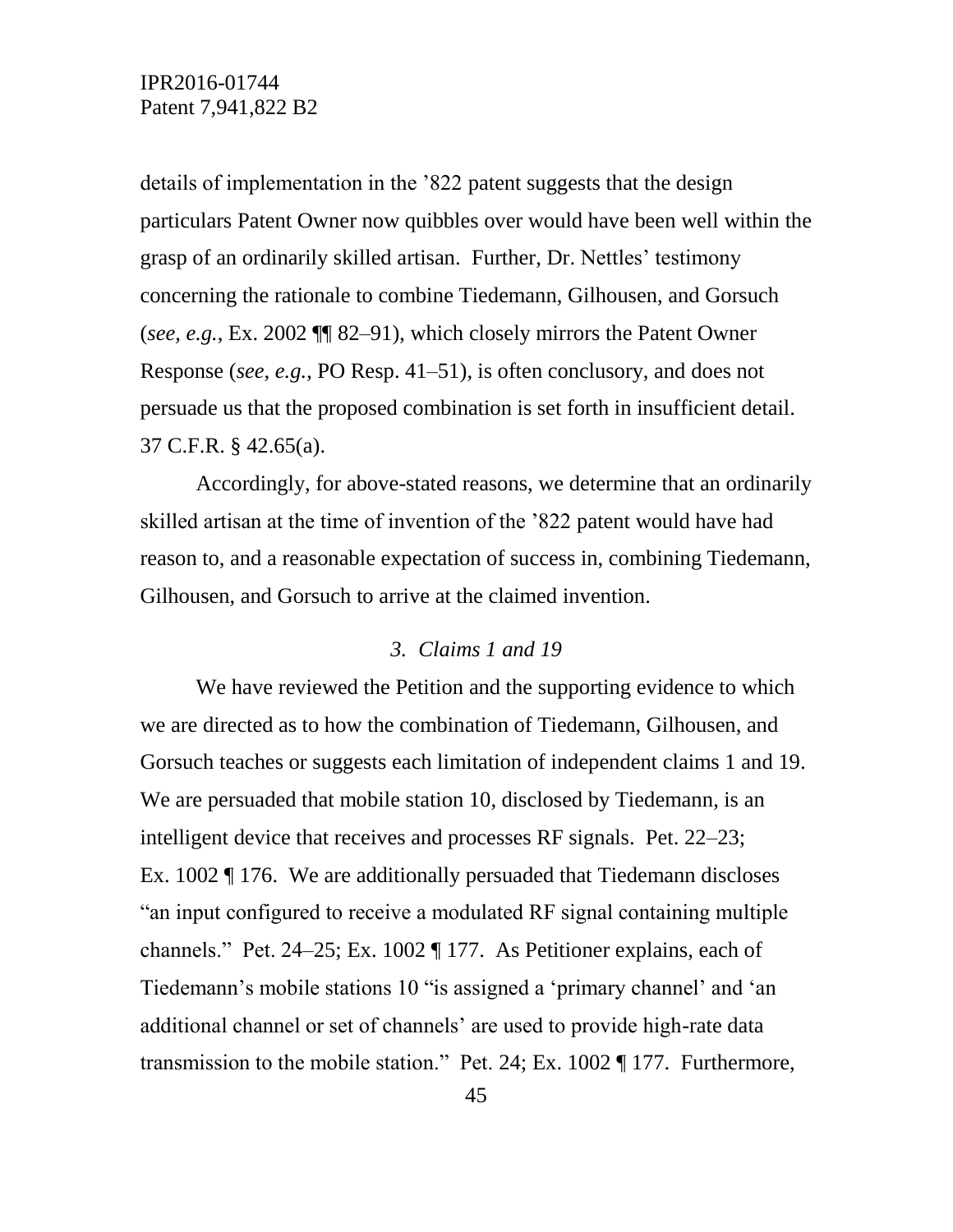each mobile station includes an antenna 110 and receiver 112 to receive such modulated RF signals. Pet. 24; Ex. 1002 ¶ 177.

Patent Owner asserts that Tiedemann fails to disclose an intelligent device that receives "a modulated RF signal containing multiple channels" because CDMA systems, including the system taught by Tiedemann, do not disclose "receiving . . . *at least two frequency channels*." PO Resp. 26–27 (emphasis added). As explained above regarding the construction of the term "channel," however, the challenged claims do not require that the recited "multiple channels" must be "frequency channels" (*i.e.*, "RF channels"). Rather, the broadest reasonable interpretation of "channel" as it is used in the '822 patent is "a path for transmitting electric signals," and encompasses, for example, CDMA and code channels, in addition to the frequency band channels used in FDMA. Furthermore, we agree with Petitioner that "Tiedemann teaches that, depending upon the type of multiple access system used, the multiple channels in the RF signal are provided in different ways," for example, in "CDMA systems, the channels are distinguished by a Walsh sequence imposed on the RF signal." Pet. 25; *see also* Ex. 1002 ¶¶ 181–216. Accordingly, we are persuaded that the CDMA and code channels disclosed by Tiedemann satisfy the claim 1 and 19 requirements for "a modulated RF signal containing multiple channels."

We further determine that Petitioner has shown that the combination of Tiedemann, Gilhousen, and Gorsuch teaches or suggests "an input configured . . . to receive channel in use information which identifies each channel in the modulated RF signal that includes information addressed to at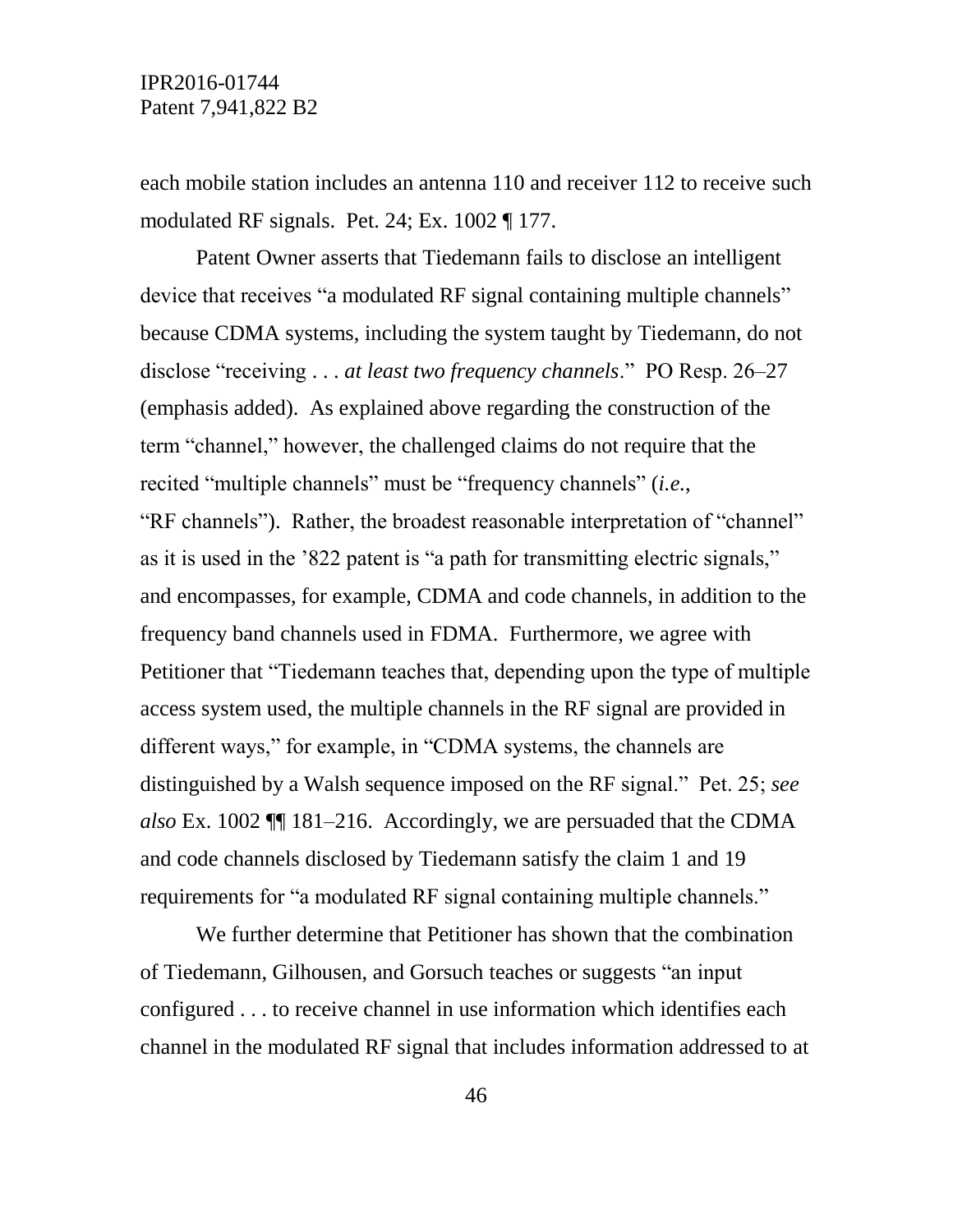least one addressable device," as recited in claim 1. Pet. 25–28, 35–38; Ex. 1002 ¶¶ 178, 195–212. With regard to the requirement that the recited input be configured to receive channel in use information, Mr. Wechselberger testifies that "at the onset of high-data rate transmission, the base station's cell controller 40 'generates a channel assignment message, which indicates the additional Walsh channel or channels that will be used to carry the high rate data'" (Ex. 1002 ¶ 208), and that this "channel assignment message is received at the mobile unit's antenna 110 and used by the mobile unit to determine the required demodulators to activate" (*id*.  $\P$  212).

As to the additional requirement that the channel in use information identify "each channel in the modulated RF signal that includes information addressed to at least one addressable device," Petitioner explains that "Gorsuch discloses multiple addressable devices in the form of portable computers  $(110)$  and telephones  $(112-1, -2, -3, -x)$  that connect to the PSTN and the Internet over a multi-channel RF signal using Gorsuch's subscriber unit (101)" (Pet. 35), and "discloses channel-in-use information ('control information') that identifies channels carrying data addressed to the addressable devices" (*id*. at 36).

In addition, Mr. Wechselberger testifies that

Tiedemann could be modified by Gorsuch's protocol converter, ISDN modem, and addressable devices so that Tiedemann's mobile station is connected through the RF cellular system to a PSTN and can communicate using the same protocols set out in Gorsuch. As such, a POSITA would understand that the mobile unit 10 in Tiedemann could be attached to devices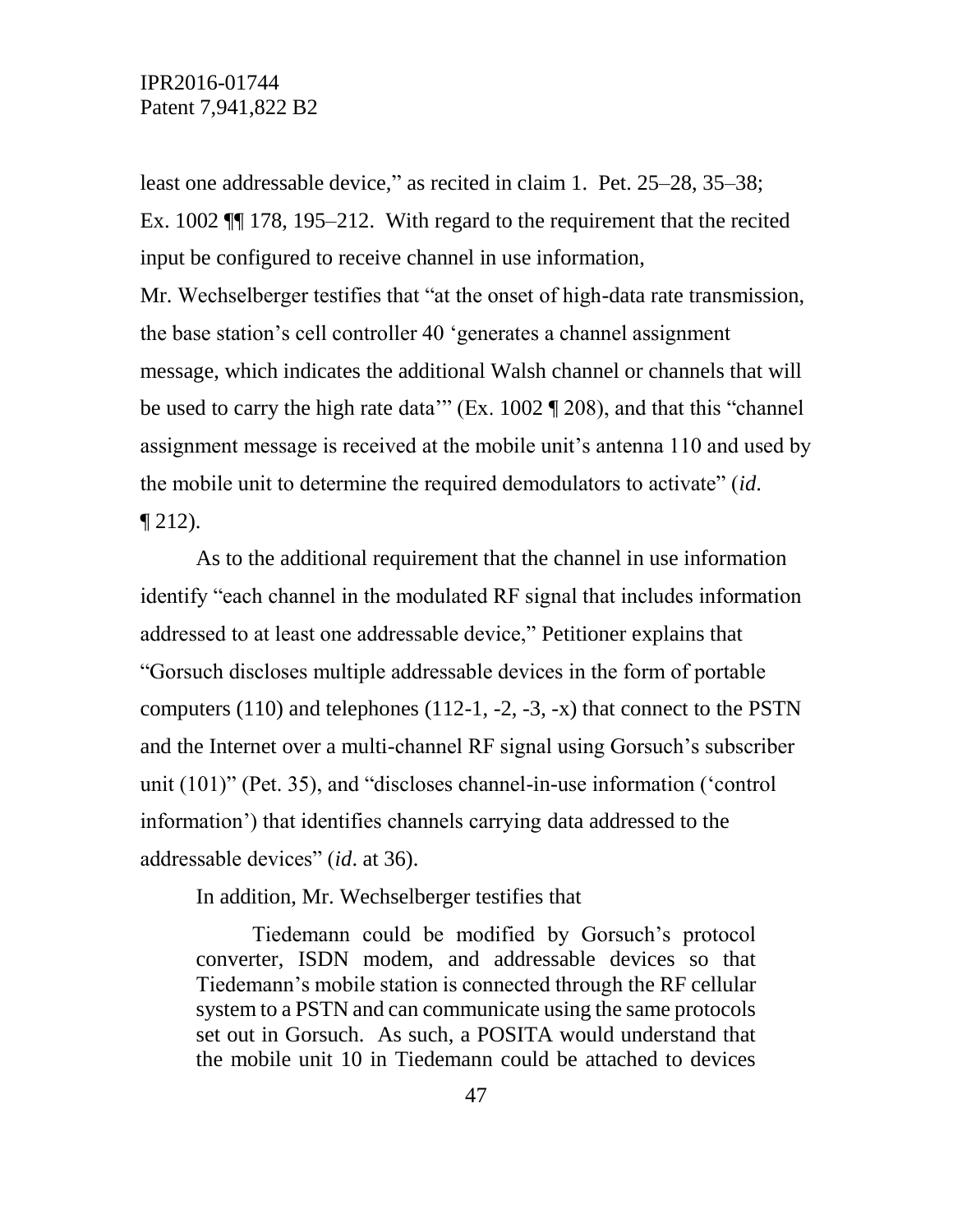112, 110 that would be addressed according to the Q.931 protocol.

Ex. 1002 ¶ 199. Mr. Wechselberger further testifies that "Tiedemann's mobile station leaves open the possibility a combination with the Gorsuch's protocol converter, modem and addressable devices through the disclosure that Tiedemann's data sink can consist of 'further processing elements.'" *Id*. ¶ 201. We credit Mr. Wechselberger's testimony, as it is consistent with the prior art disclosures.

Claim 19 replaces the claim 1 requirement for "an input configured to . . . receive channel in use information which identifies each channel in the modulated RF signal that includes information addressed to at least one addressable device" (Ex. 1001, 12:24–28) with a requirement for "a detector configured to detect each channel contained in the received modulated RF signal that includes information addressed to at least one addressable device, and to generate channel in use information identifying each channel that includes information addressed to the at least one addressable device" (*id*. at 15:5–10). We are persuaded that the combination of Tiedemann, Gilhousen, and Gorsuch teaches or suggests this "detector" element of claim 19. Pet. 38–41; Ex. 1002 ¶¶ 213–218.

In this regard, we are persuaded that "Tiedemann discloses a detector in the form of its mobile station's RF receiver, demodulator, and decoder circuitry that receives, detects, and decodes each channel in the RF signal that contains information addressed to the mobile station." Pet. 39. As Petitioner explains, Tiedemann's "receiver (112), primary demodulator (114) and finger combiner (128), working in conjunction with the primary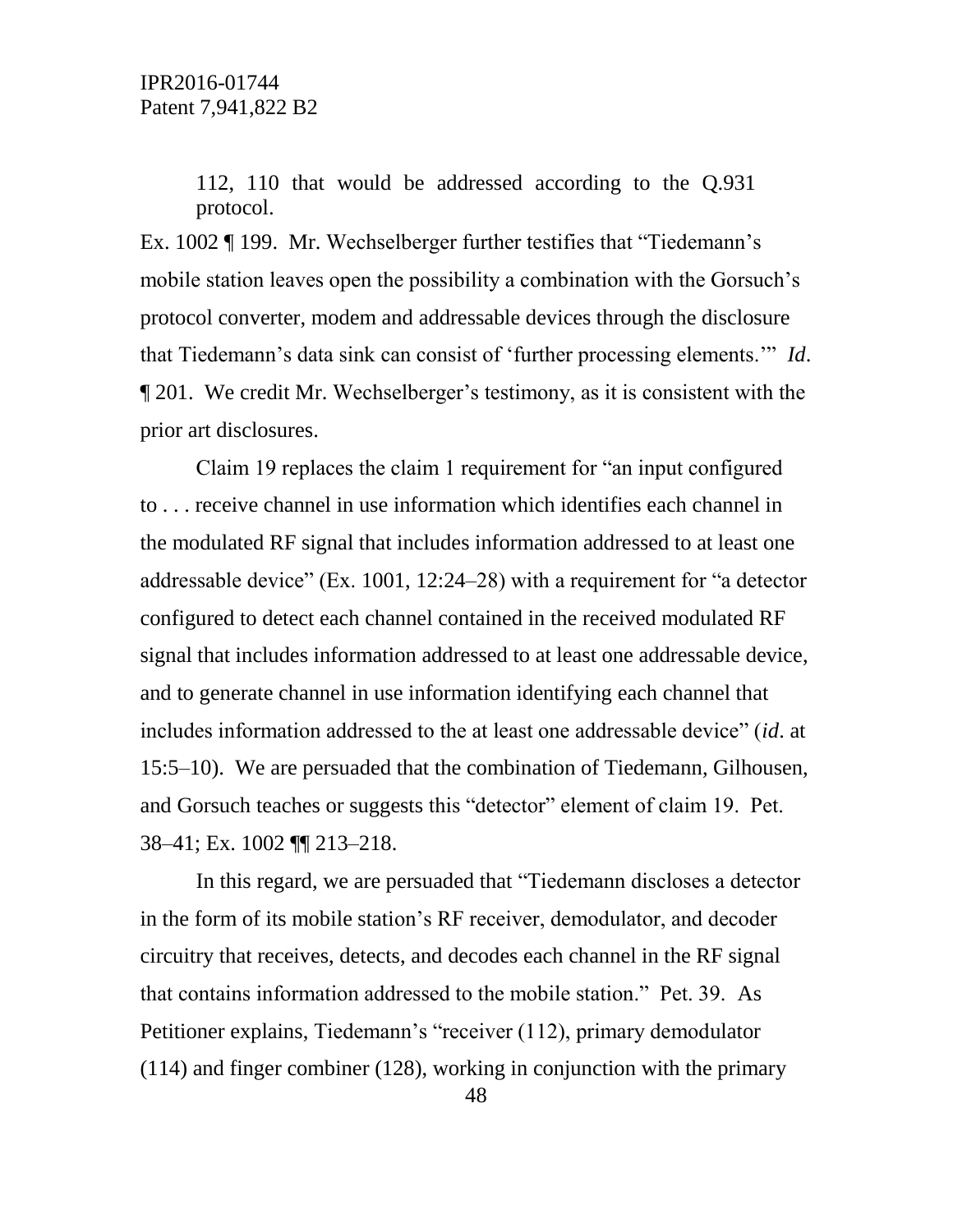de-interleaver (118), primary channel decoder (122) detect the primary channel assigned to the mobile station (10)." *Id*. We are likewise persuaded by Petitioner's explanation that "[w]hen the primary channel contains data, the primary channel decoder (122) generates channel-in-use information by providing the decoded primary channel data to the multiplexer (127)." *Id*. at 40. Specifically, "[p]rimary channel decoder (122) provides the decoded channel assignment message to the high-rate data controller (117) which generates channel-in-use information in the form of the 'Walsh sequence identification and PN code information' of the additional channels in the RF signal containing data addressed to the addressable device." *Id*. at 40–41.

Petitioner has also established that "Tiedemann expressly discloses at least four demodulators (114, 120a, b, and n) and at least three channels (primary and additional channels, plural) being demodulated by these demodulators" (Pet. 43), responsive to identification of those channels by the channel assignment message as containing data addressed to the mobile station (*id*. at 42–43). Moreover, for the reasons set forth in greater detail above, we determine that Petitioner has shown that "the at least one addressable device is rendered obvious over Tiedemann's mobile station (ground 1) in combination with the multiple addressable devices (portable computers 110 and telephones 112), modem, and protocol converter of Gorsuch." *Id*. at 43.

Akin to its "multiple RF channel" argument, addressed above, Patent Owner contends that Tiedemann fails to disclose demodulating "*at least two*  RF channels," because the CDMA system of Tiedemann "purposely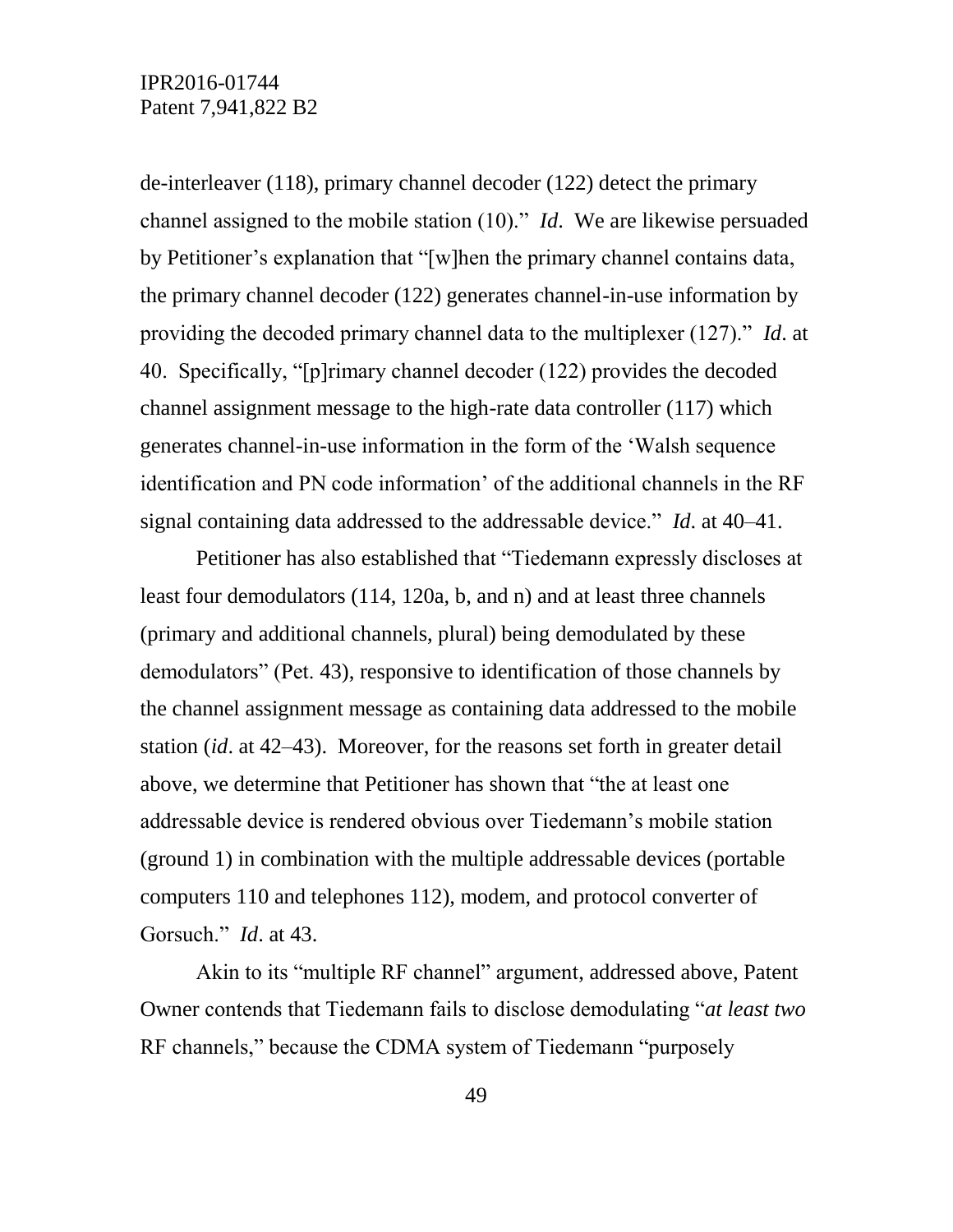combines multiple radio transmissions into a *single* radio frequency channel, on a *single* frequency." PO Resp. 27. For the same reasons set forth above, however, we agree with Petitioner that the requirement for "a demodulator unit configured to demodulate at least two channels contained in the modulated RF signal" is satisfied by demodulation circuit 111 of Tiedemann, including primary demodulator 114 and additional demodulators 120a–n, because Tiedemann teaches that the disclosed demodulators demodulate the primary and additional channels contained in the modulated RF signal of Tiedemann's CDMA transmission. Pet. 41–43.

Petitioner has additionally established that "Tiedemann's combiner (MUX, 127) combines the data from the primary channel, demodulated by the primary demodulator (114), and the data from the additional channels, demodulated additional channel demodulators (120a–n), and outputs them to the user of or data sink (130) in the mobile station (10)" (*id*. at 44), as well as that, as set out in Gorsuch, the addressable devices of the proposed combination (Gorsuch's portable computers 110 and telephones 112) "receive the data stream from the subscriber station (101, 102), combined by the channel mux (438), and output by the ISDN modem (120) via the digital output (222) or the analog to digital converter (221)" (*id*. at 45–46). *See also* Ex. 1002 ¶¶ 195–199, 224.

Although we recognize Patent Owner's argument that the primary and additional channels disclosed by Tiedemann do not satisfy the claim 1 requirement that the combiner be configured to combine "the at least two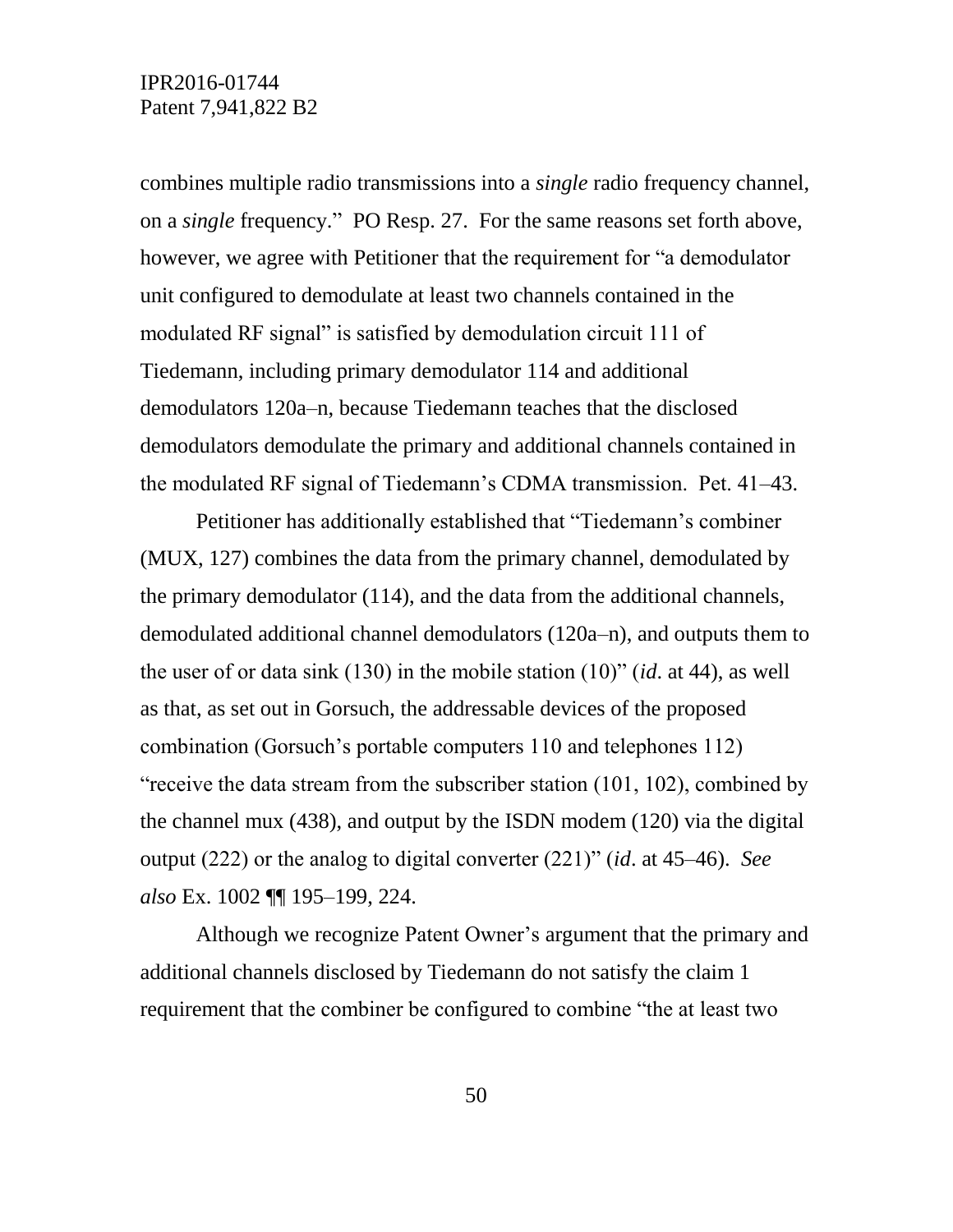channels demodulated by the demodulator unit" (PO Resp. 28), for the reasons discussed above, we do not find that argument persuasive.

Accordingly, we conclude that Petitioner has established, by a preponderance of the evidence, that the combination of Tiedemann, Gilhousen, and Gorsuch renders obvious the devices of claims 1 and 19.

#### *4. Claims 2, 5, 6, 20, 23 and 29*

Patent Owner does not separately argue the patentability of challenged dependent claims 2, 5, 6, 20, 23, and 29. *See* PO Resp., *passim*. We have reviewed Petitioner's evidence, arguments, and claim charts as to those claims, which we adopt as our own, and, conclude that Petitioner has established by a preponderance of the evidence that those claims would have been rendered obvious by the combination of Tiedemann, Gilhousen, and Gorsuch. Pet. 46–59; Ex. 1002 ¶¶ 226–282.

#### III. CONCLUSION

For the foregoing reasons, we conclude that Petitioner has shown, by a preponderance of the evidence, that claims 1, 2, 5, 6, 19, 20, 23, and 29 of the '822 patent are unpatentable.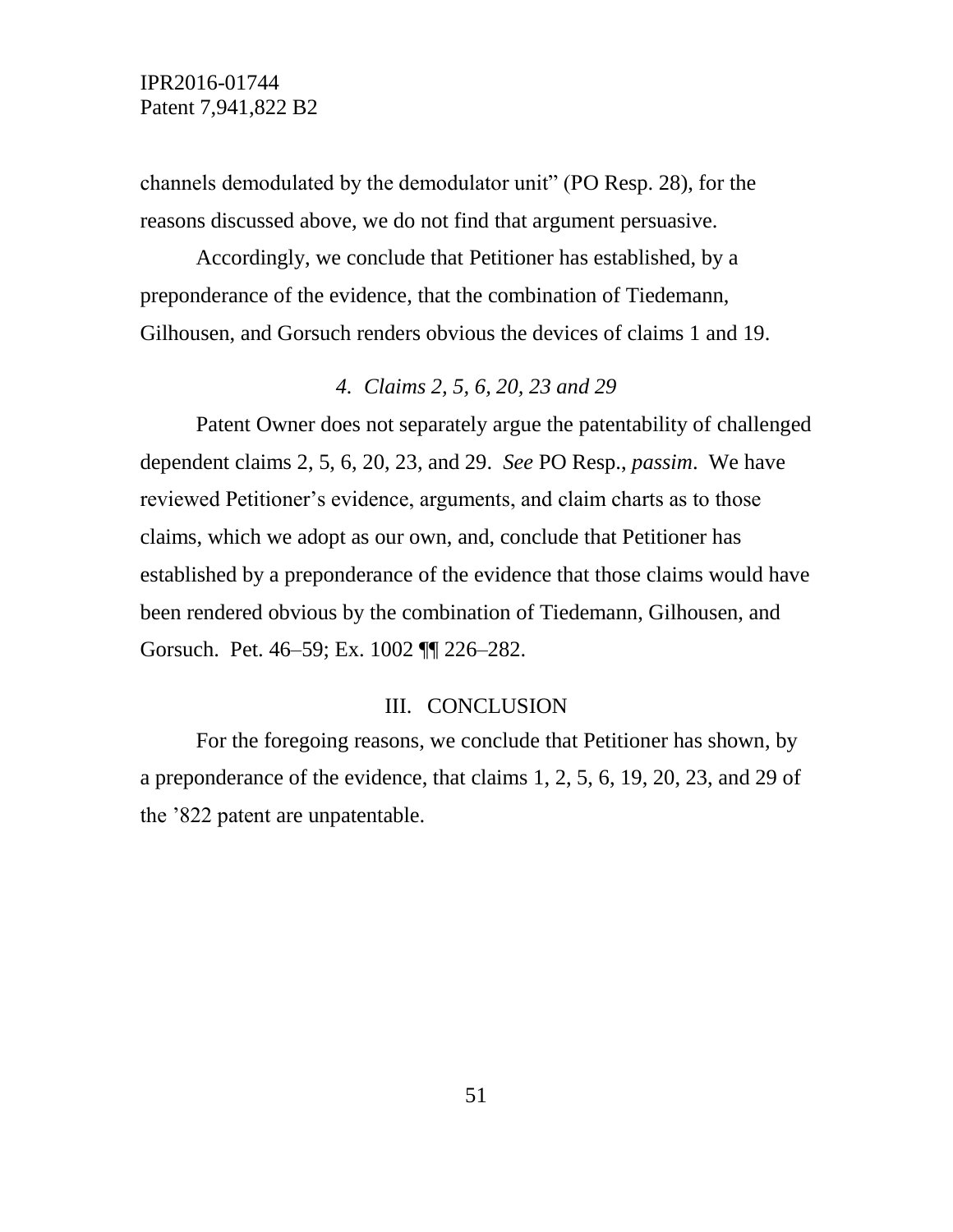# IV. ORDER

It is

ORDERED that claims 1, 2, 5, 6, 19, 20, 23, and 29 of the '822 patent are unpatentable;

FURTHER ORDERED that, because this is a Final Written Decision, parties to the proceeding seeking judicial review of the decision must comply with the notice and service requirements of 37 C.F.R. § 90.2.